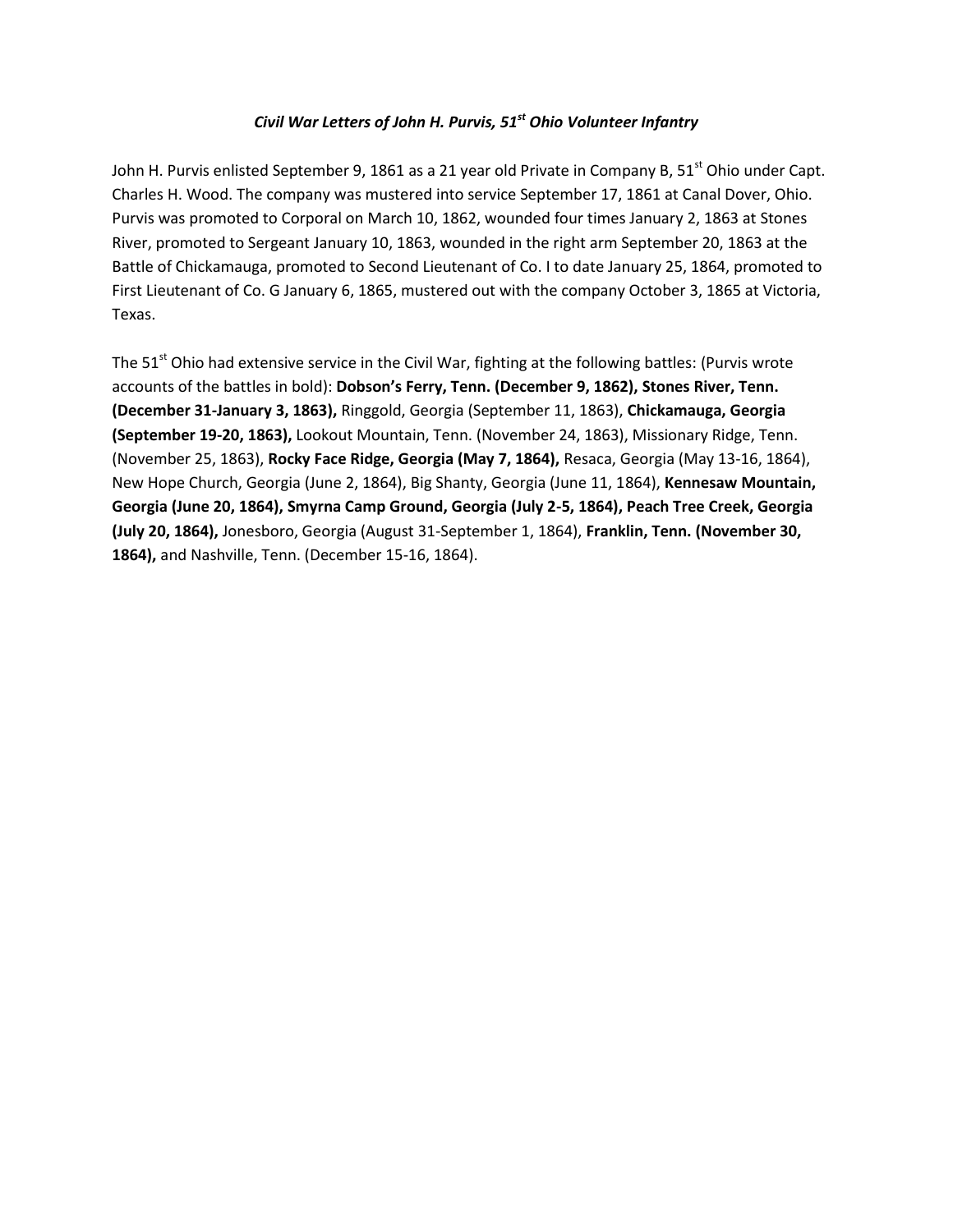John Purvis wrote an incredible set of letters to the *Tuscarawas Advocate* of New Philadelphia, Ohio. His father was attorney Thomas Purvis. John Purvis mentions his brother James (killed at Chickamauga) in several letters but the roster does not have a listing for a James Purvis. A George Purvis enlisted as an 18 year old Private in Co. B on January 21, 1864 and mustered out with the company on October 3, 1865 but is not mentioned in any of John Purvis' letters.

# *List of letters*

Camp Wickliffe, Kentucky, January 2, 1862 (1/17/62 issue) Camp Wickliffe, Kentucky, January 14, 1862 (1/24/62 issue) Camp Wickliffe, Kentucky, January 21, 1862 (1/31/62 issue) Paducah, Kentucky, February 22, 1862 (3/7/62 issue) Nashville, Tennessee, February 28, 1862 (3/14/62 issue) Nashville, Tennessee, July 7, 1862 (7/18/62 issue) Camp near Shelbyville, Tennessee, July 13, 1862 (8/1/62 issue) Tullahoma, Tennessee, July 20, 1862 (8/8/62 issue) Murfreesboro, Tennessee, July 27, 1862 (8/15/62 issue) Camp near McMinnville, Tennessee, August 10, 1862 (9/5/62) McMinnville, Tennessee, August 21, 1862 (9/26/62 issue) Camp Rosecrans, near Nashville, Tennessee, December 11, 1862 (12/26/62 issue) Nashville, Tennessee, January 19, 1863 (2/6/63 issue) Purvis sent from Nashville to Cincinnati (2/20/63 issue) Ringgold, Georgia, September 13, 1863 (10/9/63 issue) Camp of  $51<sup>st</sup>$  O.V.I., near Chattanooga, Tennessee, September 22, 1863 (10/30/63 issue) Purvis home recruiting (2/19/64 issue) Camp of  $51<sup>st</sup>$  Regt., O.V.V.I., Blue Springs, Tennessee, April 10, 1864 (5/13/64 issue) Tunnel Hill, Georgia, May 11, 1864 (6/3/64 issue) Cassville, Georgia, May 20, 1864 (6/10/64 issue) Wilderness, Georgia, May 30, 1864 (6/10/64 issue) Camp of  $51<sup>st</sup>$  O.V.V.I., near Marietta, Georgia, June 24, 1864 (7/15/64 issue) Camp of 51<sup>st</sup> O.V.V.I., Vining's Station, Georgia, July 9, 1864 (7/29/64 issue) Camp before Atlanta, Georgia, July 28, 1864 (8/19/1864 issue) Nashville, Tennessee, December 11, 1864 (1/6/1865 issue)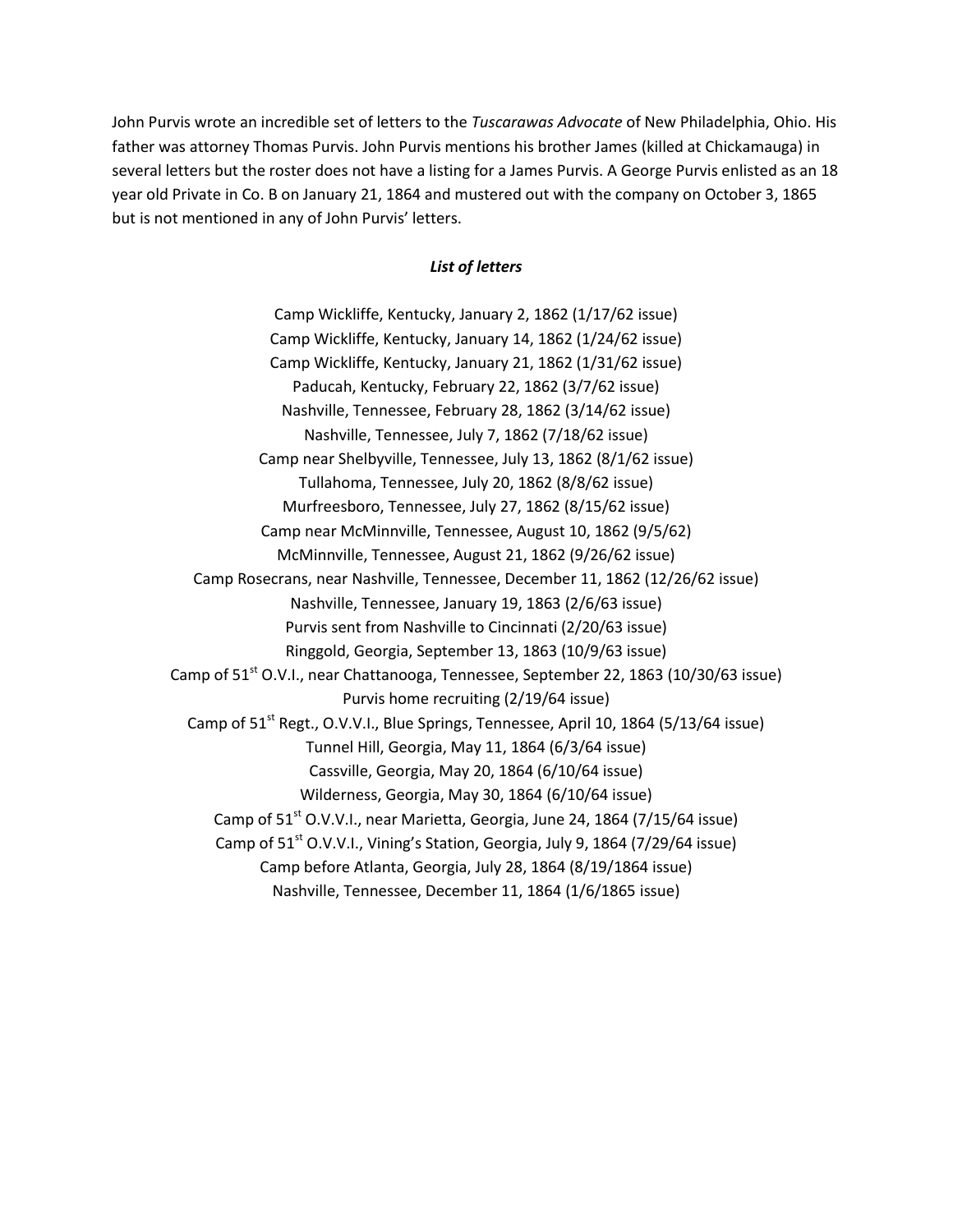Camp Wickliffe, Kentucky January 2, 1862

Mr. Patrick: The New Year has come and the old year and the holidays are past and gone-things of the past, never more to return. The year just gone by has been one of great and momentous events. Twelve short months ago, peace and prosperity reigned supreme in the land, shedding their benign influence over all, both North and South. But how different is the aspect now. War, ruthless and relentless war, is stalking rough-shod over the land and clouds, dark and murky, are hanging over our beloved country-brother arrayed against brother, son against father, with the most bitter animosity are the features of this most unnatural and fratricidal war. May He who ruleth all things bring it to a speedy close- and may victory go with the right.

It may be interesting to you at home to know how we have spent Christmas in the  $51<sup>st</sup>$  Ohiovery different, indeed, than in time of peace at home. Then all was mirth and joyousness, and we were at pleasure to roam where best suited us. Here we are, cooped within the narrow limits of our guard lines, and instead of feasting on pies, cakes and roast turkey as of old; we dined on crackers, coffee, and salt bacon. For a table, the top of a stump or most commonly a seat on old mother earth and our lap in lieu of a table. But still we enjoyed ourselves pretty well-good health and a hungry stomach making up all deficiencies.

The  $51<sup>st</sup>$  Ohio has, thus far, been remarkably fortunate. We have only lost, in all through sickness, two men who died of typhoid fever in the hospital at Louisville. At this time, we have fewer men unable for duty than any regiment in the division, which fact may be attributed to wholesome diet, attention to cleanliness, and the kind treatment of our officers. We have indeed been blessed with good officers. Col. Matthews and Lt. Col. McLain are gentlemen and soldiers in every respect, and Adjt. Harrison wins wherever he goes. Our company officers are also well liked; Capt. Wood is an active energetic officer and is kind to his men.

We are all heartily tired of our present camp and are anxious for another march southward. We expected ere this to have whipped Buckner and Johnson. Gen. Buell's army, it is said, consists of 110,000 men and it seems to us we can whip any force the Rebels can bring against us. The soldiers long for the excitement of the battlefield, the rattling of the musketry, the heavy tramp of the war steed, and the cannon's deafening roar.

I suppose you heard of the false alarm. It was decidedly rich. The rain was pouring down, and we were confined to our tents. Having no other way of passing the time, we retired early to bed wrapped in our warm blankets, little caring how the storm raged without. But hark, what means the report of that gun? Listen! Another and another came booming up the valley! Soon was heard the long roll of the drum. 'To arms! To arms! The foe is upon us!' was now the cry. It was our first alarm and the excitement ran high. We had lain down feeling perfectly secure-our guns tied to the center pole of the tent-our cartridge boxes being somewhere where we couldn't find them-our boots and caps scattered about loose. You can imagine what a time we had till we got ready to fall into ranks. And then what a night. It had ceased raining but was dark as Erebus. The wind was moaning in fitful gusts through the leafless forest, great black clouds obscured the face of the moon, and not a star was to be seen to shed a ray of light over the landscape. But it was all a false alarm, got up by the General to try the courage of the men. After standing in ranks for some time, the order was given: 'To your quarters. Next time fall out more promptly and with less noise. Have everything laid so you can get it in a moment's notice.' We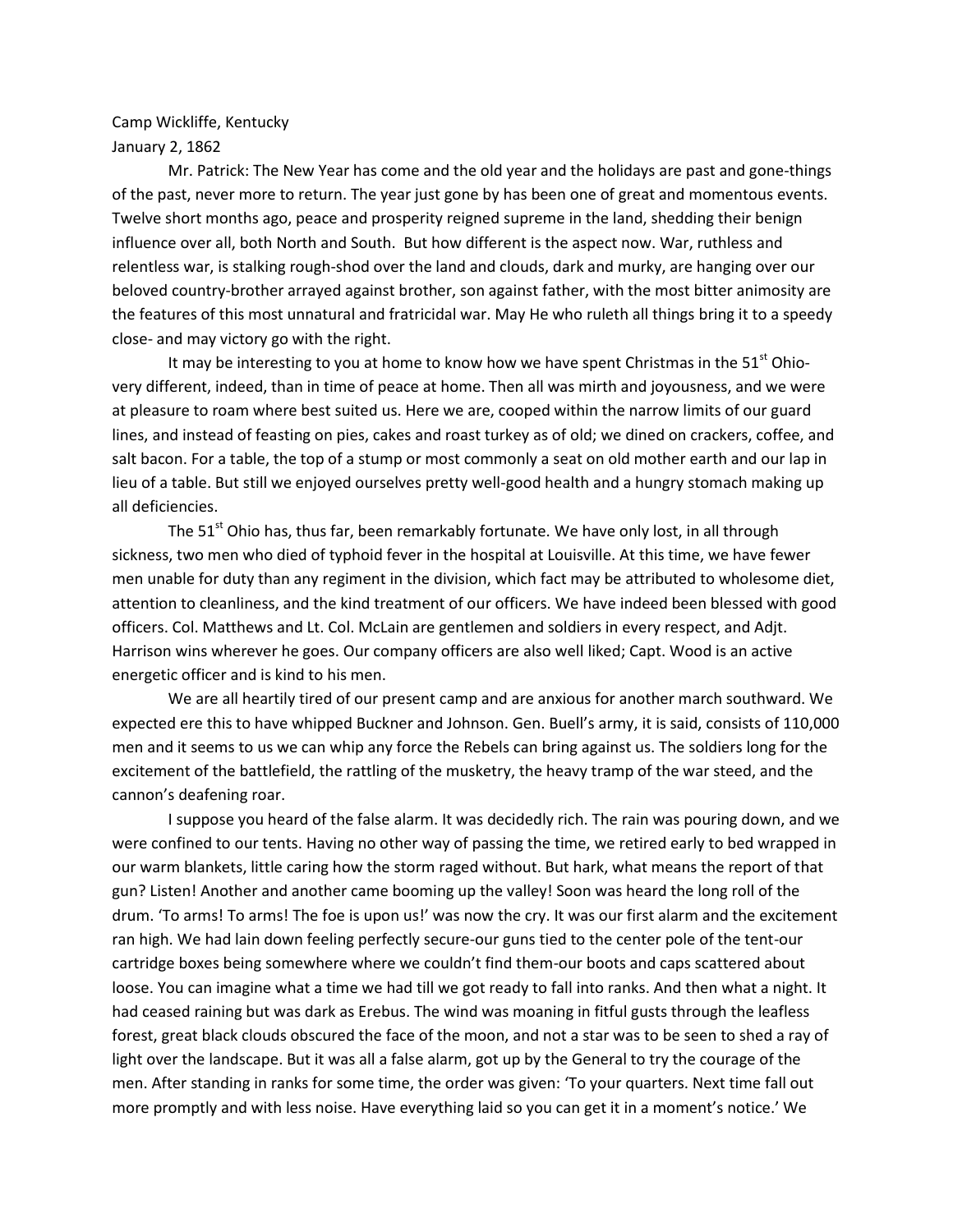have obeyed the injunction, and can now get into ranks in a very short time, without making any noise or lighting our quarters.

The society here in LaRue County runs about a half century behind the age. The land is but little cleared out, and that little miserably cultivated. They keep but few slaves. Their agricultural implements are of the most ancient character. Their stock of the poorest description. The people are ignorant and wonder much at our robust healthy appearance. Their clothing is of an antiquated cut. They are, however, mostly for the Union. Out of the 1,000 votes in the county, I have been informed there are only 90 of Secesh proclivities.

A short description of what picket guard is may not be uninteresting to you. Regimental guard is for the purpose of keeping the men within their respective guard lines, and however many regiments are camped together, each is guarded as though there was only one, and no private or noncommissioned officer is permitted to go from one regiment to another without a pass from the proper officer. Picket guard is for the purpose of arresting spies and deserters and giving notice of the approach of an attacking army. The first pickets are placed a short way from camp and the advance about eight miles distant. The others are deposed between at all crossroads and hilltops or any point where they will be likely to intercept the enemy. Whether coming singly, or in a body. Should any suspicious person appear, he is taken to headquarters and placed in charge of the officer of the guard. Should the enemy appear in force, the pickets fire their guns (three guns must be fired before it is considered an alarm), the next pickets hearing the report also fire their pieces and so on all fire. So that in ten minutes, the whole camp will be aroused and ready for any emergency.

The Advocate is hailed here with pleasure and eagerly read by all. As for war news, you know far more about what happens even in close proximity to us than we do. For instance, the battle fought near Green River, 14 miles from our camp, the particulars of which were unknown to us till read in the columns of the Advocate, so limited is our means of knowledge.

Yours respectfully, John H. Purvis, Co. B, 51<sup>st</sup> Ohio *Tuscarawas Advocate, January 17, 1862, pg. 3*

# Camp Wickliffe, Kentucky

#### January 14, 1862

Mr. Patrick: Since I wrote you last, we have slightly changed our locality- are now a quarter of a mile further down the pike. Thus, you see, we have made an advance toward Green River. I think, in the course of time, we will reach Buckner at Bowling Green. When we left Camp Jenkins, it was our expectation and hope that we would be led immediately to the attack and drive the invaders from the soil of Kentucky. It is a month today since we arrived here and still no prospect of leaving. It is the earnest wish and desire of nearly every man in this regiment, and doubtless in all other regiments, that this infamous war should be brought to a speedy close. We have the men and the will to do it. Then why this delay? Perhaps those in power know best. A soldier's life is, at best, a life of hardships and exposure. Although every heart feels nerved for the right and will cheerfully endure all for our country's sake, still an involuntary sadness will come over us at times as we look over the cheerless fields, white with snow, and think of the pleasant homes and cheerful fires and of the loved one left behind whom perhaps we will never see again.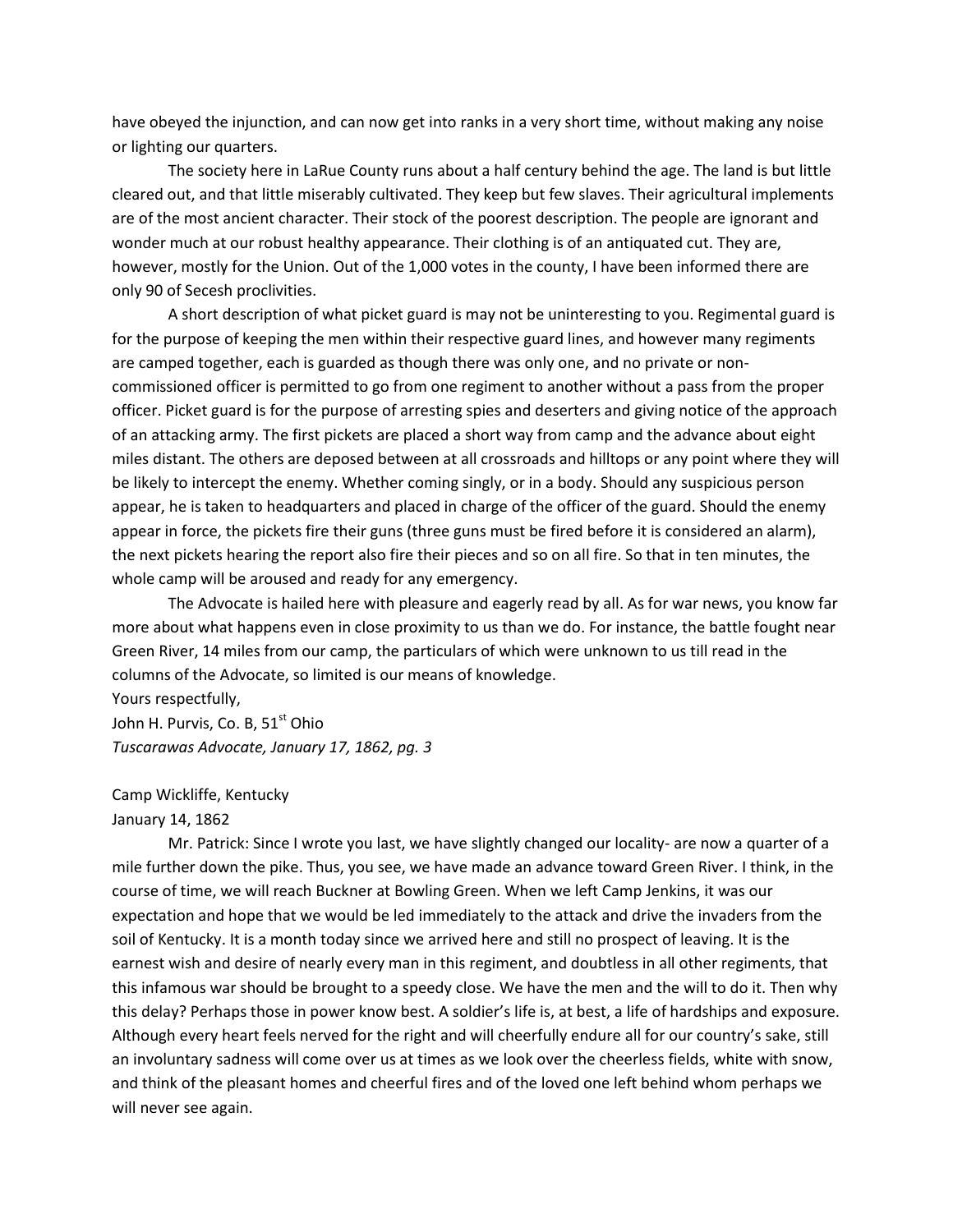Our old camp on the right bank of Nolin Creek had become extremely muddy and disagreeable and our tents had proved too small and also leaked badly. So our surgeon, who is always alive to the welfare of the men, said we must have new tents and also chose a more agreeable camping place. Accordingly the tents came and we moved over the creek and settled on a piece of fine rising ground, convenient to water and wood. Indeed it is one of the handsomest camps imaginable, and the best we have occupied since we left Camp Meigs- which, by the way, is the most beautiful and convenient camp I have seen in all our travels. Our new tents, which are of the Sibley pattern, are very comfortable. And when our stores arrive, we will live fine and warm. Each company has five tents which makes the quota of men to each tent 19. The general health of the regiment is still good. There are a few cases of sickness in the hospital, but none of a malignant or dangerous character. We have all been vaccinated. The paymaster is expected every day. I hope he will soon arrive for it is astonishing how his appearance exhilarates our spirits, and how many hearts are made lighter by the change.

We are being thoroughly drilled and we can now execute almost any movement with alacrity and precision. We have been praised several times by General Nelson for neatness of appearance and exactness of movements. Sometime ago, companies A and B had to give up their Enfield rifles to the 36<sup>th</sup> Indiana by order of General Buell. He wished to have the flanking regiment of the brigade all armed with rifles. The 34<sup>th</sup> Indiana had also to give up their rifles to the 36<sup>th</sup>. We liked our guns very much and delivered them with much reluctance. Some talked of resisting the order, but most of us concluded that it was the duty of good soldiers to obey. Our present guns are antiquated Dutch pieces and carry so large a ball that we term ourselves 'the flying artillery.' They kick so fiercely when discharged that they almost make a fellow fall over on his back. It is amusing to see the little fellows brace themselves when about to pull the trigger. We have now four Secesh prisoners in our possession who were captured ten miles from here on the night of the  $4<sup>th</sup>$  instant. One of them escaped through the negligence of the guard. The night was bitter cold and he ran off barefooted and bareheaded. He has since been recaptured; his feet are nearly frozen black and badly bruised. I don't think he will attempt to escape very soon again.

The weather has been very wet of late. Last night it snowed about three inches and today it is freezing hard and is very cold. Company B is out on picket today, a cold time they will have in the woods without any shelter. The army here is steadily increasing. Almost every day regiments are arriving.

Yours respectfully, John H. Purvis *Tuscarawas Advocate, January 24, 1862, pg. 3*

Camp Wickliffe, Kentucky

# January 21, 1862

Mr. Patrick: As you see by the heading of this, we are still at Camp Wickliffe- but we are making rapid preparations to march. We have as yet no positive orders, but everything is tending that way. The horses are being shod, the wagons repaired, and all is being put in order for traveling. We are all willing and eager to go, though our quarters here are very pleasant. Our new tents are just the thing, roomy and light, very different from the little cramped affairs which were furnished us in Camp Meigs. We have a nice little sheet iron stove in the center which is a very comfortable institution in the cold wet weather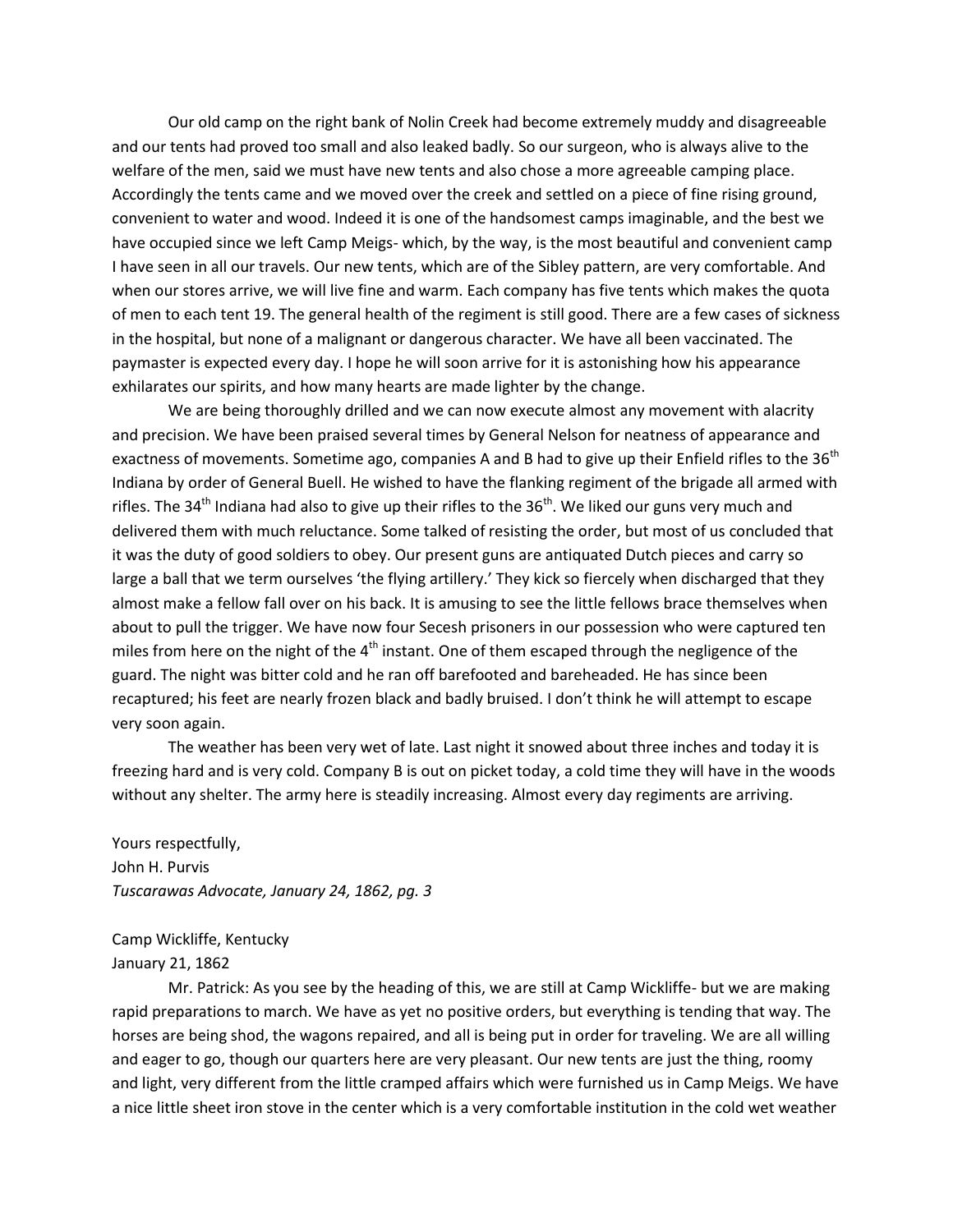we have had of late. It has rained nearly every day and night for a week, making everything about camp look cheerless and gloomy and putting a stop to all drill. The mud is so deep that it is nearly impossible to go from one end of the camp to the other without swamping. The hardest duty we have to perform is standing guard, which must be done however inclement the weather. It is rather trying, I assure you, to be on guard duty for 24 hours with the rain pouring down all the time and the fierce winter wind blowing in pitiless blasts through the leafless trees, driving the rain through our clothing, and drenching us to the skin. Yet notwithstanding the wet and cold, the general health is remarkably good, there being very few on the sick list and none dangerously ill. There was a distressing accident which happened a few days ago to George Barnett of Co. A. He shot off two of his fingers by an accidental discharge of his gun while on picket guard. He was going at double quick along the pike, his gun striking on a limestone and he to support himself placed his hand over the muzzle. The first two fingers of his right hand were blown off by the explosion. He is doing well. He could return home if he wished to, but he desired to remain.

The news of the death of Zollicoffer and the defeat of his army have just now reached us. We had heard severe and long continued cannonading but knew nothing of its purport till this afternoon. The excitement was intense. On receipt of the intelligence, we gathered in crowds around the messenger, and when the report of the battle was read, cheer after cheer rent the air and the band struck up "The Star-Spangled Banner" which was immensely cheered. The determination was written on every face that ere long the flag of the Union and Constitution should wave over the length and breadth of the land.

The report of the battle which was read to us by order of General Nelson stated that Zollicoffer was killed and his army was totally defeated with a loss to the Rebels of 400 killed and 600 taken prisoners, and that all their camp equipage, arms, munitions, etc. fell into our hands. There was nothing said about the loss on our side. Major Hayden arrived here last night in good health.

Respectfully yours, John H. Purvis *Tuscarawas Advocate, January 31, 1862, pg. 3*

# Paducah, Kentucky

# February 22, 1862

Mr. Patrick: My last was dated at the mouth of the Cumberland River. We were then waiting for further orders. After laying several hours to our astonishment the whole fleet was ordered up the river again. What does this mean and where are we going? Everyone asks. A question which none were prepared to answer. All we could find out was that we were going back to the mouth of Green River there to await further orders. We steamed all day and at four o'clock next morning reached our destination. There we laid a short time then turned around and went down the river to Evansville, Indiana where we found a large number of other boats of our fleet laying at the wharf. We remained there six hours and took on a quantity of provisions. Those who could get off took an airing over the city, which by the way has the reputation as the handsomest place on the Ohio.

Our boat was again headed up stream- many of the others following suit. In a short time we repassed Green River for the third time. There were several boats lying which had come up since we left.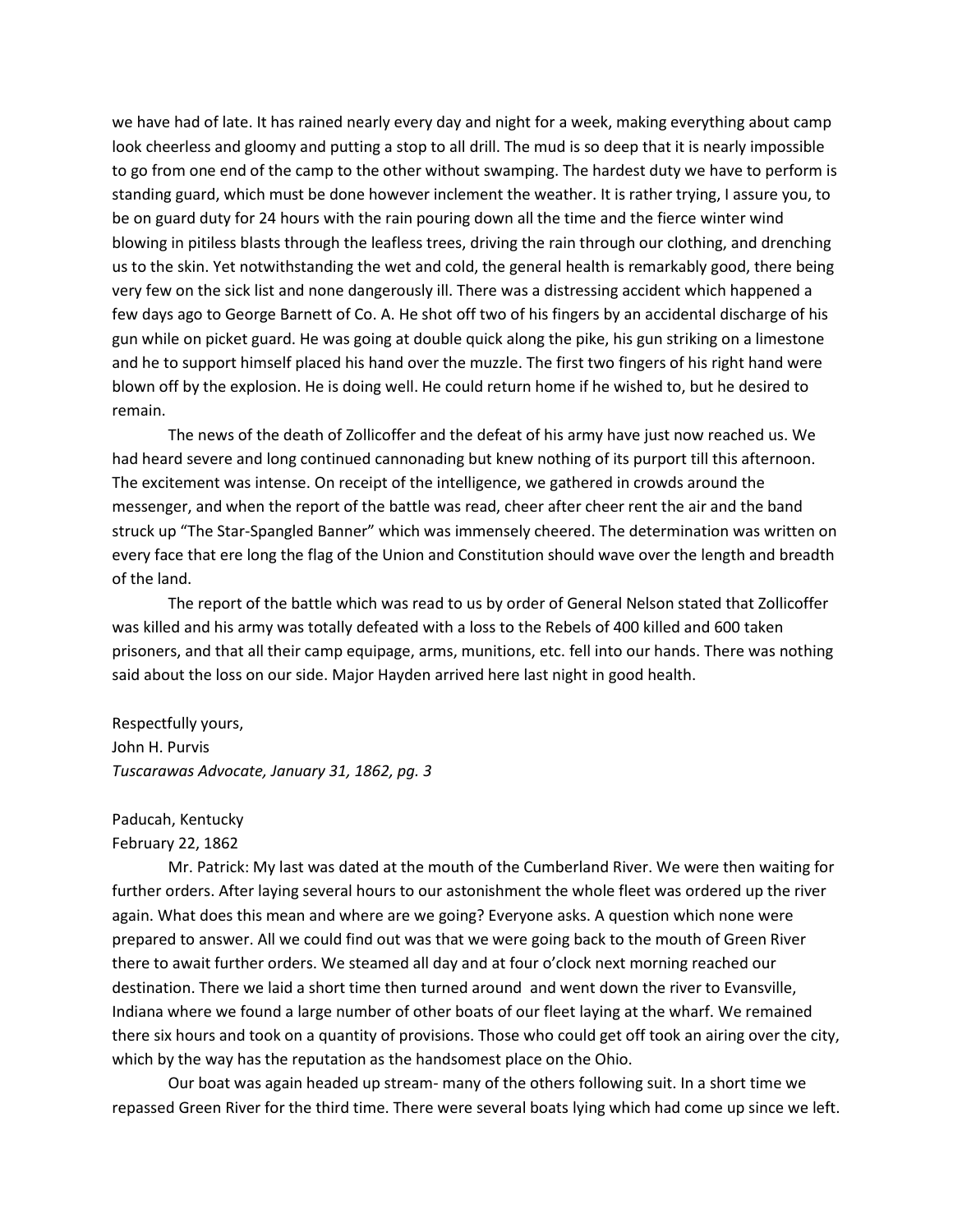We kept on up the Ohio, occasionally meeting vessels loaded with troops-some with artillery and munitions of war. We cheered each other loudly as we glided by. About 3 p.m., we reached Henderson, Kentucky which presents a fine appearance from the river. Shortly after, we met the flagboat *Silver Moon* steaming with all speed downstream. Not now began to be mooted by many that we would have to turn very soon and go down, too. Strange as it may appear, such was the case for shortly after we stopped at Cannellton, Kentucky and there the orders to turn back were awaiting us. This news did not surprise us for after so many evolutions we were prepared for anything; indeed none could tell what would come next or when we met. It was as cheap riding as walking and much easier than marching twenty miles a day through the mud, though, in our crowded condition, traveling up and down the Ohio was not the pleasantest way of passing the time. By this time, all of our cooked rations were consumed and there was only one stove for us to cook on and that could accommodate only four at a time, the others having to stand back, each one loudly contending for his right to the next change. But what has anyone to do with pleasure in these stormy times of war. When the ring of the bugle, from shore to shore, is marshaling the hosts to war, pleasure, at least to the soldier, is an obsolete idea.

Well accordingly down the river we went once more. The ban playing 'Down the river, down the river, down the Ohio,' as our boat steamed away from her moorings. About 7 p.m. we stopped to wood having run short of coal and as there was none to be had, it was necessary to use wood instead. We carried in a large pile and no easy work it was carrying wood down the steep, muddy plants, especially to us who had not worked any for so long a time. At last we got the wood all aboard and resumed our journey. The night was dark and misty and all night long the shrill noise of the whistles was heard, answering each other in the darkness, signaling where each boat was to pass to prevent a collision. Next morning we repassed the mouth of the Cumberland, which appeared to be on a bender, and bringing down large quantities of driftwood. The Ohio now presented a lively scene. Twelve or fifteen craft of various sizes were in sight, most of them swarming with soldiers and laden with munitions of war. What was most strange to us was that some were going down and others up the river. They certainly all belonged to Buell's army, yet here they were, moving in opposite directions. Surely this war is a curious game. We are the puppets placed here and are at the will of some superior mind.

About noon we reached Paducah where we now are. This is an important point as it commands the river. It is fortified on all sides and presents the most warlike appearance of any place we have yet seen. The wharf is lined with steamers, all alive with troops and a great number of cannon are being placed aboard the steamers. The artillery present quite a formidable appearance as the cannon are drawn up with the horses hitched to them. A large building pointing to the river, erected by the government since the commencement of this war for a marine hospital, is the strongest fortification here. It is surrounded by an earthwork of great strength and which is still being strengthened as a number of workmen are employed on it constantly. It is defended by four cannon of the largest caliber, 60 pounders I think, whose wide frowning mouths could deal death and destruction to an enemy, but they appear to look down quite friendly and protecting on us. An attack was apprehended on the town, which is assigned as the cause of our being sent here.

General Buckner was confined in the marine hospital here and it was feared the Rebels would attempt to gain possession of him. Yesterday he was on board the steamer *Continental* and sent to Cairo. Every preparation to give the Rebels a warm reception, should they have the temerity to attack the town, has been made. Cannon have been planted at every point and the timber all around has been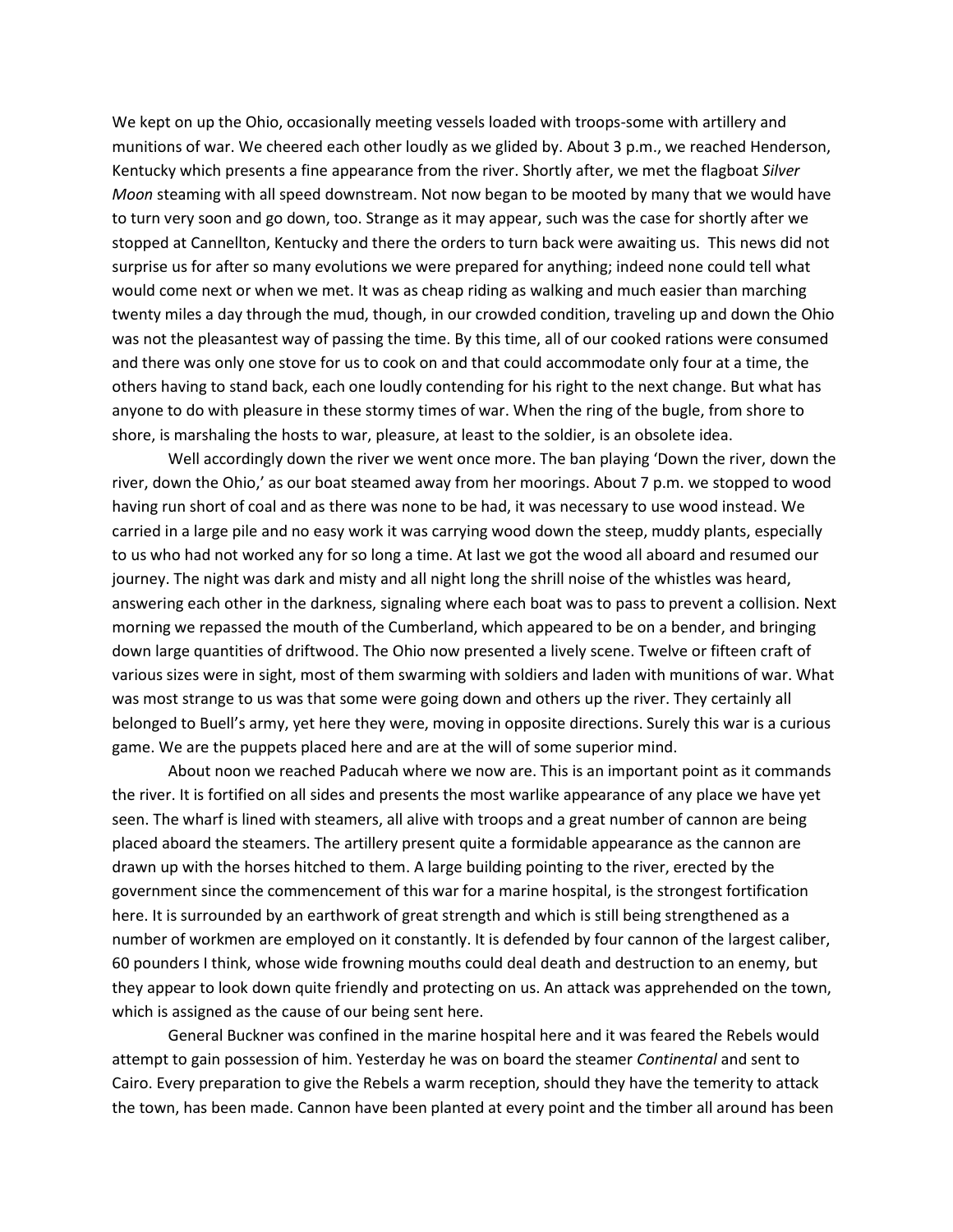cut down to blockade the way. The 70<sup>th</sup> Ohio, who arrived the night before us, labored all night felling trees. The danger is over now. The Rebels will have enough to do to defend themselves. We are only 36 miles from Columbus, that famous stronghold of treason. It must soon fall as large forces are advancing upon it from all sides. Columbus is the last stronghold of the rebellion in Kentucky and it will not be long, perhaps ere this reaches you, till they are driven from the state.

#### John H. Purvis

P.S. Since we left Camp Wickliffe, there have been no cases of sickness. But the 51<sup>st</sup> is sadly reduced in number. When we left Louisville, we numbered 986 men; now the muster roll is 785. Some 30 have died. The rest were sick or so weak that they were unable to travel with us. *Tuscarawas Advocate, March 7, 1862, pg. 2*

# Nashville, Tennessee

### February 28, 1862

Mr. Patrick: The events of the week have been crowded so thickly upon us that I have hardly had time to record them. My last was written at Paducah, Kentucky where we then were, not knowing what was next on the program. On Sunday morning, orders from headquarters came announcing that we must proceed up the Cumberland River en route for Nashville. This was exciting intelligence for we had heard the Rebels were there in great force. At 8 A.M., the fleet of 19 steamers left their moorings and paddled up stream. The boat containing the 80<sup>th</sup> Ohio was lying at the wharf. They cheered vociferously as we passed which we returned heartily. Many of us saw old familiar faces among and would have liked to shake hands and inquire how affairs were in old Tuscarawas but such could not be.

Near noon we again reached the Cumberland River, stopping at the town of Smithland near its mouth for provisions, taking on a quantity of flour and bacon. Heretofore we had always had crackers and the question now was how are we to get this flour into an edible shape? However, at it we went and in a short time men were seen mixing batter and rolling it into cakes, and in due time the bread was ready. But such bread! Heavy as a millstone, solid as a cannon ball, but it was the best we could do and eat it we must, though at imminent risk of all the ills arising from indigestion. Our passage up the Cumberland was very slow, the river being high- overflowing the land in many places causing considerable destruction of property. Many of the houses were partially submerged and deserted by their owners. The country along the river in Kentucky is nearly a wilderness, almost as wild as when the savage Indians roamed through its forests. A primitive hut and pioneer cornfield here and there intervening were the only signs of civilization. In the afternoon we passed Eddyville. The inhabitants seemed enthusiastic for the Union, cheering heartily.

A few miles further up we came to a town containing a foundry and rolling mill which had been used by the Rebels to mold cannon balls. The place was nearly deserted; presenting a strange contrast to the town a short distance below, demonstrating that the Southern people are ruled by the oligarchy, for the owner of the iron works was a large slaveholder using his slaves to run the works. Shortly after we met a boat bringing down some wounded from Fort Donelson. She also brought the intelligence that Nashville was evacuated. When night set in it was very dark. The captain desired to lay by till morning as the Cumberland is exceedingly crooked and the channel is narrow and difficult to navigate. But General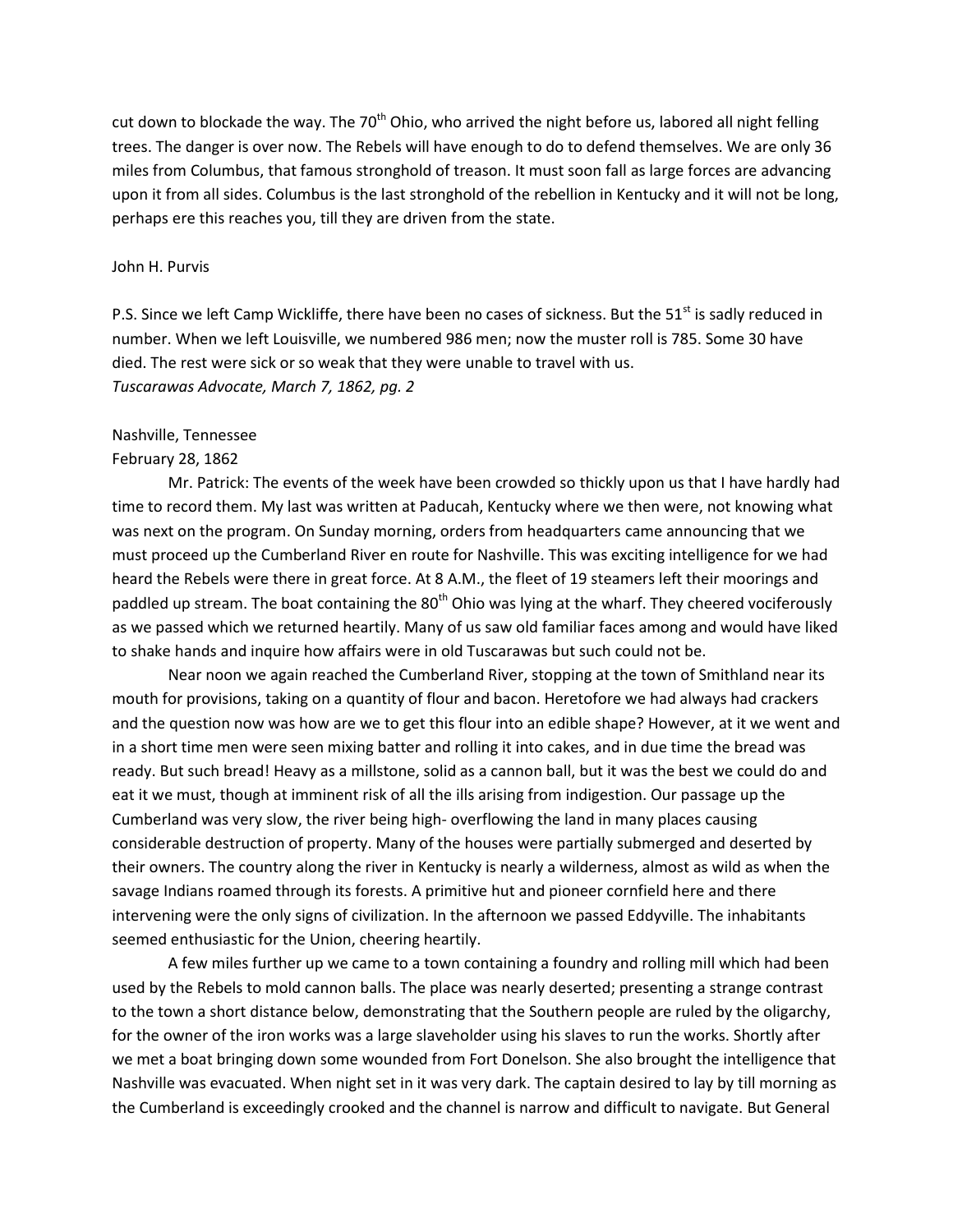Nelson was determined to proceed, be the consequences what they may. In a short time after dark the boat ran into a submerged cornfield. After getting her out of that, she struck a flatboat, which drove her into the woods, the tall smokestacks crushing through the boughs. She got out without much damage, only tearing away part of her bannisters.

At midnight we arrived at Fort Donelson but could see nothing in the darkness. We had wished to see the effect of the terrific contest and regretted much that we did not see the fort in daylight. The boat was stopped for several hours being unable to proceed for the immense masses of driftwood brought down. On Tuesday, we passed the state line of Tennessee, arriving at Clarksville in the afternoon. The Rebels had thought of making a stand here, having built a strong breastwork on a hill below the city, which is now garrisoned by the  $12<sup>th</sup>$  Illinois who fought so gallantly at Fort Donelson. They had also placed a battery of heavy guns on a slight eminence near the mouth of Red River, which joins the Cumberland at Clarksville. This was in a good position to sweep the river, being invisible till nearly upon them as the river makes a short turn just below. The city itself is naturally a strong position being built on high steep bluffs which could be easily fortified. Here we saw on the gunboats engaged at Fort Donelson. A wicked vicious-looking craft she was, mounting 13 guns. The enemy are more afraid of those gunboats than anything else and will never again make a stand where they can reach them. Before retreating, the Rebels burned the railroad bridge which was one of the finest drawbridges in the country.

The fleet was detained at Clarksville till all the boats came up then we steamed onward. We were now fairly into Secessia. The effects of their vandalism were visible in their wanton destruction of property. Nothing of interest transpired during the day. The land along the river is much better cultivated than in Kentucky and the country seemed populous. There was an abundance of corn to be seen and plenty of wheat in the stack. The inhabitants received us cordially, hurrahing for the Union, and some of the ladies were in ecstasies, shouting 'Glory! Glory!' and making other demonstrations of joy, peculiar to the fair sex. The waters were still rising and the driftwood becoming more dangerous. But though the night was dark, we must proceed; the general being anxious to get to Nashville early in the morning. Toward midnight a large log become entangled under the vessel and was forced up through the guard deck where our horses were stabled. The end ran through one horse, shoving him through the upper deck when he fell into the water and disappeared. Another fell through the hole in the deck and was no more seen. Happily none of the men were injured.

On Wednesday morning, we were within a few miles of the city, the gunboat *St. Louis* preceding in advance. About daylight we passed a battery on a height near the river. The guns were heavy siege Columbiads. Some of them were dismounted and the carriage of one was yet smoking, having been set afire by a party of Texas Rangers upon our approach. Our entrance into the city was one continual scene of triumph, and was ample compensation for all our trials. There was joy beaming in every face and sparkling in every eye. It was indeed a striking scene, one that will never be forgotten by the participants. It was a beautiful morning. The sun had risen bright and beaming over the eastern hills. The decks of the long line of steamers were swarming with armed men, already equipped for the march, their bright guns and gleaming bayonets glittering in the broad sunlight. Then the city which, at a distance, seemed so calm and peaceful, was all excitement as we steamed up to the wharf. The star spangled banner was flung to the breeze from every boat and the music of our bans floated upon the morning air. The people rushed in crowds to the wharf and sent up cheer upon cheer which were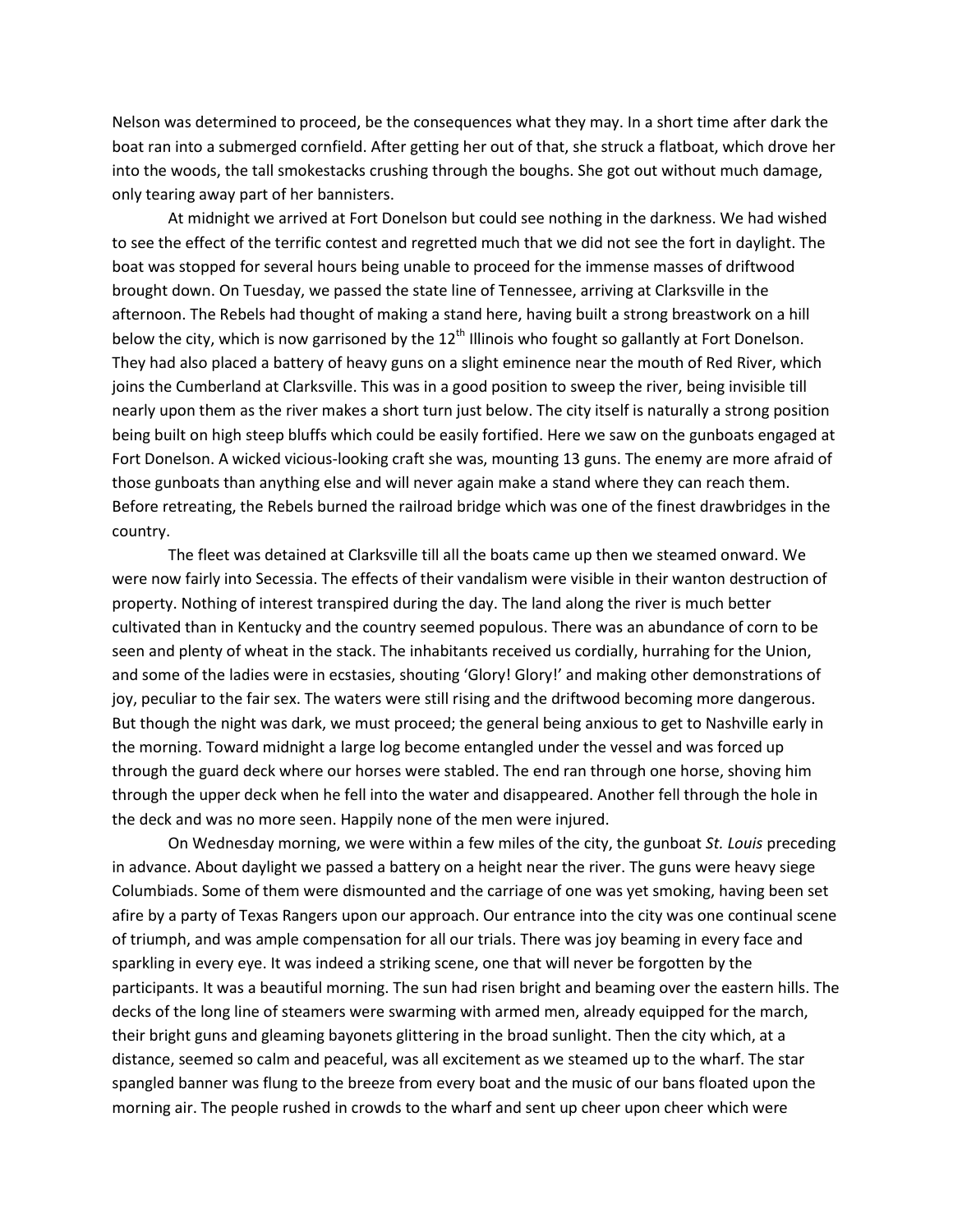answered with enthusiasm by us. The  $6<sup>th</sup>$  Ohio was the first to disembark. When they were drawn up in line of battle, their colonel read an order from General Nelson to the effect that no property, public or private, was to be molested, nor the personal liberty of any citizen interfered with and no state institution to be infringed upon in any manner. When this was read, the cheers which came from the crowd were most hearty, loud, and prolonged. After all the troops had disembarked, we were marched to the public square where we remained until 4 o'clock. We then marched a mile into the country and camped, or rather bivouacked, for the night.

Just as we had got out of the city, a dense smoke arose from the river and a cavalryman came flying up with the report that a party of Texas Rangers had fired one of our boats. Col. Mathews sent Capt. Robinson's and Capt. Wood's companies to see what occasioned the fuss. We ran on the double quick across towards the smoke, but before we got there, we turned back, crestfallen, as we had expected to have the pleasure of shooting some of the traitors. We were afterwards informed that the Rebels had fired on of their own boats loaded with pork and sent her downstream, hoping she would drift among our fleet and set fire to it. Their hopes were in vain, for she caught among the bushes on the opposite side and we sustained no damage. We camped for the night in an open field. With no wood to make fires and as our tents were still on the boats, slept on the ground. But there was not much sleeping done that night, we having to stand in ranks nearly all night, as parties of Rebel cavalry were continually firing on our pickets and several times balls hissed past over our heads. A large Rebel force was not far off, and they might attack us at any moment, therefore we had to keep ourselves in readiness.

We have since learned that ours was a critical position, as the army numbered 50,000, and our army, all told, some 13,000 on this side of the river. General Buell was very much dissatisfied that we had disembarked and chided General Nelson for his rashness. It now appears that Nelson had landed his troops without orders while Buell and the mayor were in Eddyville negotiating a formal surrender of the city. While they were in consul, our general slipped in and took possession, running the stars and stripes up over the capital; thus we were the first Union troops in the city. 'Hurrah for General Nelson! Onward to Nashville!' has been the cry for many weeks and now the inpatient and often unerring public has been gratified. A happy sight it was to us to see the glorious flag of the Union floating over the proud capital of Tennessee.

Yesterday morning, we were roused from our slumbers at 5 o'clock and ordered to be ready to march at six with knapsacks packed and one day's rations in our haversacks. We all expected to go on a scouting expedition and thought we would see some sport. But lo, we marched into the city and were there informed that Col. Mathews was appointed provost marshal and we were to be city guards. This was unexpected intelligence. But in the evening, six companies were taken back to camp, it being thought four were sufficient. The four that remained were Captain Wood's Shanton's, Heskett's and Chalfant's companies. We have excellent quarters in an old theater formerly used as a hospital by the Rebels. The retreating Rebels left many of their sick and wounded behind.

General Johnston wished to burn the city, and was only prevented from the diabolical deed by the most earnest protestations of the citizens, who entreated him in the name of humanity not to make them houseless and homeless. As it is, they have burned the railroad drawbridge across the Cumberland and also the magnificent suspension bridge. The mayor prayed them not to destroy these bridges but it was of no avail, though for what reason except to gratify a wanton spirit of destruction, it is hard to tell.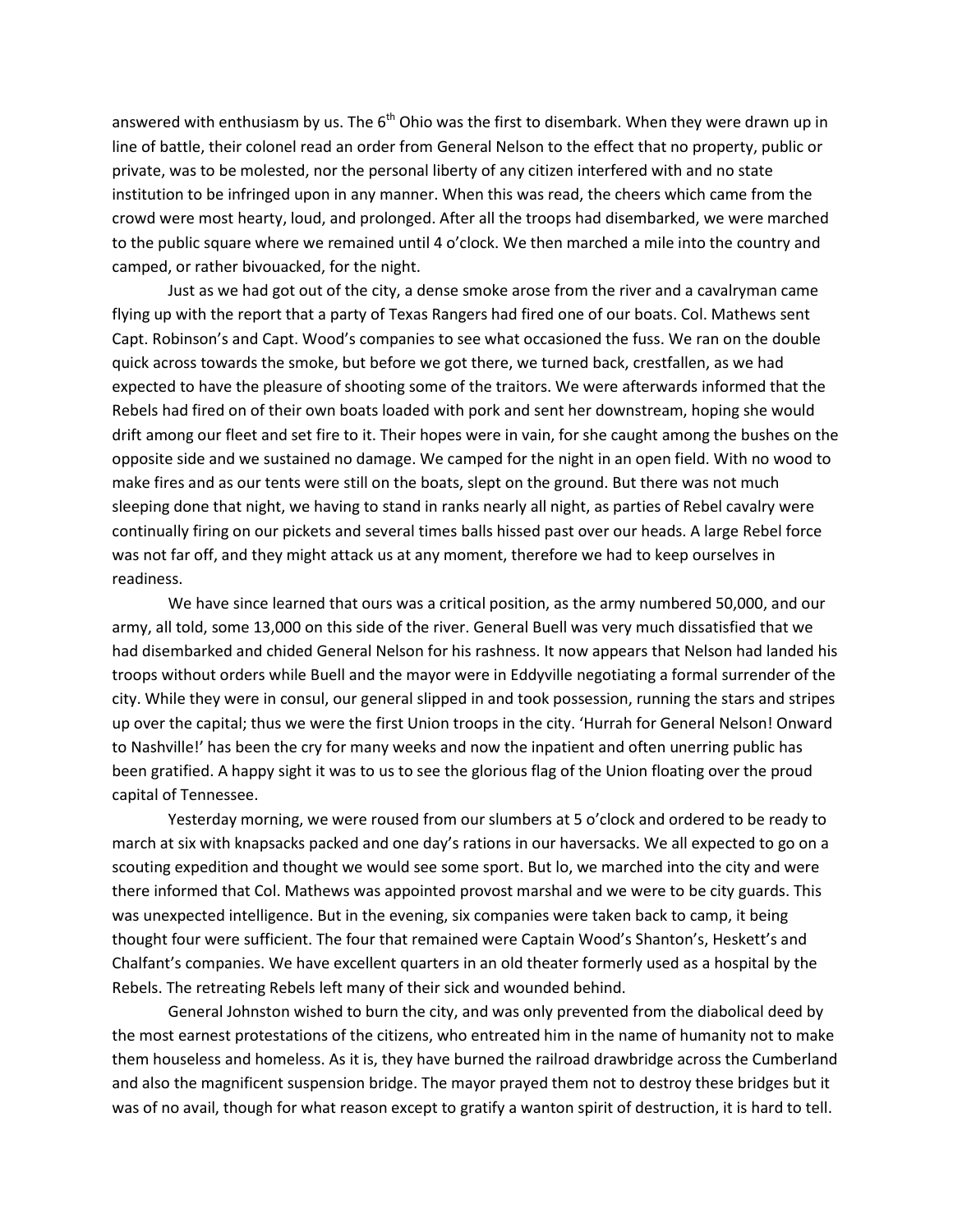Their destruction caused very little inconvenience to our army as we constructed a pontoon bridge in a short time. Before destroying the latter bridge, they put upon it 41 pieces of cannon, a large amount of commissary stores, and then cut the wires, letting the whole into the river, where they are still as the water is too high to attempt to get them out.

They left a considerable quantity of goods laying on the wharf, which the mayor gave to the poor who were engaged in carrying them away when a company of Texas Rangers galloped among them, cutting right and left with their sabers, wounding several. I saw one boy with a deep cut in his head and a woman whose nose they had cut off. The people say no one was free from insult from these worse than savages, and that they had stolen nearly all the horses in the city and vicinity. After all this, the Rebel generals had the impudence to tell the people that when the Yankees came they would burn the town and slaughter them indiscriminately. Large numbers fled along with the retreating Rebels, indeed, all went who could get away. But they are beginning to return, having learned that the Yankees are not so bad after all. When we first marched through the streets, some peered out as though they expected to see a species of wild beasts. They are not so shy of us now and express entire gratification at the change. They feel that we are their friends and will protect them. But we have some bitter enemies here who openly express their sympathies with the Rebel cause; however, they are powerless and can do no harm.

After the fall of Fort Donelson, business had been entirely suspended but is now beginning to revive. The mayor has issued a proclamation announcing the satisfactory termination of his interview with General Buell, who had promised that no person or property shall be molested and inviting all within the Federal lines to resume their communication with the city, and requesting them to bring in their produce, especially butter and eggs, which are very scarce and dear as they will be amply remunerated for all they bring the U.S. troops.

Yours truly, John H. Purvis *Tuscarawas Advocate, March 14, 1862, pg. 1*

Nashville, Tennessee

July 7, 1862

Mr. Patrick: To hear how the 51 $^{\rm st}$  is flourishing and how we are enjoying ourselves in this sunny land of Dixie (sunny with a vengeance at times) may be interesting to your readers. Though a majority of them have army correspondents and are well posted in our affairs, for letter writing is a universal mania among soldiers. All participate in it. Those who cannot write themselves employ an amanuensis. Everyone is anxious to receive letters from home and the more we write, the more get, or vice versa.

Owing to our protracted stay here, and our detached position from the rest of the army, there is little to write that will be interesting. For several weeks, we were kept on the alert in apprehension of an attack by John Morgan and his guerilla band, and went on several expeditions to the neighboring towns to keep him away; on one of which to Columbia, four of our men were severely wounded by an accidental shot, but the enemy never made his appearance and all is now quiet in this city and vicinity.

A large number of the principal Rebels have been arrested and sent where they cannot poison the minds and pervert the understandings of the more ignorant by their baneful influence and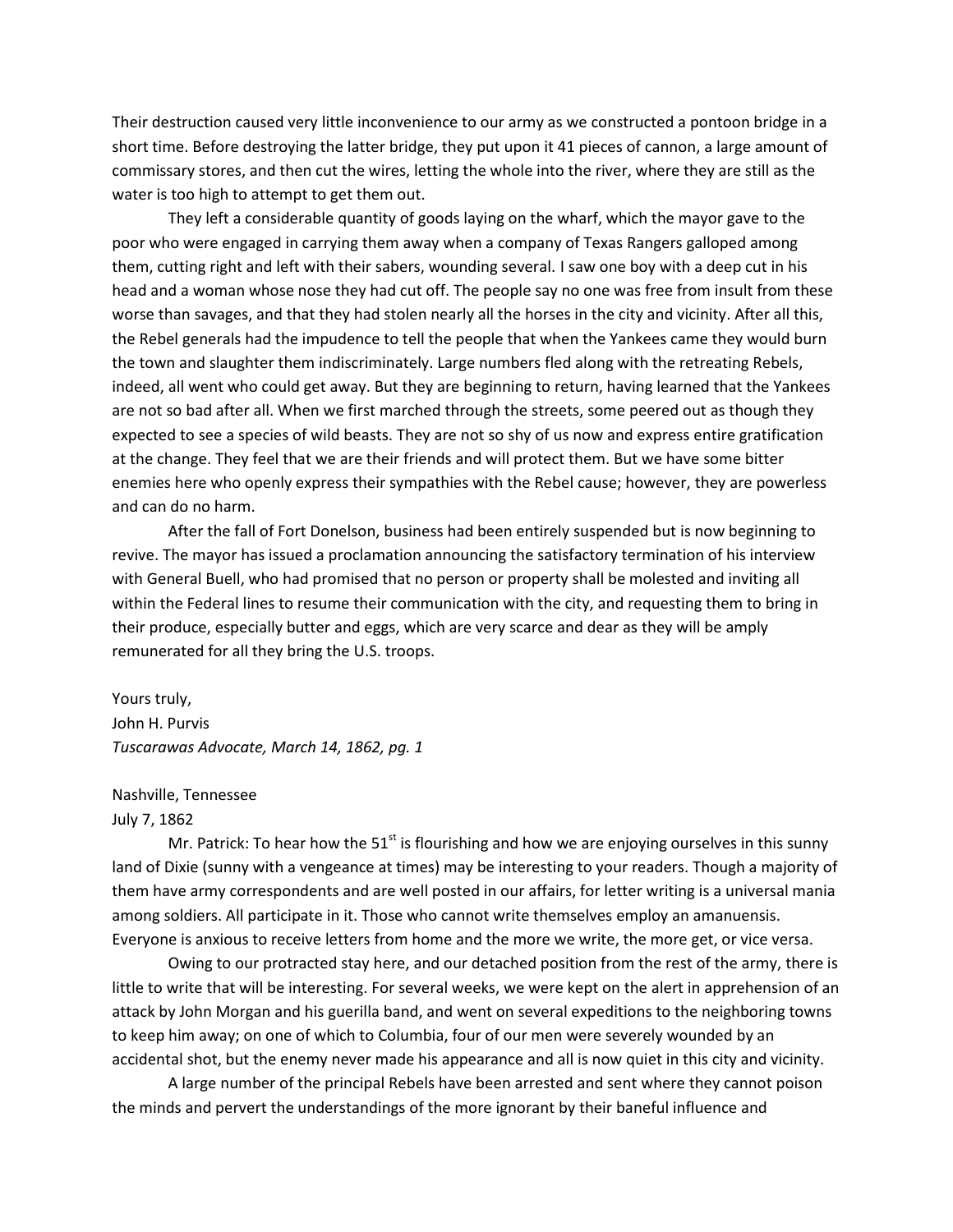teachings. At first they were sent North, but Gov. Johnson (who is emphatically the right man in the right place) has concluded it will be a more severe punishment, as well as a savings of expenses, to send them to their friends in the South, where nothing is plenty except cornbread and beef without salt, halfstarved Rebels, and mosquitoes. There is now five Secesh preachers in the penitentiary awaiting transportation southward, outside of our lines, and the penalty is death if there are again caught within the precincts of the Union army. The governor required them to take the oath of allegiance which they refused to do, declaring they had never taken an oath to support any government- that their homes were heaven and they had preached Christ alone to their congregations-but it is well known that the theme of their sermons was the righteousness of secession, and the burden of their prayers were for Jefferson Davis and the Southern Confederacy. The reverend gentlemen must bid farewell to their pleasant homes in the Rock City and leave disconsolate their weeping flocks, to go where they can disseminate their traitorous sentiments without restriction or fear of the provost marshal. I suppose they consider themselves martyrs in a righteous cause.

The way of the transgressor is hard says the inspired writer, but that of Southern traitors I not near hard enough. Their punishment has never, as yet, been commensurate with their crimes. May the time soon come when all who have dared to raise their hand against the government shall meet their just desserts, and a due share of the suffering of the past year fall with crushing weight where it belongs! The better traitors are used the government they have so deeply wronged, the more insolent they become. The day will yet arrive when those in power will see the fallacy of their lenient policy. As if gentle means could win back knowing and conscious traitors, who never had any real grievances to complain of; but knew from the beginning that their alleged wrongs were only imaginary. To think by persuasion to recall such men to their allegiance is sheer folly. The only argument that will convince them of the error of their ways is a hemp rope.

The female Rebels of Nashville, though still very provoking sometimes, behave in a much more lady-like manner than formerly. At first it seemed impossible for them to see a Yankee soldier pass in the streets or elsewhere and not insult him in the grossest manner. Their hatred was so intense that they forgot all rules of propriety; forgot even their sex in their insane desire to show their abhorrence of us- but now the scales have partially fallen from their eyes and they begin to view their conduct in its true light. I heard a lady say that she had lowered herself to have the pleasure of insulting us-but she was now sorry for what she had done, as she had found the Union soldiers to be gentlemen, and that those were the sentiments of many ladies of her acquaintance.

But I am writing as through we were still in Nashville, when the truth is we left the city several days ago and our colonel is no longer provost marshal, nor we provost guards. On the 3<sup>rd</sup> instant, we were relieved by the 69<sup>th</sup> Ohio regiment to the joy of those who were weary of the city, and of guarding hospitals, commissary stores, and picking up stray Rebels. Our boys longed for a life in the field, a home in cotton houses erected under the green trees of the country and to drink of the clear cold spring or sparkling brook instead of the impure waters of the muddy Cumberland. But we left to the sorrow of others who loved the city and the pleasures thereof, and to those who had a dread of heavy knapsacks, long marches in the burning sun, government crackers and ancient bacon; all of which are the inevitable concomitants of a soldier's life in the field. Our leave seems to be the cause of much dissatisfaction among the citizens. They say the 69<sup>th</sup> has committed more depredations and caused more unpleasant feelings than the  $51<sup>st</sup>$  did during the four months we were with them. They would like to have us return,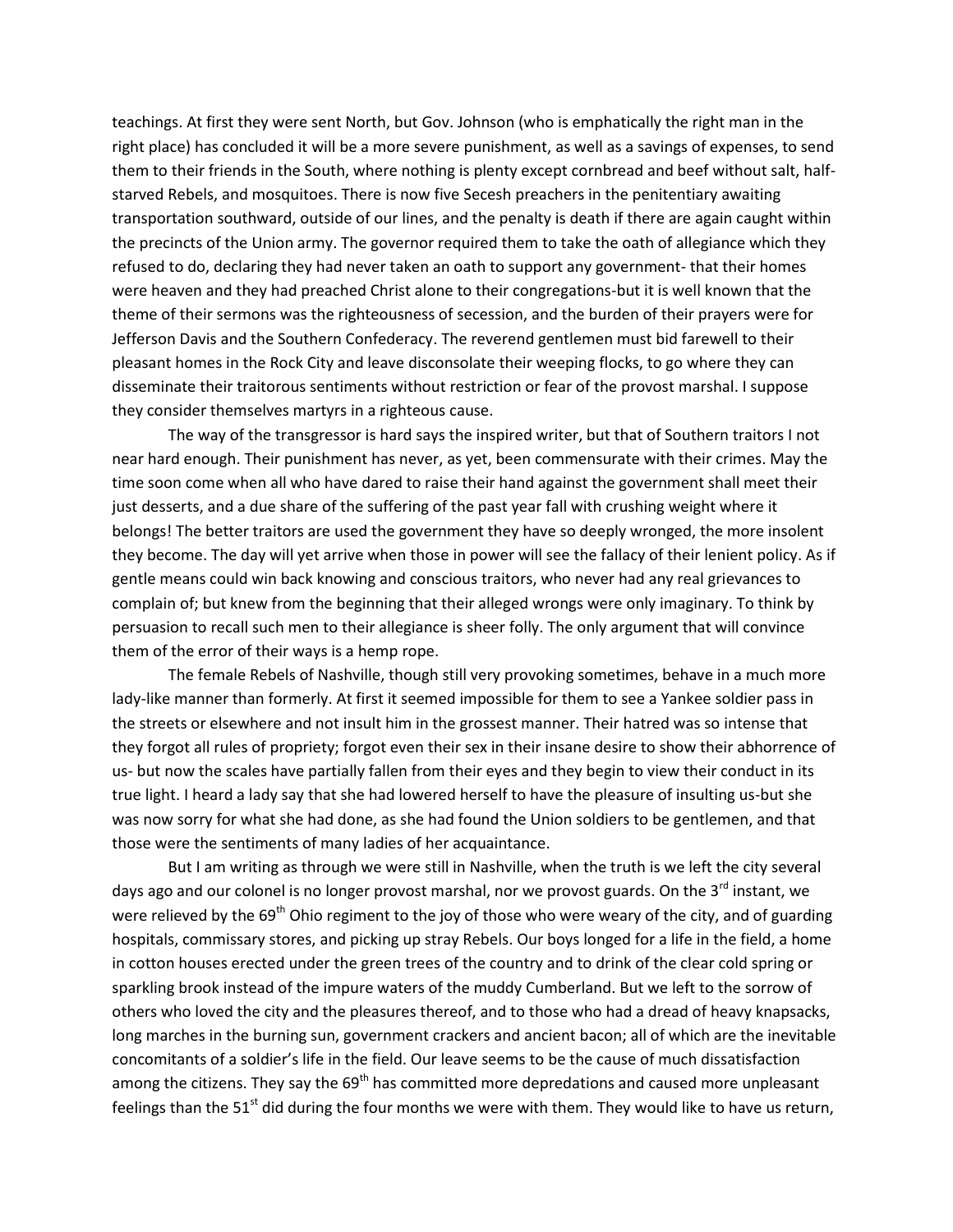having sent to Gov. Johnson numerous petitions to that effect. But the majority of us, together with Col. Matthews, are opposed to going back, preferring a life in the field whatever may be its experience.

We are now encamped in a beautiful shady grove within a mile of the city. Our stay here will likely be short; perhaps we will march this week. Everything is in readiness to go on short notice. To where we will go we have no definite knowledge. There are the usual camp reports and speculations; some contending that we are going to western Virginia to join McClellan and help take Richmond, for we begin to think that place will never be taken till the western army is sent there. Others think Chattanooga is our destination as the Rebels have a considerable force at that place. We are ready and willing to go anywhere, and hope we will never shrink from duty in the hour of trial or turn our backs to the foe.

There was a general celebration in Nashville of the Glorious Fourth, a celebration very different from any other on the anniversary of our freedom in which we ever participated. The trampling war steed and his rider with jingling spurs and flashing sabre was there. Long columns of infantry stepping in martial union with their glittering guns and gleaming bayonets were there in all the pomp and pride of glorious war. The sounding boom of the deep mouthed cannon reverberated over hill and plain, forest and river, as the rising sun shot its rays athwart the eastern sky on the morning of the annual return of the day which witnessed the birth of our republic 86 years ago. It was a beautiful morning. The sun was bright and clear in a cloudless sky and as his first rays lighted up the eastern horizon, we were greeted with a national salute of 34 guns. At the same time, all the church and fire bells of the city chimed a salute to the birth of the anniversary of our nation's freedom, making vocal the morning air with their deep toned music. The shrill notes of the bugle and the deep bass of the soul-stirring drum completed the medley of sounds which greeted our ears on that memorable morning, which will be remembered in time to come as the fourth of July we celebrated in the capital of Tennessee.

At nine o'clock, we marched into the city dressed in our best uniforms and well did the old  $51<sup>st</sup>$ Ohio look and proudly did she step to the martial music of her band. We marched together with the 74 $^{\text{th}}$ Ohio, the 11<sup>th</sup> Michigan, 1<sup>st</sup> Tennessee, and a battalion of cavalry through the principal streets, halting at the Capitol around which we were marshalled in close order. Here we were greeted with a roaring cheer which we returned heartily, making the welkin ring again. The Declaration of Independence was to have been read and a speech made by some notability (I have forgotten whom), but the sun's fervent rays, together with our thick woolen clothing made it so warm (to use a mild term) that we could not stay to hear, but marched back to camp and enjoyed the remainder of the day under the cool shade of the trees. In the afternoon, a salute of 86 guns was fired and in the evening there was a speech at the Capitol by a Gov. Brown, but we could not go to hear it as none of us were allowed to go to the city. Thus it is ever, a soldier in the ranks has but slight opportunity of learning anything beyond the routine of his daily duties; for him to attempt to learn intelligence outside of them is emphatically seeking knowledge under difficulties. Thus passed the  $4<sup>th</sup>$  of July 1862, a day that will long be remembered by the members of the  $51<sup>st</sup>$  Ohio Regt.

But oh how coldly the day, which should make the heart of every American beat faster and the blood in his veins course more rapidly as he thinks of his patriot sires and the days of '76, was greeted by the Rebel citizens of Nashville. The dwellings of the wealthy which should have been in holiday garb were with few exceptions closed as if the very light of the day was hateful, the national flags were few and far between. True a goodly number of people were collected at various places, and some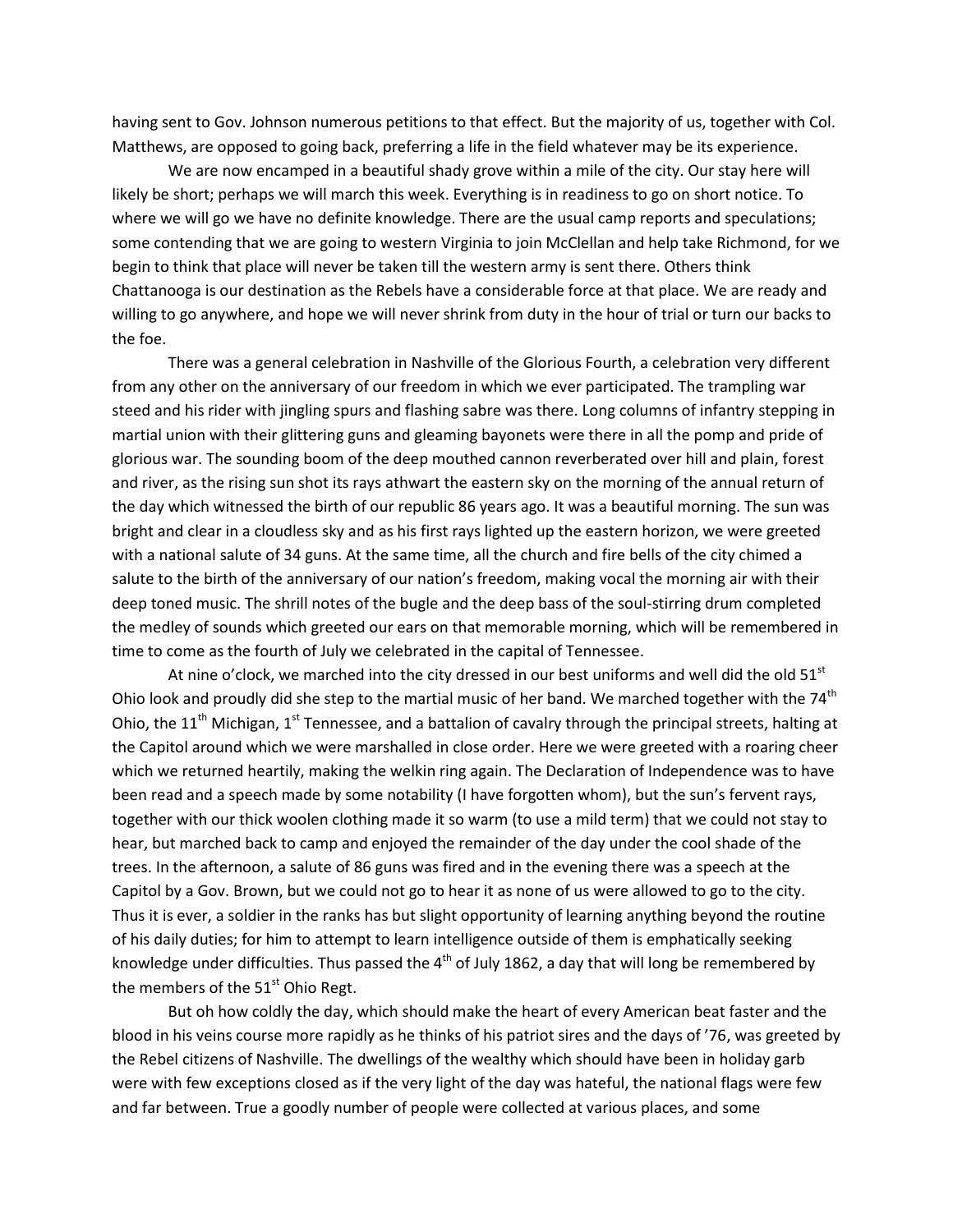enthusiasm was manifested, but how different it must have been in former years when the people were loyal to the union and the stars and stripes was their chosen emblem. Alas, they have gone after strange gods; forsaken the faith of their fathers. May the day soon come when all shall return to their ancient allegiance and the glorious old banner 'Oh, long may it wave o'er the land of the free and the home of the brave.'

The health of the regiment is nearly as good as it has been at any time since we left Ohio. The number in the hospitals is not large. Still almost weekly some poor soldier yields up his life to the destroyer. The exposures to cold blasts and the sun and rains of Kentucky in last winter's campaign broke the constitution of many beyond recovery. The most salubrious climate on earth or all the medicines in Christendom could not restore to them the precious boon of health- precious to all mortal creatures but doubly so to the soldier. Sickness under any circumstances is the least desirable of man's experience. But in a quiet room with the soft hand of a mother or sister to cool the fevered brain of the sufferer and minister to his every anticipated want, sickness then is bearable. But the sick soldier has but few comforts.

The weather is pleasant, rather warm occasionally in day time, but cool and delightful at night. None of those sultry nights so common in Ohio when it was torture to go to bed and sleep almost impossible. The Southerners have been boasting that their climate would prove fatal to Northern men, but I think they are mistaken and that we can endure hot suns equally well with themselves. The corn and cotton crop look finely, and fruit of all kinds is abundant, but owing to the unsettled state of monetary affairs, everything is high priced.

J.H. Purvis

*Tuscarawas Advocate, July 18, 1862, pg. 2*

Camp near Shelbyville, Tennessee July 13, 1862 (Extract)

We have received another letter, too late, however, for insertion, from our excellent correspondent J.H. Purvis of the 51<sup>st</sup> Ohio Regt. The letter is dated at Camp near Shelbyville, Tennessee and is written on the 13<sup>th</sup> of July. It narrates the movements of the 51<sup>st</sup> from the time it left Nashville on the 10<sup>th</sup> until it reached Shelbyville on the 13<sup>th</sup>. It had passed through Murfreesboro and was one day's march from that place when it was attacked by the Rebels. The  $51<sup>st</sup>$  narrowly escaped capture, as they would undoubtedly have been bagged by the Rebels, had they been in Murfreesboro when the Secesh made their attack upon the two regiments stationed there-capturing both. The Rebel force was reported to be 6,000.

*Tuscarawas Advocate, August 1, 1862, pg. 2*

Tullahoma, Tennessee July 20, 1862 (Extract)

Two days ago, one of our cavalry pickets was shot in the woods six miles from town. He was riding in advance of his companions when fired upon by some miscreants in ambush, and wounded so badly that he fell from his horse. Several of the others charged up the hill after the enemy, but it was too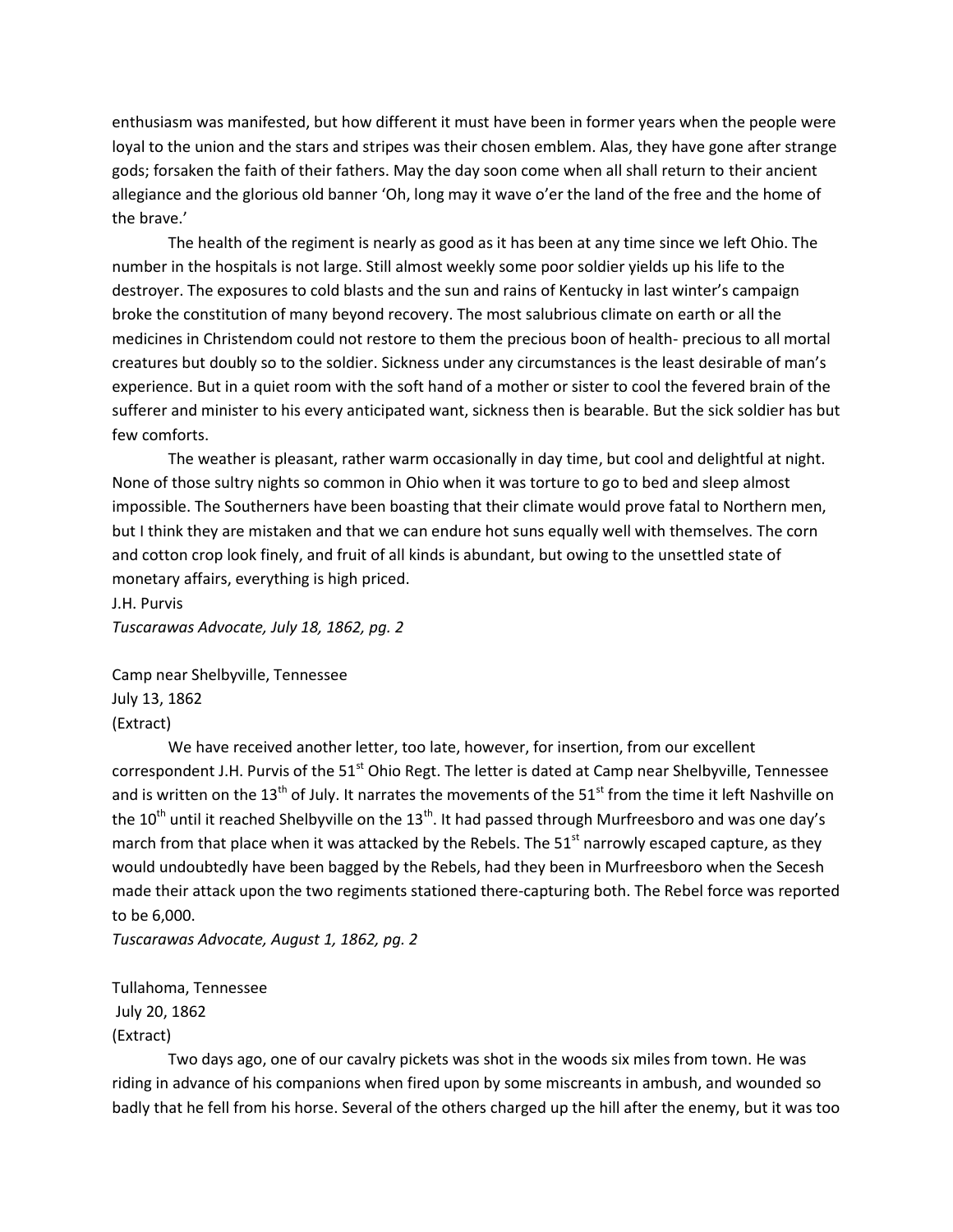steep and thickly wooded for them to go through on horseback, so they tied their horses and pursued afoot, succeeding in capturing one Secesh whom they brought in before Gen. Smith. Instead of taking him prisoner, they had better shot him, because our officers seldom deal with these cowardly bushwhackers according to their crimes. Such wretches should be hanged on the nearest tree without ceremony. Three of the cavalry, who were at a distance in the rear, became frightened upon hearing the firing and thought it would be dangerous to proceed, so they spurred their horses up the hill on the opposite ridge, tied them in a thicket, and came into camp afoot, supposing their company were all killed or taken prisoners. But greatly to their astonishment found them in camp with only one man wounded.

To bring in those horses and any Rebels we could find who were likely to know anything about the affair, Company B was sent out at 3 o'clock P.M., the affair having taken place in the morning. We marched fast and with a will, as there was likely to be some sport; soon reaching the fatal place where the unfortunate cavalryman was shot and there his poor horse was still standing, with the blood trickling from six gunshot wounds in his side and flank. It would have been a mercy to kill him, but it would have been imprudent to create any unnecessary alarm by firing. The place was well calculated for an ambuscade as the road lay in a deep ravine where gloom had never been brightened by a single ray of sunlight, the hills rising high and dark on either side, and so densely covered with underbrush that it was impossible to see more than a few yards ahead. The horses we came after we soon found. Lt. Harger and two others and together with the two cavalrymen who came out with us, started on a scout after Secesh, leaving the remainder of the company in charge of Lt. Shriver. After being gone some hours, they brought in an old sinner who had once been a United States soldier; he was exceedingly loquacious, having a great many adventures to tell of when in the army, of course disclaiming all connection with the rebellion as the Secesh always do when they fall into our hands, unless they are caught actually fighting, and then they very often tell us they were pressed into the Rebel service against their will.

Leaving this old fellow with the company, they again started out for a chap who owned a mill near Lynchburg and who was the father of the man whom the cavalry had caught in the morning. After several adventures, they succeeded in finding him. He was an exceedingly corpulent old gentleman and protested that it was impossible for him to walk the distance we wanted him to go. He had no horse and vainly endeavoring to find one for him, we start him out afoot and soon discovered that he could walk a good round pace. After making him waddle along about a mile, Sgt. Fisk mounted him on a horse when the poor tired beast groaned beneath his Humphrey Marshall weight. However, we soon reached the company again, and introduced our doughy prisoner when Thompson, after severely surveying his substantial proportions, said, "By God boys, you've made a mistake and brought the mill instead of the miller."

By this time it was near midnight, so we mounted our prisoners on the horses and proceeded back to camp, reaching it without adventure about three o'clock, delivered our prisoners to the provost marshal, and laid down for a few hours' sleep. It had rained while returning and our clothing was wet, but we were used to that. We had scarcely laid down when the bugle sounded to fall out in line of battle, however, Company B did not get up, though the other companies did; we knew there was no alarm, or the long roll would have been beat on the drums. The whole division was called up merely to see where would be the proper position for each regiment in an engagement. Next morning, all is bustle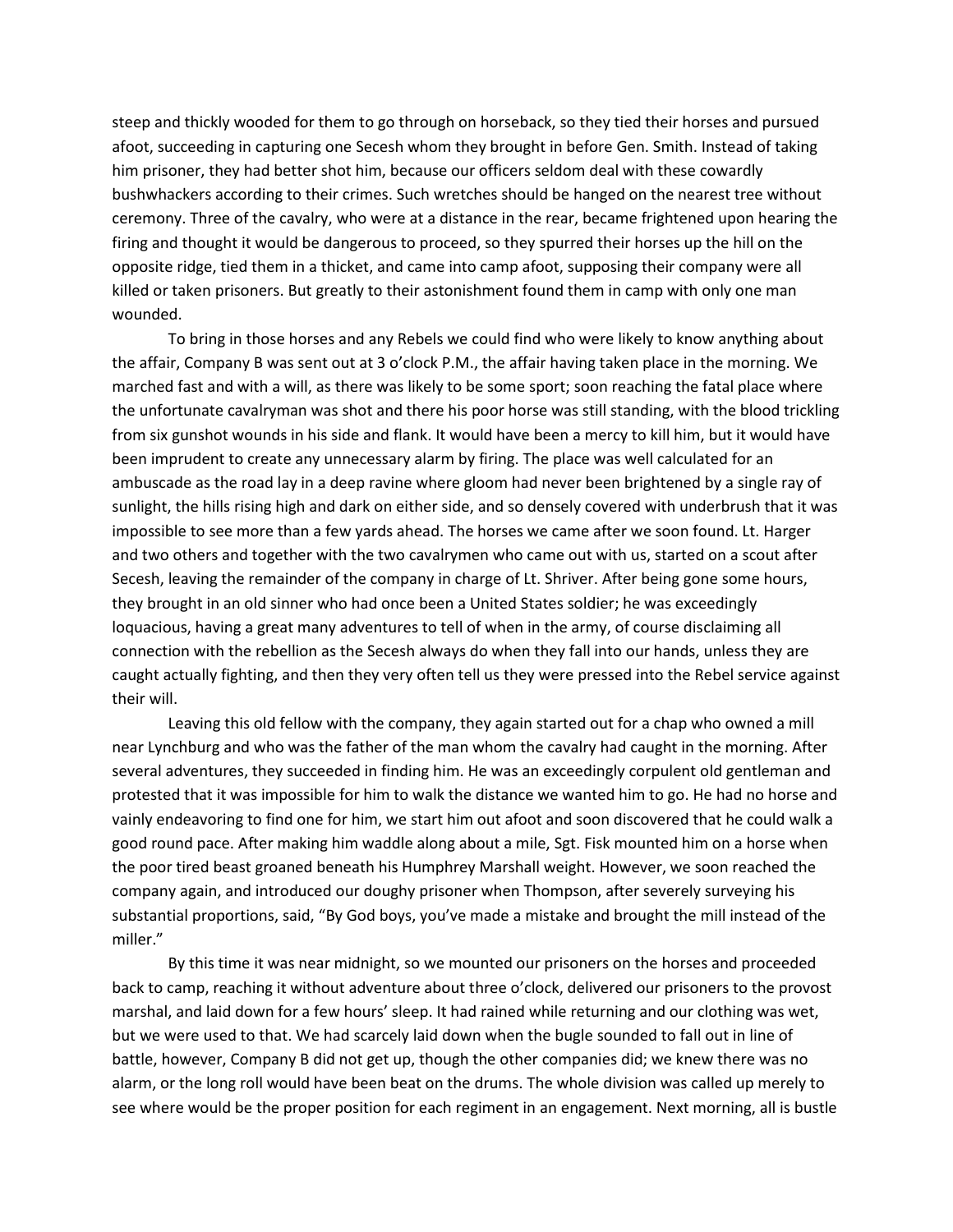in our camp again as we have marching orders. But it turns out we are not to march this time, but take the cars back to Murfreesboro and the  $8<sup>th</sup>$  Kentucky regiment is to guard our teams through, they having to go on the turnpike. More anon.

Yours respectfully, John H. Purvis *Tuscarawas Advocate, August 8, 1862, pg. 2*

#### Murfreesboro, Tennessee

#### July 27, 1862

Mr. Patrick: When we left Camp Meigs last November, two large trains were required to take us to Wellsville, now the whole regiment can travel on one train of less than a dozen ordinary freight cars, which it did in coming from Tullahoma to this place. Not that we are so reduced in numbers, for though many have fallen victims to disease and exposure, this is one of the biggest regiments in the field. But those cars were all crowded inside, on the top, and even hanging to the sides with human freight in a way that was never dreamed of before this war began, reminding one of bees clinging around the hive when about to swarm. This way of traveling was far from pleasant, certainly. The hot sun and black dust from the engine made it every disagreeable, but it was better far than marching on dusty roads through the scorching heat with a small supply of water, and no one complained of the scanty room. All were glad, too, to get away from that poverty stricken place, Tullahoma, where nothing was to be obtained of any kind, every store and grocery being cleaned out and the woods nearly cleaned of pigs, calves, and other game, which at first were plenty and where the people live almost exclusively upon cornbread, innocent of salt or any other seasoning; surely this was no desirable abiding place, and we left our laboriously formed fortifications and entrenchments with little regret. Upon reaching Wartrace, we found it as it was when we left it a few days previous, though a rumor was afloat that the guerillas had destroyed the depot-but no Rebels had been there at all.

We are again under our old commander, Gen. Nelson, he having come up from Alabama immediately after hearing of the fight here. The rough and ready old general is vowing vengeance against the guerillas, swearing he will have them or follow them to hell and he is just the man to clean them out. He has the same men who were under him last winter at Camp Wickliffe and who came with us to Nashville, and we renewed our acquaintance with our old friends in the  $6<sup>th</sup>$  and 24<sup>th</sup> Ohio, and the 36<sup>th</sup> Indiana. Gen. Nelson is well liked by all his men as he has a brave generous heart beneath his forbidding exterior. We were all glad to see 'old tub of guts' as his boys call him. The cares and trials of the war have stamped their mark upon him, making him look much older than when we saw him only five months ago. His then smooth brow is deeply furrowed and his hair, which was dark as the raven's wing, is now quite gray. But he is substantial as ever, as caustic too, as any offending person soon finds out.

On the night of the  $22^{nd}$  we received orders to march the ensuing morning at daylight. Next morning at three o'clock, the bugle sounded for us to fall out and form in line of battle. Marching orders were countermanded, but at five we were again ordered to prepare to march as quickly as possible, taking only our canteens and two days' rations in our haversacks, and to leaves tents together with other baggage as they were. Soon the advancing column began to file past our camp \*we being farther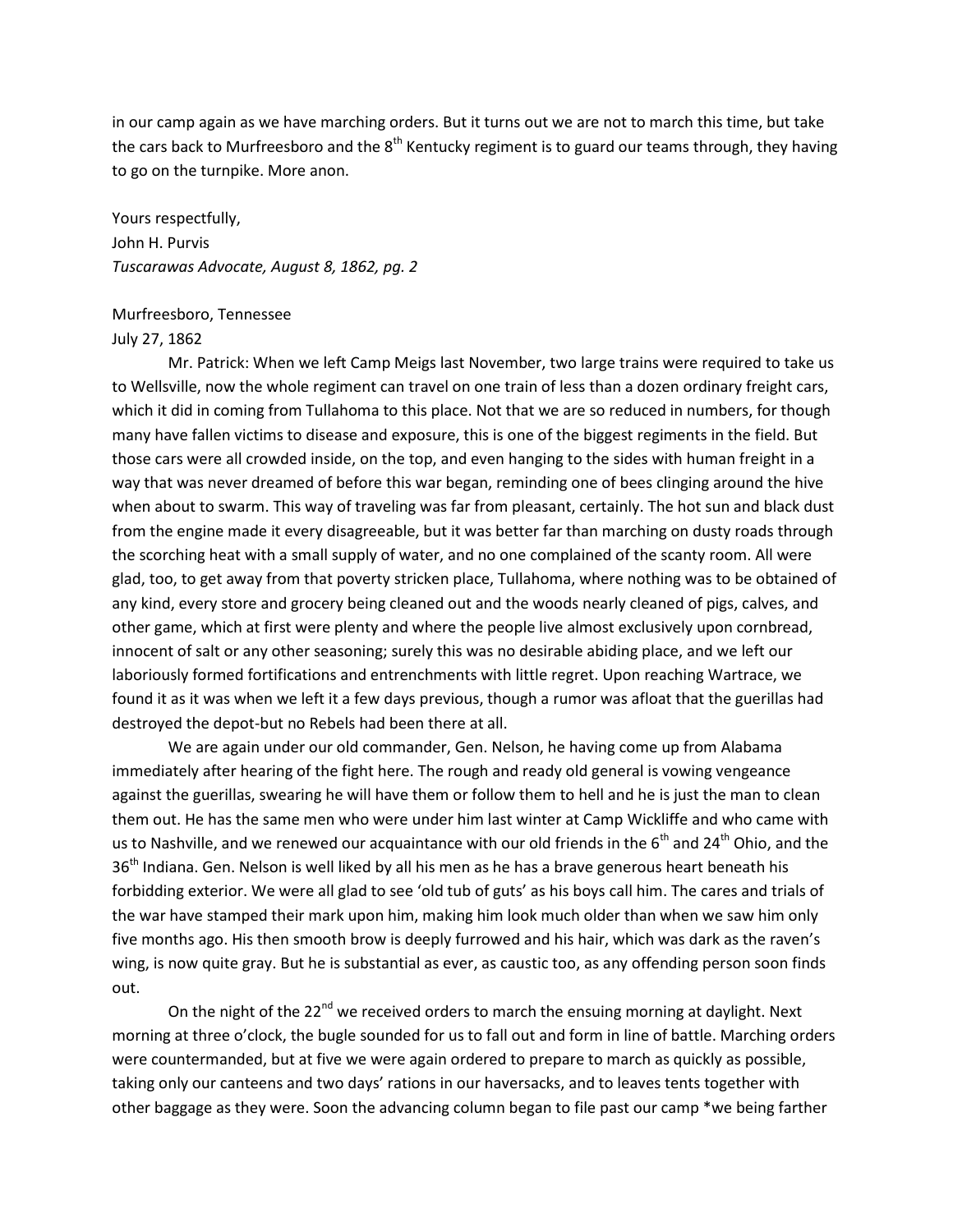out) toward Nashville. Regiment after regiment marched past, both of infantry and cavalry, then came the long line of artillery, the whole making a more warlike array than we had seen for months, isolated as we had been from the army. By six o'clock, the whole column was moving onward toward Nashville. As Gen. Nelson had been marching all summer, he knew how men should go, so we went very leisurely, going only seven miles till noon. While coming from Nashville on the same road, we had marched 15 miles in the same time. We all turned into a wood and rested until three o'clock, then resumed our march, it being rumored that Nashville must be reached before next morning. We continued on until eight o'clock, having then got within 12 miles of the city. However, here we halted at first thinking that it was only for a short rest, but the signal to move forward not being given at the usual time, all laid down in the road and slept until four o'clock next morning; many having nothing on except shirt and pants, and it rained, too, as usual.

In the meantime, Gen. Nelson (who never seems to sleep) and a portion of the cavalry had gone on to the city and found all right there; only some bridges had been burned within three miles of Nashville. The cause of our coming was the report that Beauregard was marching to take the city. And it is said by some of our soldiers who have come from there since, that many of the citizens were jubilant over the news, some of them even openly insulting Federal soldiers. But they said as the night passed away and no Beauregard came, the visages of the Secesh began to grow long and next day were of wonderful length and looking exceedingly crestfallen.

Since all was right at the capital, it was useless to go there, so the column was about-faced and marched back the way it came for three miles, when we turned to the left, taking the Lebanon turnpike. Not having rested much the previous night, all were somewhat tired. It was a beautiful country through which we traveled that day- the best I have seen in Tennessee. There were large plantations, adorned with princely dwellings, an abundance of fruit trees which were groaning under their burdens of ripening fruit. And there were many broad acres of corn and beautiful fields of cotton. Altogether, everything looked well. There were also numerous streams and springs, so there was no lack of water. Though we marched fast and far, it was a pleasure to travel in such a country. But the inhabitants being rich aristocrats, are of course, all rampant Secesh, helping the Rebel bands to the extent of their ability in furnishing them with horses and equipment. We such people we can have no sympathy, so we carried off whatever of this we conveniently could.

In the evening, we came to where a party of guerillas had fed their horses; from appearances there must have been a considerable number, and as we were then but seven miles from Murfreesboro, it was feared they might have attacked the small force left there. A Negro informed us they had passed only two hours previous- so Gen. Nelson sent the cavalry on as fast they could go. However, they saw nothing of the Secesh. But the frightened our men in town badly as they came dashing in amid a cloud of dust. The shadows of twilight were beginning to settle over the earth, so that they could not see whether friend or foe was coming. But they prepared to resist manfully, going into the courthouse and filling every door and window with their forces, and with bayonets fixed and guns loaded, would have given the enemy a warm reception, for some of the brave officers of the  $51<sup>st</sup>$  commanded.

They say when the Secesh citizens saw the cavalry coming and heard the order for them to fall in, they came out of their houses and began to strut around with heads erect and defiant looks; but when they saw the doors and windows of the courthouse bristling with muskets pointed at them, they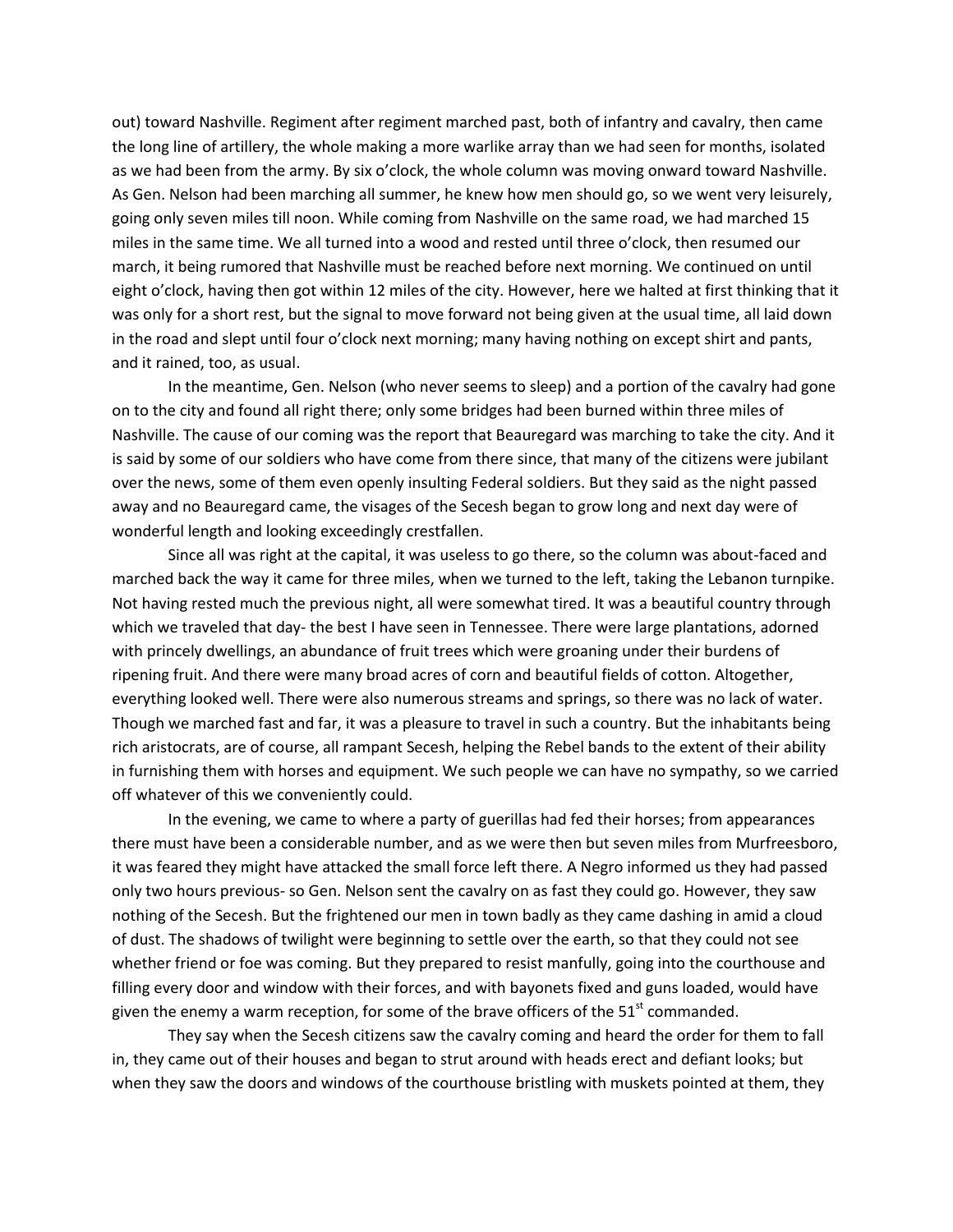quickly retreated within their houses; and when our cavalry came in, not a man dared show himself. Our boys in the courthouse would have liked nothing better than to give them a quietus.

Towards nine o'clock we reached Murfreesboro, having marched in two days 55 miles and having slept but little while gone, we were both wearied and sleepy. Thinking how pleasant it would be to have some warm coffee for supper and then go to sleep with our blankets between us and the hard damp ground, we drew near our camp where our tents had been left standing. But upon coming to where we left them, lo, no tents were there! All was a blank; nothing but the gloomy dark woods, a cheerless prospect for men as hungry and tired as we were; it was cold, too, as the nights here often are, however warm the day may have been. However, there was no help for it, nor was it any use to get out of humor, so we laid down under the trees as we had done many times before and went to sleep. Next day, we got our tents, knapsacks, etc. so we are all right again.

Yours respectfully, John H. Purvis *Tuscarawas Advocate, August 15, 1862, pg. 1*

# McMinnville, Tennessee

#### August 10, 1862

Mr. Patrick: We have just returned from picket guard and this being Sunday, there is no drill or other duty to perform, which gives all who wish it time for writing, so I will embrace the proffered opportunity to let our friends know what we have been doing, where we have been, and how we have fared since we left Murfreesboro on the 1<sup>st</sup> instant, for another chase after the Secesh, said to be at McMinnville and in the hills thereabouts. All extra baggage was left so that we could travel as expeditiously as possible, being it requires fast movements to catch or even get sight of these longlegged Southerners when they choose to show their heels, which has been very frequent of late since Gen. Nelson has got in their wake. They certainly get over the ground with wonderful rapidity, flying from place to place in a way that is really bewildering. Their running qualities must be cultivated to perfection. At least we think so, when, after making forced marches of 25 miles a day, we find them as far away as ever. Slippery varmint to deal with, this warm weather, are these Secesh surely. But we are getting hardened again, our long stay in the city having somewhat enervated us.

Unlike our experience on former marches, we found the bridges over the numerous creeks and rivers all in good repair, not one having been burned and it is well for us that they were not, as the river beds are all deeply cut and their banks rocky and precipitous. But the bridges, though seemingly substantial, are queer antiquated structures being made entirely of wood, without a bolt or a pin of iron however long they are; even the abutments are built like a log house and filled up with stones to give them necessary solidity. However, they do very well, through presenting a rude, uncouth appearance compared with the improved models spanning the rivers in the North and are in unison with the people and institutions of Dixie's boasted land. No incidents occurred the first day, all going on as usual on march, some singing and telling stories, some dropping with fatigue, falling out by the wayside, others again jumping into orchards and cornfields to furnish better rations than Uncle Sam's hard bread and ancient bacon, and many other things too numerous to mention.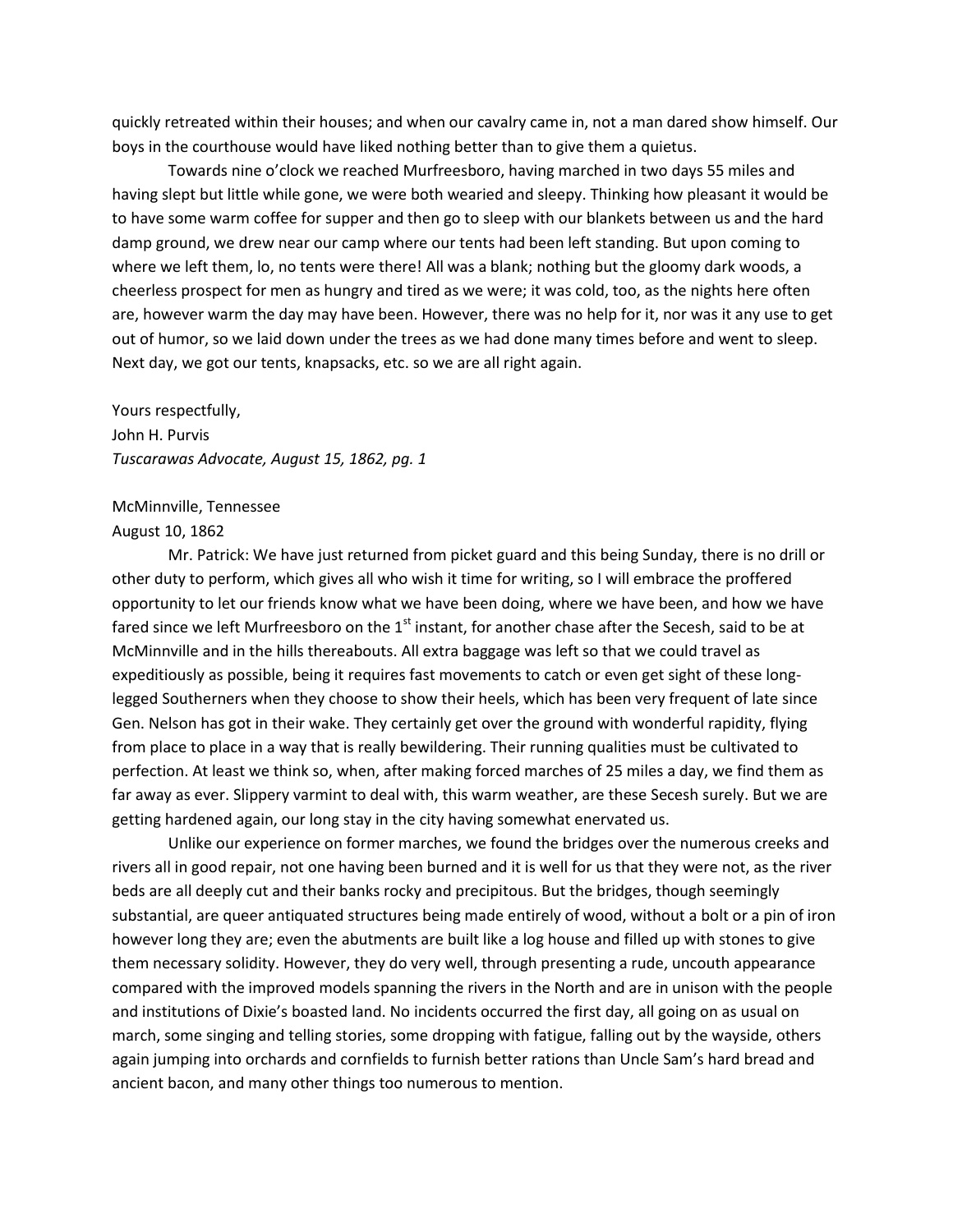Next morning at early dawn, the long column of ten regiments of infantry and two batteries of artillery moved onward, but the  $51<sup>st</sup>$  being detailed to guard the wagon train, was delayed till long after the sun had risen over the eastern hills and we paid dearly for this delay as will be seen; but at last the long array of mules and wagons got started, stretching for miles along the road, as far as the eye could reach, looking like a huge serpent gliding over the hills. But it was continually stopping as some of the half-starved mules gave out at every hill. By these means, the army got far in advance, and to make up for the time lost, teams trotted for miles at a time whenever the road was good; then came the tug of war with us; none were allowed to ride, neither to fall back, but must run with the teams. The heat was intense and the road extremely dusty. This was the severest day's march yet experienced and till it was over, none of the  $51<sup>st</sup>$  wished to be wagon guards again.

The hills are barren and thinly inhabited. The houses being few and far between, but what struck us as strange was the large number of men at each, there being 15-20 collected around every hut on the way. Upon interrogation as to the cause, various answers were given, some saying that they had come for miles around to see the army pass; others that they wanted protection in Federal lines to escape being pressed into the Rebel army. However, it was strongly suspected that they were Secesh guerillas, disbanded for a time. One fact is certain, large numbers of citizens along this road joined the Rebels at the Murfreesboro raid and returned to their homes when the affair was over. For such men, there should be no mercy. Mean, dissimulating wretches, pretending to be Unionists when a large Federal army is among them. But should a portion of the same army become detached, then they would attack them immediately. The longest day was at an end and near midnight we reached McMinnville to discover that the Rebels were missing again. Our cavalry in advance had captured about a hundred and they were all that could be found, the main body having skedaddled as usual; and with them many of the citizens as the town is almost entirely Secesh.

The following day being Sunday, it was given us as a day of rest, that it, there was no marching. But the mules must have a supply of forage, so the teams were sent out to obtain it somewhere, Company B being detailed to guard them from prowling bands of guerillas. We went out eight miles to a plantation, the property of a woman whose husband had been a rampant Rebel but had died while a prisoner in Nashville- Gen. Murry was his name. Here was plenty of hay and corn, but with many tears, the lady begged us not to take them. Quartermaster Hodge said he expected to pay her, but must have feed for the animals, and it was useless for her to say anything about it. One of the slaves afterwards said, "De reason missus cry is 'case she wants the corn and hay for dem other captains and generals." 'What other generals,' we asked. "Why dem what wears brown clothes and talks so big 'bout what dey was agoin' to do wid de Yankees. Dey often get their horses fed here and missus said she trusted to Providence to pay her. When dey offered her money, she refused to take it." And this virago talked about Providence, punishing us sometime for ;robbing here,' as she termed it- when we had only taken what was absolutely necessary to have and which she had freely given to the worst men upon earth. After hearing what the old darkey said, we laughed at her tearful protests, making the golden eggs fly into the wagons merrily, and gleefully loading the hay with our fixed bayonets in lieu of forks, as there were none of those useful implements to be had.

After a time, we left the lady to her meditations-bitter they doubtless were, too. Such scenes as this happen every day, only we more often have to deal with male instead of female Rebels, and it amuses us to see their scowling looks. They brought this war upon themselves and must now bear the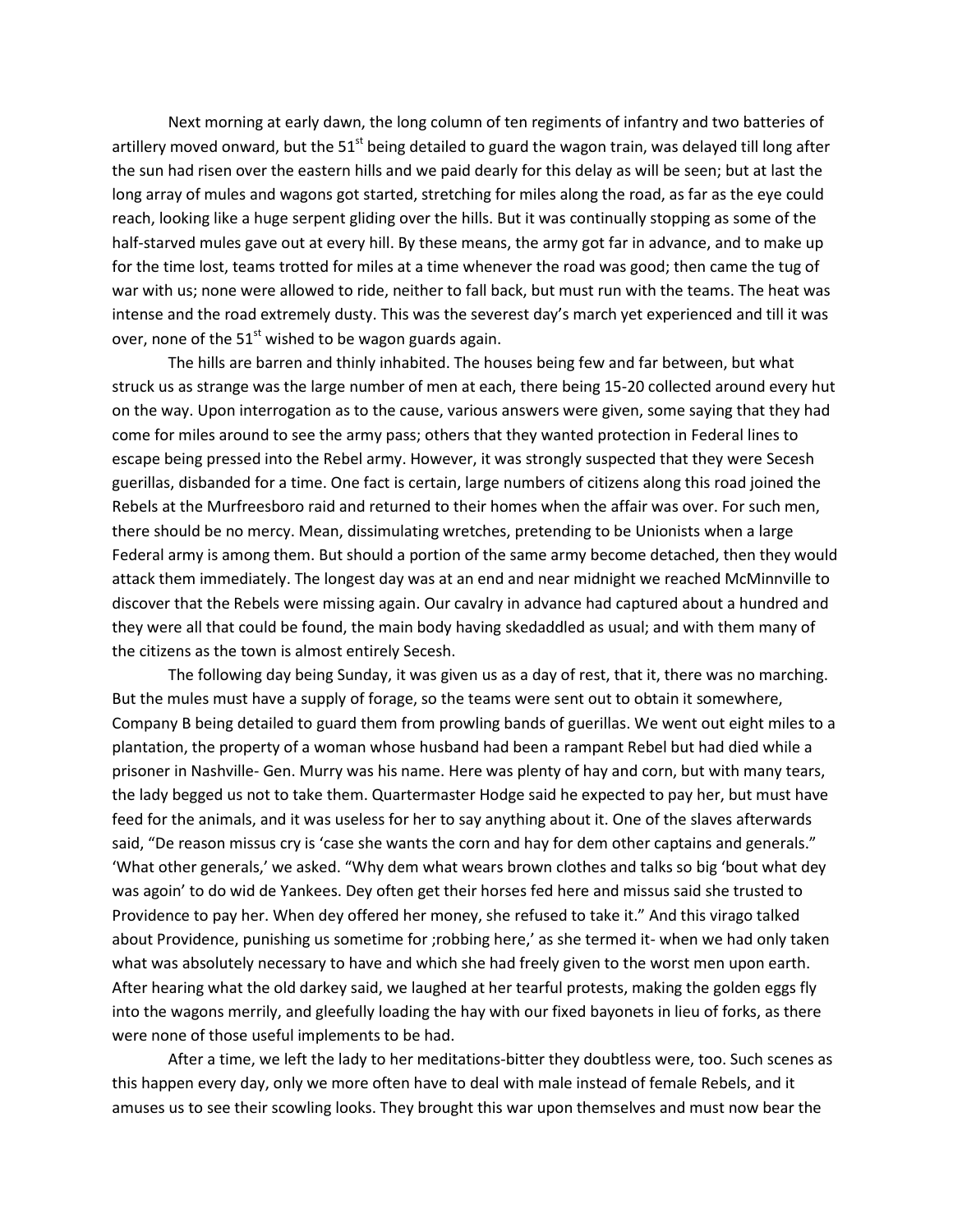consequences. "The country through which we travel owes us a living," as Gen. Nelson said to a lady who informed him that his men were digging all her potatoes. We are still at McMinnville, how long we will remain, we can't tell.

### J.H. Purvis

*Tuscarawas Advocate, September 5, 1862, pg. 3*

#### McMinnville, Tennessee

#### August 21, 1862

Mr. Patrick: The sun which rose over the blue hills to the eastward of our camp on Monday morning August 4<sup>th</sup> found us again on the march after the swift going Rebels. This time they were said to be at Rock River, distant 13 miles to the north. Marching very rapidly, our destination was reached before noon, indeed the last three miles almost a foot race, each regiment pressing eagerly towards the river, regardless of order, nor was the  $51<sup>st</sup>$  the hindmost. We ran right through a Kentucky regiment with a loud hurrah as their colors were left in the rear. The blinding, choking dust, which was ground from the limestone soil by the heavy wheels of the artillery wagons augmented by the iron shod hooves of the horses, and raised by the myriads of feet trampling over it, hung like a dim, dusky cloud over us; so thick was it that the front of a company was invisible from the rear of the same. After all, when we came to the place where according to information the enemy should have been, behold, they were not there, having gone elsewhere the previous night as we were told.

Then the river must be crossed; a deep, rushing, impetuous river it is too, a bridge there was none. (There are no bridges in Tennessee, only on the turnpike roads.) The scene at the fording was a lively and amusing one. Naturally, it was a wild picturesque place; before us was Caney Fork, and a short way below Long's Branch, the two forming Rock River, which a little below here makes a descent of 90 feet in three falls, rushing over rough, broken rocks. The banks on either side are hundreds of feet high, rocky and precipitous, down which the road winds its serpentine way to the water's edge. Above the ford is a rocky island, covered with tall cottonwood trees and low willow bushes. At the ford proper, the artillery and baggage wagons crossed, taking hours to get over the river and up the steep hill beyond, as the wheels were continually getting fast among the rough deep seams of the rocky bed, and the horses floundering into the water, jumping up again with loud snorts of alarm and terror. Farther down where the bed was rougher still and the water more shallow, the infantry waded through with their guns upon their shoulders and their shoes in their hands, and breaking out every now and then into merry bursts of laughter as some unfortunate defender of the Union would slide of a slippery rock into and then emerge again from the foaming treacherous flood.

Below all this, where the stream is broader, deeper, and stiller, some half a dozen men had got a canoe and crowded into it in high glee at their good fortune and pushed boldly forth; but not knowing how to manage the primitive craft, it soon began to oscillate in an alarming manner, which slightly dampened the merriment of the crew and at last when in the middle of the stream, it capsized, precipitating them into the water. However, they all got safely out upon the same side they started from, landing amid the wild roars of laughter from those wading across and upon either side.

It was not till long after the sable curtains of night obscured from view the rocks and streams, the rattling artillery and white covered wagons struggling up the steep ascent that all had gained the summit of the height beyond the river when we bivouacked for the night, a stormy moonless, starless,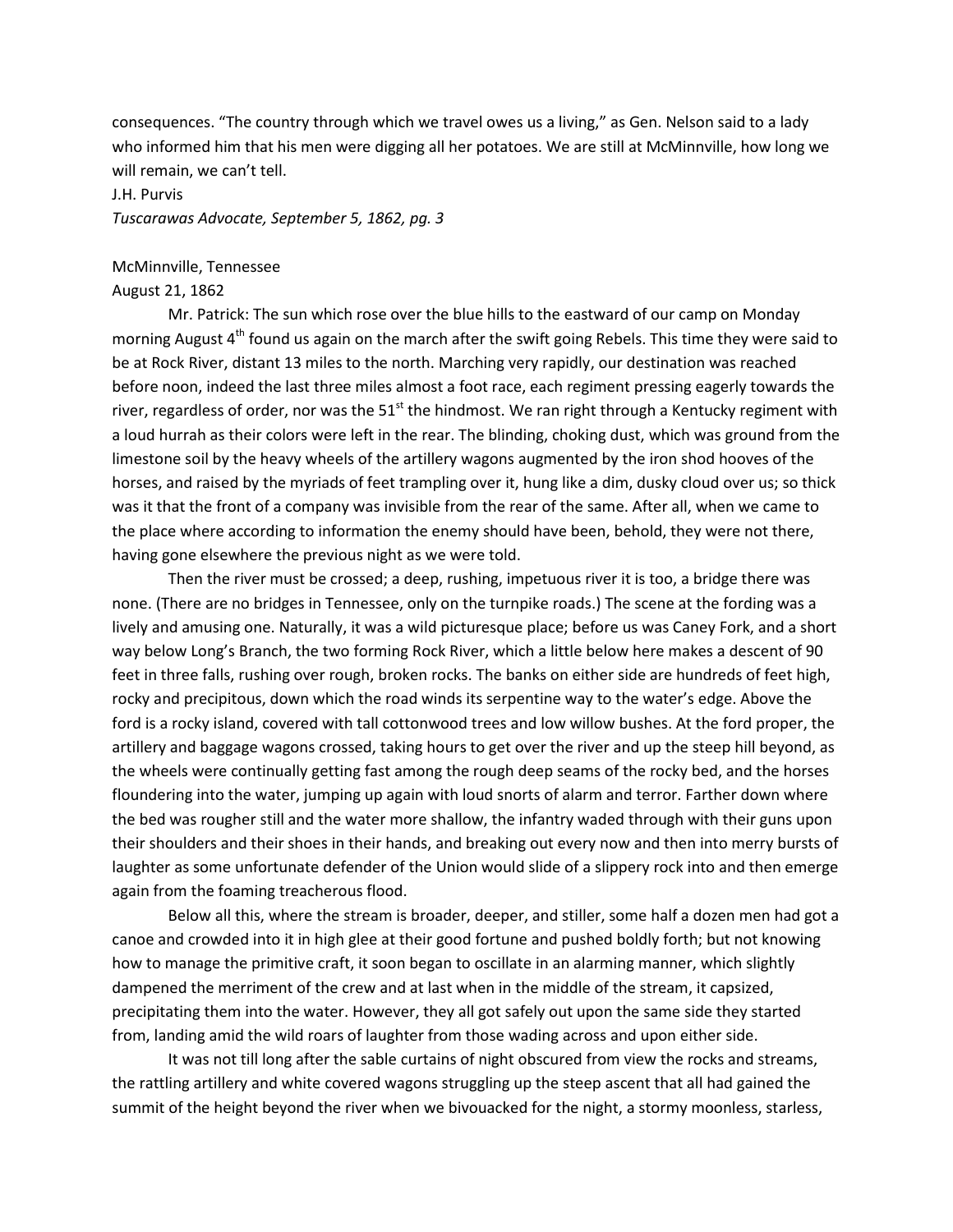dark, and cheerless night. The elements warred in bitter strife, the rain impelled by the furious wind, descended in drenching sheets upon us. The lightning flashed in livid streams from zenith to horizon and heaven's artillery followed with deafening peals. But at last, the angry elements ceased their strife, the black clouds parted and rolled away and the stars shone forth; the muttering thunder died far way in the distance and the gentle sigh of the morning breeze alone was heard as it shook the rain drops from the leaves of the trees into our faces as we rose from our beds upon the wet earth at 3 o'clock in the morning August 5<sup>th</sup> preparatory for a march to Sparta, distant 14 miles eastward. A cavalryman had come from there with intelligence that our cavalry had engaged the enemy and wanted reinforcements of infantry and artillery. So away we went to their aid, all in excellent spirits, notwithstanding the stormy night, thinking this time we've got them; now we'll pay them for their Murfreesboro raid and let them hear the hissing music of our balls and see the flash of our glittering steel. But no, disappointment is the soldier's fortune. After going six miles, a courier arrived in hot haste with a dispatch from Gen. Smith at Tullahoma ordering Gen. Nelson to return with all speed as there was danger from Chattanooga. Accordingly we countermarched, reaching the camp of the previous night about noon, defiled down the hill, which was so difficult to ascend, and forded the river again which was more difficult than before, as it was swollen by the night's rain. Resting till three o'clock P.M. when the heat of the day is over, we then proceeded and reached McMinnville at a late hour, fording Collins River by the light of blazing fires built on either side.

The next day our baggage train arrived from Murfreesboro and we erected our tents which had not been used all this time of long, rapid marching. Intelligence being received that some guerilla chief and his band were about to attempt a raid in the direction of Murfreesboro, Gen. Nelson sent the 23<sup>rd</sup> Brigade, commanded by Col. Stanley Matthews, to intercept them.

On Monday morning August  $11<sup>th</sup>$ , we started. The road was a new one to us, laying through a wild uncultivated region. After a long and tedious march, we at length reached a valley, the most fertile we have seen in Tennessee, growing the most luxuriant crops of corn and sorghum and full of the richest orchards of fruit. Through this beautiful valley we continued our march mile after mile at a more rapid rate than ever before, till the heat became so overpowering and the road so dusty and hard that the beauties of nature were forgotten and we thought only of when or where we should stop; but it was forward, still forward. However, the end came at last. After coming to the Murfreesboro pike, which came in from the west, we turned into a grove upon the banks of a river and never was water, rest and shade more grateful to any of Adam's sons of toil.

All that day and the next we stayed there, and our camp in the green shady woods upon the river's brink, with a field of the most savory roasting ears in close vicinage, was so pleasant and rest so grateful that all wished to stay a while. The people of that valley are heart and soul for the Union, rejoicing greatly to see the old flag flung to the breeze among them again. They are patriots in deeds as well as woods, having sent a company of 80 men to Col. Stokes' cavalry which is recruiting at Nashville to operate against the guerillas.

When we started upon our return to McMinnville, large numbers of the neighboring people came to see us go, and many having friends in the Union army, were anxious to see how the Union troops looked and to judge from our appearance how we faired. All seemed pleased, and it was cheering to us to see their kindly smiling faces, so different from the frowning brows and cold indifferent countenances which had generally heretofore greeted us. However, there are some Secesh there too,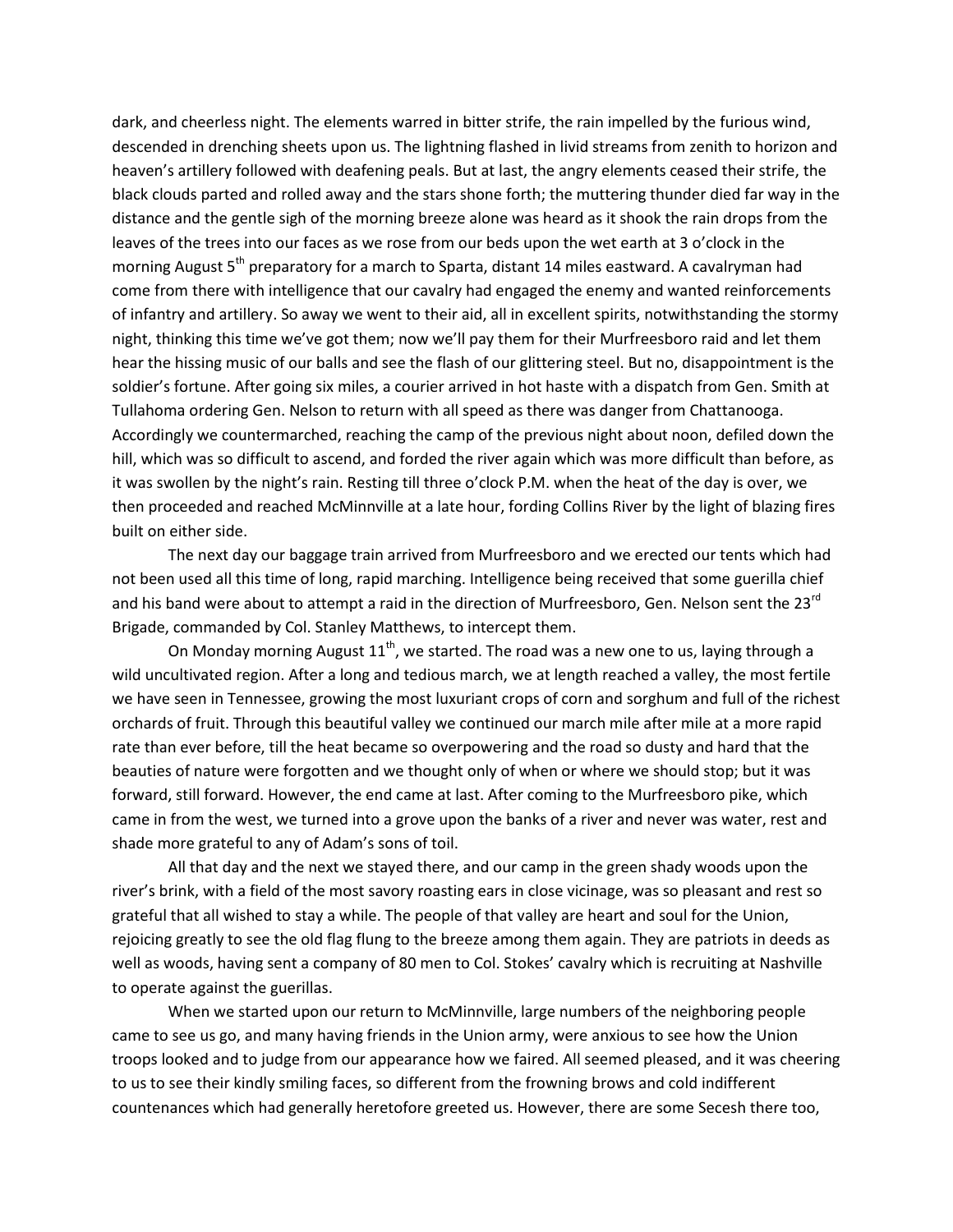for shortly after the shades of night had fallen over the face of nature, dark enough for concealment for darker deeds, a Secesh was discovered skulking by the wayside armed with a double-barreled shot gun and a pistol, ready to murder some unfortunate straggler who, weary and footsore should fall out of ranks, for on every march there are a number of men who are less able to endure fatigue than others. However, we took possession of the rascal.

At 10 o'clock P.M., we got back to Smithville and made our beds on a hill where government feathers strewed the ground plentifully. The ensuing morning found us early upon the road with 22 miles between us and our tents; the day was cool, and we went leisurely, not rushing as was done when coming out. When yet afar off, we saw our white tents gleaming against the sky in the mild rays of the setting sun; glad we were too to see their white cones looking so cheering and home like; indeed they were hailed as joyfully as if they were really our homes. They contained our knapsacks and blankets, and these are our portion of this world's goods for the time being. Since returning from this apparently fruitless march of 70 miles, we have been resting, only having gone a few miles on picket. Our pickets are posted very strong, a whole regiment going out at a time upon all the principal roads. We were pickets on the Chattanooga road, which is the most important, as the Rebel army is daily expected from that direction. One of our spies has returned from there and says the Rebels say they will have to fight or starve, as they are in want of nearly all the necessities of life. Sugar, coffee, and salt command a fabulous price with them.

Gen. Thomas has taken command of the troops here and all that may come. Gen. Nelson has gone north to take charge of the new troops, so it is said. We were all sorry to lose our rough and ready commander. Success Follow him! The  $51<sup>st</sup>$  has marching orders again to start tomorrow morning, to where, we know not.

Yours in haste, J.H. Purvis *Tuscarawas Advocate, September 26, 1862, pg. 2*

# **Battle of Dobson's Ferry, Tennessee (December 9, 1862)**

Camp Rosecrans, near Nashville, Tennessee December 11, 1862

It is a long time since I wrote to you last. We have since then passed through many varied scenes and experiences; then we were at McMinnville toward the southern border of Tennessee and expecting every day to penetrate further to the heart of the so-called Confederacy. But an unforeseen series of events caused us to face about. Bragg, with a powerful army, passed eastward of us on his march to the north, threatening to cut off our supplies and menacing our homes with invasion, the homes so dear to us all. To save those homes from the hands of a cruel and ruthless foe, Buell's army, which had gone south with such high hopes, hopes of glorious deeds never realized, only a few months before, were compelled to abandon the advantages already gained and march northward again.

The march (which was called a pursuit of the enemy) and its fruitless results are already written on the page of history. Louisville was saved but the invading army which we had been so confident of destroying, where are they? Left loose to devastate the fair lands of Kentucky, the homes of so many of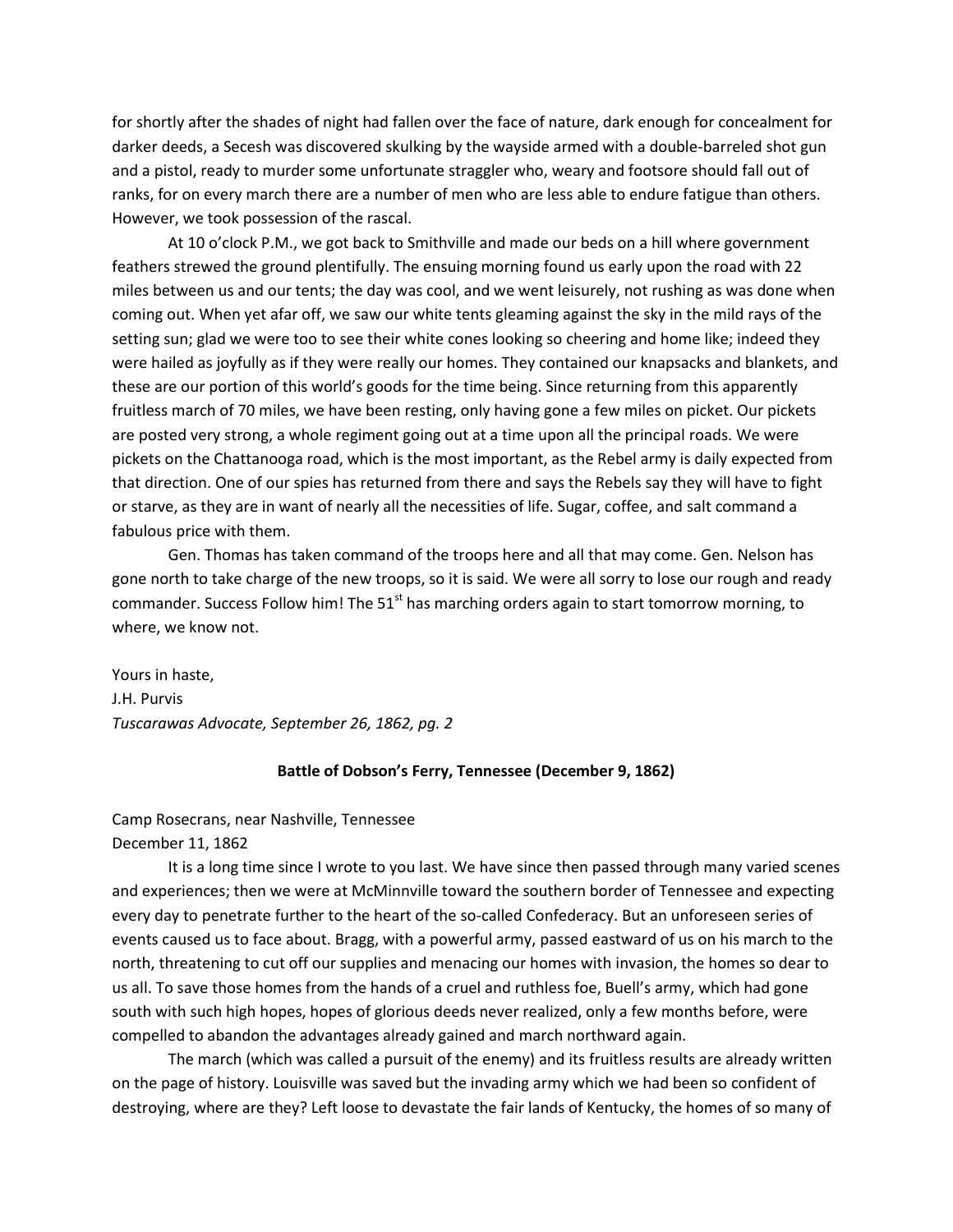our brave soldiers. The enemy had slipped from our grip when it was thought that their doom was certain. This unlooked for disaster was caused, as all believed, by the cowardly or what is worse, traitorous conduct of our commanding general.

It was with sinking hearts we saw how affairs stood; our last year's toil and privations were all useless; had only served to show the Rebels their power and must all be gone over again. None who did not experience it can imagine the killing labor of the march from Nashville to Louisville. We had no regular rations supplied us, but subsisted almost exclusively on such food as the country afforded. Water was oftentimes exceedingly scarce. But the dust was hardest of all to bear- of it, too much cannot be said. Its subtle substance pervaded all things- it settled thickly on the fences- it covered the trees of the forest as with a mantle of brown. The myriads of feet of men and horses raised it in dense suffocating clouds into the air and it was carried by the winds far over the adjoining country. There was nothing but dust, dust, dust; and through this chaotic mass the army glided like a phantom, infantry, cavalry, and artillery in one might and scarcely distinguishable column.

Rain there had been none for months. The springs had ceased to flow, and the sun's fierce rays had drank up the streams, leaving only a stagnant pool here and there in their beds. Thus had it been on the march north, and so it would be again unless the wished-for rains came. Dispirited and desponding, but still not despairing, we reached Louisville knowing our stay there would be short. We know Buell dared not let the Rebels pillage the country at their will along; and when we left Louisville again, all looked for happier results than had yet been accomplished, thinking that to save his waning reputation, General Buell would exert all his powers to destroy the Rebel army. How terribly we were mistaken is already recorded.

For seven days we followed closely in the Rebels wake, shelling their rear every day and every day taking some prisoners. On the  $8<sup>th</sup>$  of October, the left of our army came up with them, camped near a copious spring and the terrific battle of Perryville was fought, the bloodiest engagement of the war for the number which participated in it. But what did it decide? Nothing. It was a terrible butchery; a gigantic number, for when it was over each army was relatively as strong as before. Ten thousands human beings lay weltering in their gore under the cold clear skies of that October night. About noon on the day of the battle, Crittenden's corps reached the field of action and formed in battle array in the heights of Chaplain Hills to wait for orders which never came. On our left, the cannon roared and the cracks of the musketry was continually heard, and we occasionally caught a glimpse of our fellow soldiers struggling in deadly strife with a far outnumbering foe. But no orders for us to participate came. There we stood, intensely eager to help our struggling comrades and wondering why our commanders did not lead on. Had they done so, what a different story the annals of future history would tell of Perryville's bloody field.

We pursued the enemy slowly to the Wild Cat hill, rough rugged spurs of the Cumberland Mountains of Tennessee, when the road became so impassable that the pursuit was abandoned and the Rebel hosts with the immense train of supplies which they had collected in Kentucky were permitted to pursue their way unmolested. From Camp Wild Cat, where the first contest of the war on Kentucky soil was fought, we retraced our way back to Mount Vernon, thence to Somerset, at which latter place we remained three days and waked up one morning while there to find ourselves buried under ten inches of snow, the first of the season. Leaving Somerset, we crossed Fishing Creek and passed over the field where the battle of Mill Springs was fought and saw the tunnel where those who fell were buried.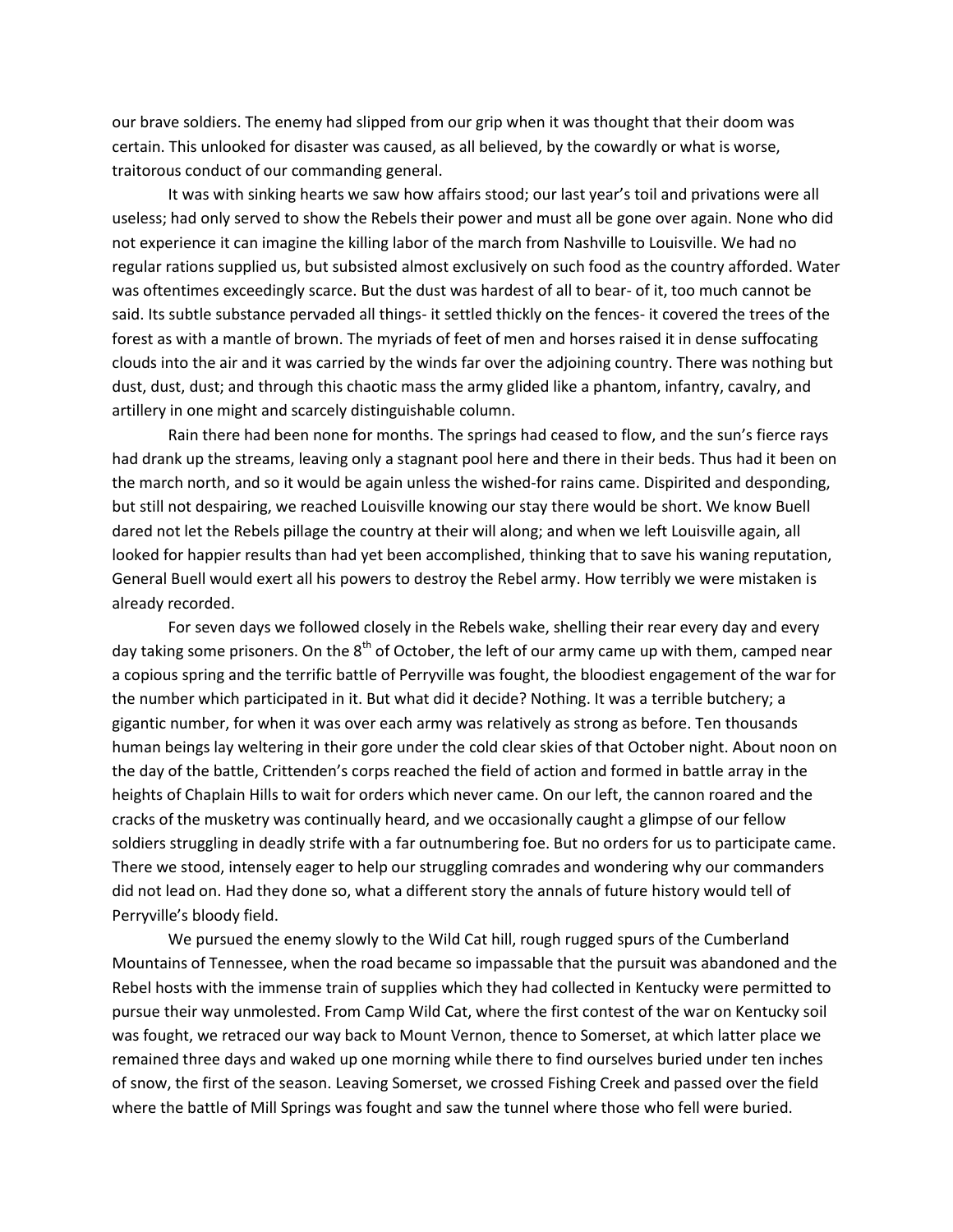Passing through the towns of Columbia, Glasgow, and Scottsville, we again crossed the Tennessee line nine miles south of the latter place, reaching Gallatin, Tennessee the next day. Two days after, at the un-Christian hour of one o'clock A.M., we crossed the Cumberland River on an extempore bridge constructed the previous day.

This was only the  $23<sup>rd</sup>$  Brigade, the rest of Crittenden's corps not crossing until a later hour. Our brigade being sent on an expedition to Lebanon, which we reached by nine o'clock A.M., a march of 15 miles and drove out Morgan's cavalry said to number 5,000. We captured a number of mules and wagons, loaded them with flour and bacon, and brought them off without losing a man. About midnight we reached camp at Silver Springs to which place the other part of Van Cleve's division had proceeded during the day, we having made a march of 38 miles. Here we received tents and felt like we had homes again, having been without tents since August.

When at Silver Springs, an expedition of 200 picked men from the  $23<sup>rd</sup>$  Brigade was sent out under command of Capt. Charles H. Wood (Co. B) of the 51<sup>st</sup> Ohio to look after some of John Morgan's guerillas who had been annoying our pickets. But it was nearly barren of results, only succeeding in catching five Rebel soldiers who were home on furlough. From the Springs we moved to a camp within sight of Nashville and number of the boys availed themselves of the opportunity to visit the old city where we had so pleasantly passed several months of the spring and summer. But the Nashville of six months' ago and the Nashville of today are greatly changed in appearance. Now it is only a military post, the people are nowhere. During the time that Buell's army was north of the city, it was strictly blockaded and communication was cut off on all sides. Provisions became scarce and also fuel. To supply the latter, most of the shade trees which cooled and beautified the hot narrow streets were cut down, and nearly all the wooden fences were used for the same purpose, even some frame or log buildings were torn down for fuel and several large brick edifices were taken down and the material used on fortifications or blown up because they obstructed the range of the artillery on the forts. The entrance of every street is ditched and blockaded by breastworks of earth or cotton bales, only a narrow passage for wagons being left. All the wooded hills in the vicinity are divested of their trees and converted into string forts mounted with numerous guns of large caliber. In short, Nashville is thoroughly fortified and, defended by resolute men, would be exceedingly difficult to overcome, a face the Rebels will discover should they attack us here, of which there are some indications at present.

The army is here waiting for supplies of clothing and provisions before it advances southward, and as these are arriving constantly, it is likely a forward movement will be made at no very distant day; even now, we are beginning to push onward. Generals Sheridan and Sill are moving their columns forward on the Nolensville road and General Van Cleve's division is camped eight or ten miles from Nashville on the Murfreesboro Pike. Rousseau has not yet crossed the Cumberland, being encamped at Edgefield opposite Nashville. It is rumored that preparations are going on up the river to capture Morgan and his thieving band whenever his hankering after plunder leads him that way again. Gallatin, Carthage, Lebanon, and other favorite rendezvous of the redoubtable John are in the hands of the Federal army.

So large an army as this has in its service thousands of mules and horses and these consume an immense quantity of provender. Formerly this was supplied from the north. But now it is principally obtained in the region surrounding the encampment or in the country through which we march. This is as it should be. When the enemy is in such close proximity, and watching every chance to annoy us, it is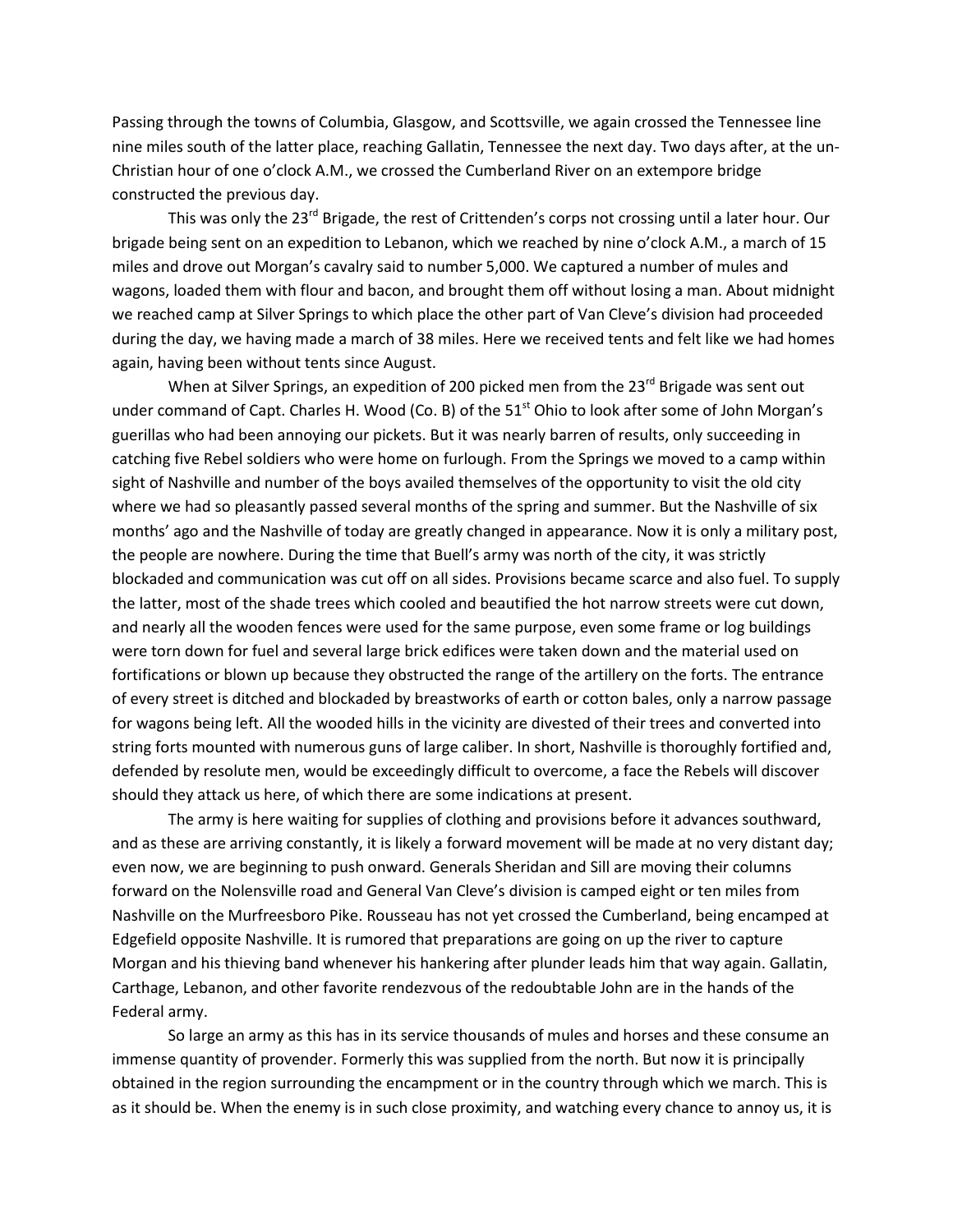attended with a vast deal of trouble and danger to life to obtain the requisite supplies, for the Rebels are always on the alert to capture our forage trains and the guards sent with them. Oftentimes the wily rascals resort to means of strategy not usual in civilized warfare, such as tampering with a flag of trucean emblem generally held sacred but which has been frequently violated by the faithless Rebels. They, at the beginning, broke the most binding oath and raised the standard of war against the best government ever made by man and now nothing to them is binding or sacred.

An instance of their faithless perfidy I will state: on the last day of November, a part of the  $14^{\text{th}}$ Brigade escorted a train for the purpose of obtaining supplies of forage into the country bordering on the Murfreesboro Pike some miles outside our picket lines. While the wagons were loading, a flag of truce escorted by a small body of Rebel cavalry came to our guards upon some trifling pretext and while the guards' attention was engrossed by them, two Rebel regiments of infantry stealthily approached and fired a volley into the train escort, which threw them into momentary confusion. Our boys immediately rallying returned the fire with such effect that the enemy were driven back, but they were so troublesome that the wagons were compelled to return empty to camp.

However, forage must be had at all events, so the next day, another train set forth escorted by the  $51<sup>st</sup>$  Ohio. We reached the scene of yesterday's skirmishers, a narrow plain in the heart of the cedar barren, a kind of land of which there are large tracts in this vicinity, affording excellent places of concealment for roving guerilla bands. In the fields, and at the several barns were abundant quantities of hay, corn, oats, and fodder blades, and with quick dispatch, these were placed on the wagons. But hark! The fire of artillery came sounding through the dense woods and over the plain, apparently two or three miles distant. There is fighting in progress over there, thought we, and the corn and hay were tossed on faster. Then came a courier in hot haste, with an order to get the wagons within the lines without delay. But Lt. Col. Richard McLain, who had command, was loathe to go without full loads of forage and sent detachments of the guards to expedite the loading with their help. All labored with a will and a dispatch seldom excelled, demonstrating that soldiers can 'work' if necessary. In a marvelously brief space of time, the train got under way upon the homeward route, all safely reaching camp.

However, on another occasion, we did not escape so easily, but saw a part of the 'elephant' as the sequel will show. On the 9<sup>th</sup> instant, a large force train was sent out guarded by four regiments of the 23<sup>rd</sup> Brigade: the 51<sup>st</sup> Ohio, 35<sup>th</sup> Indiana, 8<sup>th</sup> Kentucky, and 21<sup>st</sup> Kentucky and a section of artillery from the  $7<sup>th</sup>$  Pennsylvania battery numbering in all about 1,000 men, the Indiana and Kentucky regiments being very small. Col. Stanley Matthews commanded this expedition. For miles beyond our lines all the forage is gleaned, the country being completely 'cleaned out' of food for animals. So we were obliged to go far into the region towards Stones River before a supply could be obtained. Leaving the Murfreesboro road, we crossed to another which runs nearly parallel to it four miles to the north. About noon we reached our destination being then ten miles from camp, as far as we dared to go. After some search, Lt. Charles G. Harger (Co. B) discovered a sufficiency of forage to load all the wagons. While they were being loaded, the various regiments were stationed at the different points most likely to be attacked, for an attack was fully expected because we were not four miles from the Rebel encampment at Lavergne- indeed, we were inside their lines or what had been in the morning. Their picket fires were still burning upon our arrival, the pickets having retired as we approached.

In the center of an open field, the artillery was planted supported by the  $51<sup>st</sup>$  Ohio facing to the front or east. We had stacked arm and were resting on the ground close to our guns when suddenly in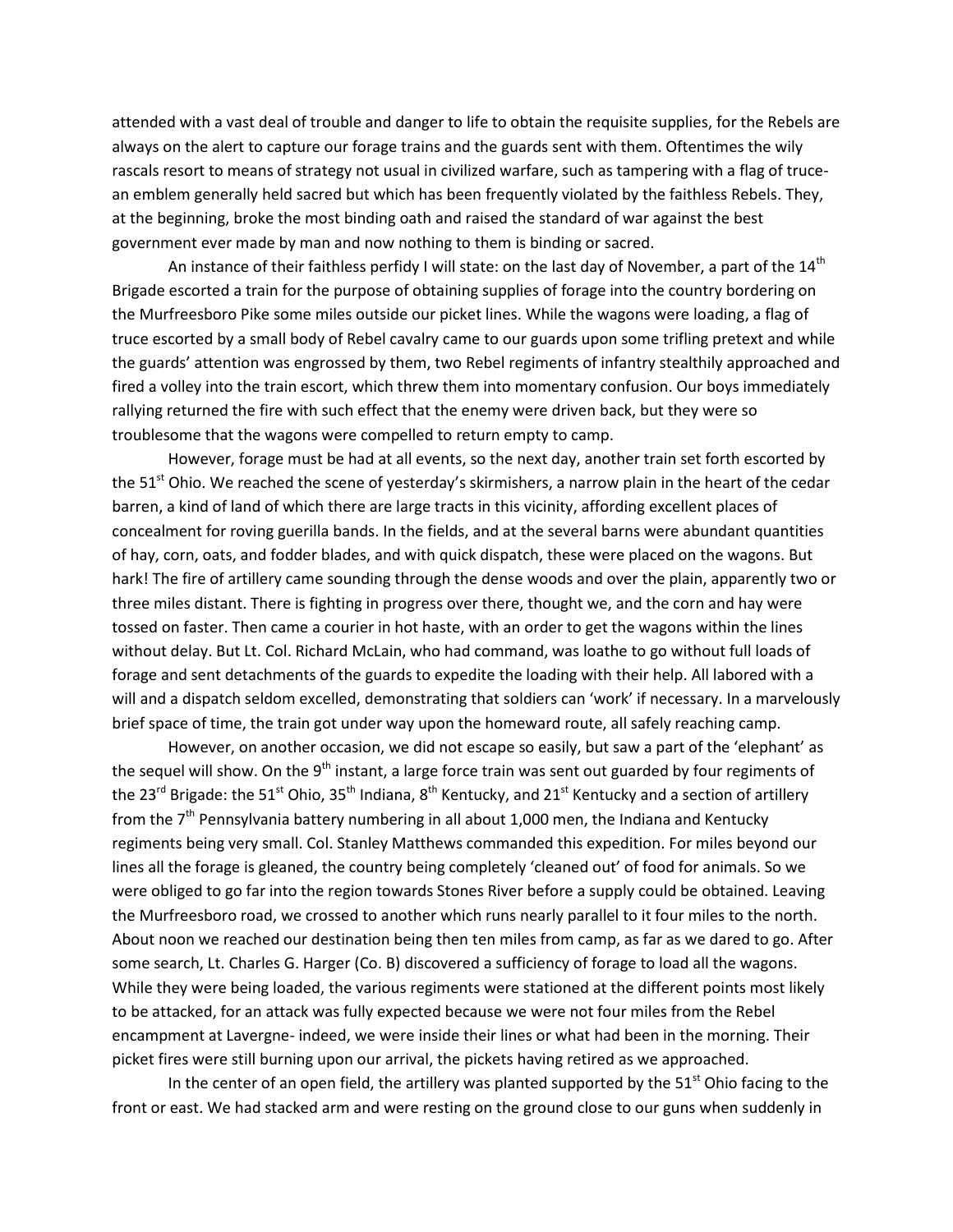our rear where the Indiana regiment was stationed in the woods was heard the report of a musketanother and another came, then a heavy volley came crashing through the thick, dark cedar woods, startling us all to our guns in an instant. This Indianans were fiercely attacked by a large force of mounted infantry, and they being few in numbers, the Rebels were too strong for them. At the first onset, their adjutant Lt. Mullen was killed, a Rebel ball crashing through his skull and Lt. Col. Balch commanding the regiment had his left arm shattered causing him to leave the field. The enemy had dismounted, and with savage yells the infernal gray backs charged their ranks but the gallant Indianans met them with indomitable spirit, sending a crashing volley through the Rebel ranks which for a time checked them. But rallying quickly, they renewed the charge and our men, overpowered by numbers, were giving way.

But at this crisis, Lt. Col. McLain with five companies of the  $51<sup>st</sup>$  Ohio and a piece of cannon arrived on the scene. "Go in men," said the Colonel and they needed no second command. In an instant, their muskets were levelled, a sheet of flame leaped from their muzzles, a storm of Minie balls swept through the ranks of the foe, sending them reeling back again and again was this renewed. Then coming to a charge bayonet, with a ringing shout echoed wide over the plain, thrilling the hearts and firing the blood of those of the left companies who were not yet engaged, they rushed upon the enemy aided by the 35<sup>th</sup> Indiana. Our Sergeant Major, Henry Kaldenbaugh, riding gallantly and fearlessly at their head and united they scattered the miscreant foe. The field officers of the 35<sup>th</sup> all being slain they had no leader until Kaldenbaugh took charge of them. The Rebels sprang to their horses and fled precipitately, leaving guns, blankets, and ammunition behind. Their flight bring accelerated by a couple of shells, the artillery being at last brought to bear upon them.

However before they went, they gave those in the field a parting salute in the shape of a whizzing volley which wounded two men and to return the compliment Major Hayden filed is off in pursuit at a rapid double quick. But ere we reached the other part of the regiment, the Rebels were invisible- but along the road we saw what 'tall' strides their steeds had made. All this time the wagons were being loaded and shortly after the fight was over, they started for camp. As the Rebels had gone the direction which we came, it was thought they might get reinforcements and make another effort. So Colonel Matthews deployed four companies in front and on either flank to feel the way. The 8<sup>th</sup> Kentucky brought up the rear and the other regiments marched beside the train. No sooner had we started than on came the enemy again, heavily reinforced by infantry and artillery, they made a desperate attack on our rear. At one time they entirely surrounded the 8<sup>th</sup> Kentucky but we drove them back with heavy loss; their shells whizzed among us and over us but did not explode, so that they did no damage and our artillery soon silenced theirs altogether. But they continued to fight us until we reached the pike. They utterly failed in their object which was to capture our train and make us all prisoners. Every wagon safely reached camp with its load. During the engagement all our officers and particularly Col. McLain evinced the utmost coolness and presence of mind. Colonel Matthews cannot receive too much credit for the masterly manner in which he conducted the expedition. All have the utmost confidence in his ability and courage. During the engagement Colonel Matthews was thrown from his horses and his left arm severely bruised.

The loss in the four regiments engaged is five killed, 41 wounded, and nine missing. All our killed and wounded were brought away except Second Lieutenant Corder of the  $8<sup>th</sup>$  Kentucky who was wounded and taken prisoner. We have learned by brigade surgeon Major Woodruff who went to the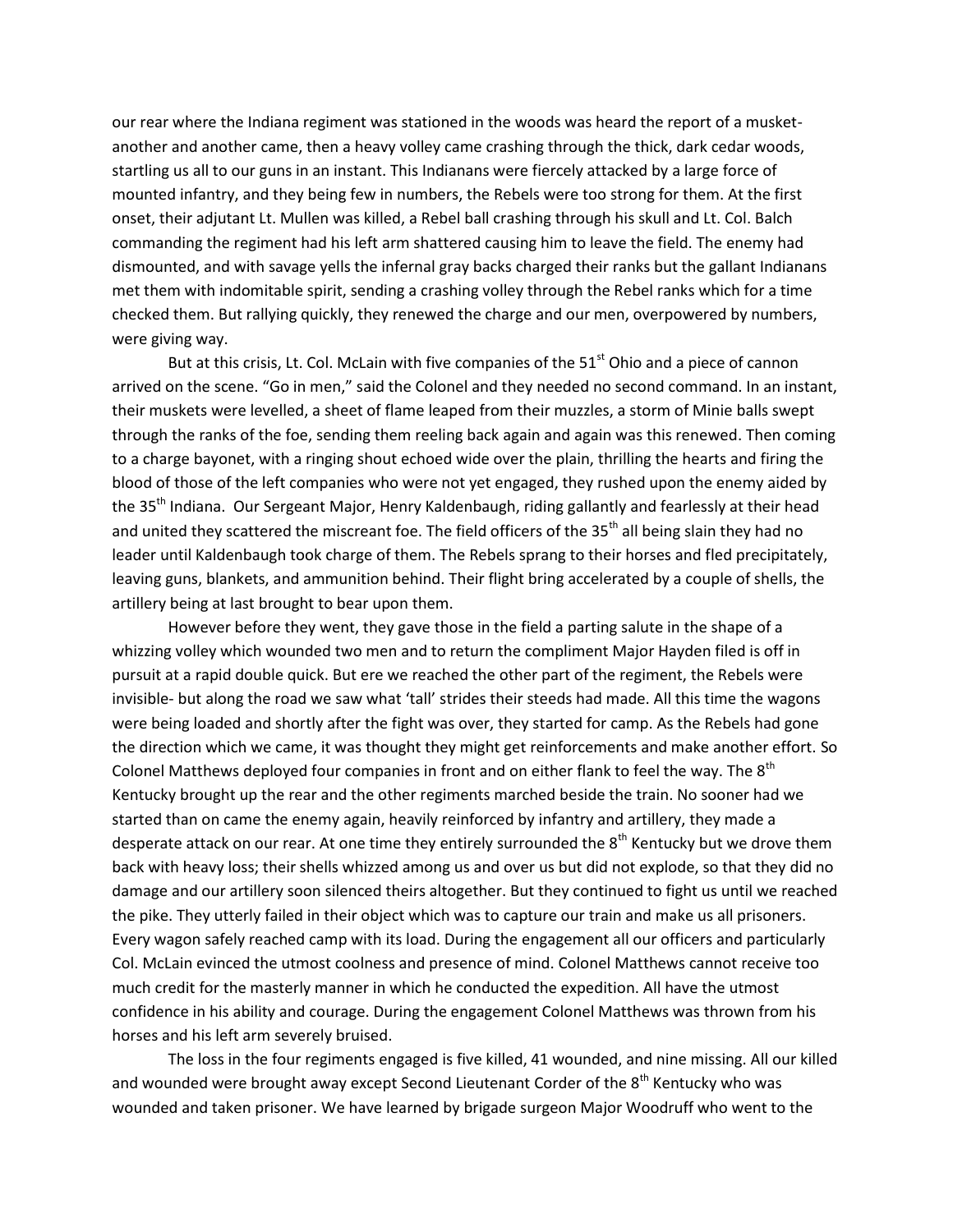Rebel camp under a flag of truce to bring away the wounded lieutenant that their loss was 52 killed and 27 wounded. Their force engaged was brigade of cavalry, three regiments of infantry, and two pieces of artillery. They had in all 3,000 men.

The names of those who were wounded in the  $51<sup>st</sup>$  Ohio are as follows: Corporal Emanuel Cutshall, Co.C, wounded in leg Private Milton Burr, Co. C, wounded seriously just above the knee Private William H. Hardy, Co. C, wounded seriously in the thigh Private Marquis Norris, Co. C, mortally wounded in the small of the back Private M. Latier, Co. D, wounded seriously in the thigh Private M. McCoy, Co. D, wounded in thigh and arm Private Madison Pomeroy, Co. D, wounded in the hand Private William Smith, Co. D, wounded seriously in shoulder Private Franklin Blaser, Co. F, wounded in the leg Private Leander Courtwright, Co. F, wounded in the leg Private Joshua J. Lemasters, Co. G, wounded in the foot Sergeant Gotlieb Geiser, Co. G, wounded in the leg

Yours respectfully, J.H. Purvis

Enclosed you will find a letter obtained from a prisoner we took in the affair I have described. He is a young man of the 5<sup>th</sup> Alabama volunteers. It certainly is the most unique specimen of spelling that it has been my fortune to see, though I have read a number of letters written by Southern ladies to their lovers in the Rebel army. From the extravagant expression contained in the letter in question it might naturally be supposed that the gentleman is a paragon of manly beauty, but nothing could be further from the truth. He is a long, lank, knock-kneed gray back, seven feet more or less, gangling, illy built and with a face anything but handsome, the lady believes all she writes.

November 23, 1862

My dear and only love,

I onst more imbrace the opportunity of writing you a few lines to let you know that I am well at present and I hope when these lines reaches you they may find you well and hearty. Nelson, I haven't got no letters from you since June, only the one dated August the  $17<sup>th</sup>$ . I have not forgotten you and I hope you ain't forgotten me. I am still living a single life yet waiting to be a soldier's wife. Nelson, I thought you might come home when you was so near I would have come and saw you if I have knowed you wasn't a-coming home, I would have come and saw you. My feelings was very badly hurt when I heard you was gone on. Nelson, the last word you spoke to me sealed within my heart and if I never see you anymore, I will never forget you sweet and pretty looks. Nelson, I want you to come home at Christmas and see us all. Nelson, I would write you every week if I knew where you was. As I don't know where to direct my letter.

Now Nelson, if the land was a sheet of paper and the ocean was an ink stand and I had thousands of pens I could not express my love to you this day. Nelson, I would give the world if it be allowed to me to get to see you this evening. I am still living with my old grandpa. Gosh, one sweet kiss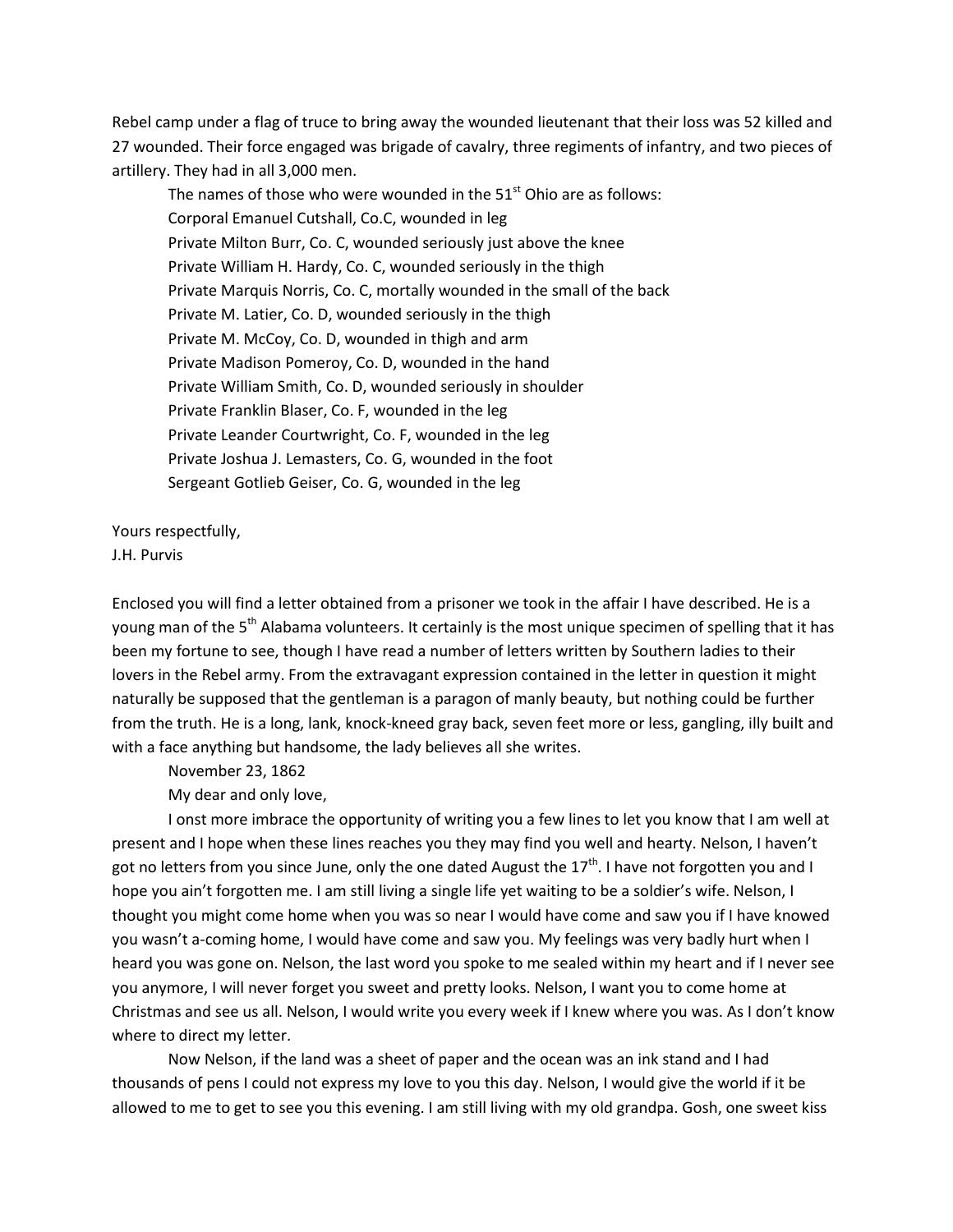from your lips would do me a bushel of good. I think I have been at two parties this week but parties are nothing like what they used to be to me when my old darling Nelson was here. Round is the ring that had no end so is my love to you my friend. So no more at present only remember your love until death.

Nelson, write to me and let me hear whether you are dead or alive or not. If you loved me as I love you, you would write to me oftener than you do. We may see each other on earth again and we may not but if we never meet here I hope to meet my dear love in heaven when we never more shall part, so good bye love.

Mary A. Long to Nelson Petry *Tuscarawas Advocate, December 26, 1862, pg. 2*

# **Battle of Stones River, Tennessee (December 31, 1862-January 3, 1863)**

Nashville, Tennessee January 19, 1863

### Dear Father:

This is the first opportunity I have had to write to you since the battle of Murfreesboro. On the evening of the  $2<sup>nd</sup>$  instant, we had a severe engagement on the left where our brigade was stationed. The enemy camp upon is in overwhelming numbers. They came swarming in masses, not in columns, and our ranks melted away before them like snow on a spring morning. We fought desperately, but all was of no avail, and the order was given to retreat. But I did not hear it amid the noise of battle and continued to load and fire until the Rebels were almost upon me. Just as I had brought my gun up to fire the sixth time, a ball struck me on the top of my head, knocking me over on my back, but the wound was not deep and I quickly sprung to my feet, discharged my musket, and loaded again. But the blood streamed over my face and into my eyes so that I could not see. Then I turned around to go behind a tree a short distance off, carrying my gun with me. But no sooner had I reached the tree than a ball entered my left leg just above the ankle. This brought me down to my knees, and just as I fell another rifle ball struck me in the lower part of my bowels, and a buck shot hit me on the left knee but this last did not go very deep. Thus I was wounded in four places and I then thought the wound in my bowels was mortal. I was glad to lie down by the tree, faint from the loss of blood which flowed freely from my head and leg.

On came the enemy with shouts and yells, trampling over me. What my feelings were I leave you to imagine. I cared not so much for myself, though my wounds were frightful; hundreds of my comrades were as badly or worse hurt than I was; but to hear the cursed Rebels shout victory was galling in the extreme.

Their triumph was short-lived, however, for our men soon rallied; reinforcements soon arrived, and 50 pieces of artillery opened on the Rebel masses. The effect was terrific. The heavens seemed rent with the awful volume of sound which burst from those 50 cannon. The forest trees were shattered to splinters and the earth was torn up by the iron storm. The Rebels were hurled back in dismay, hundreds falling to rise no more. All who could escaped- and back they fled in wild confusion, throwing away their guns and everything else they carried and uttering bitter curses in their flight.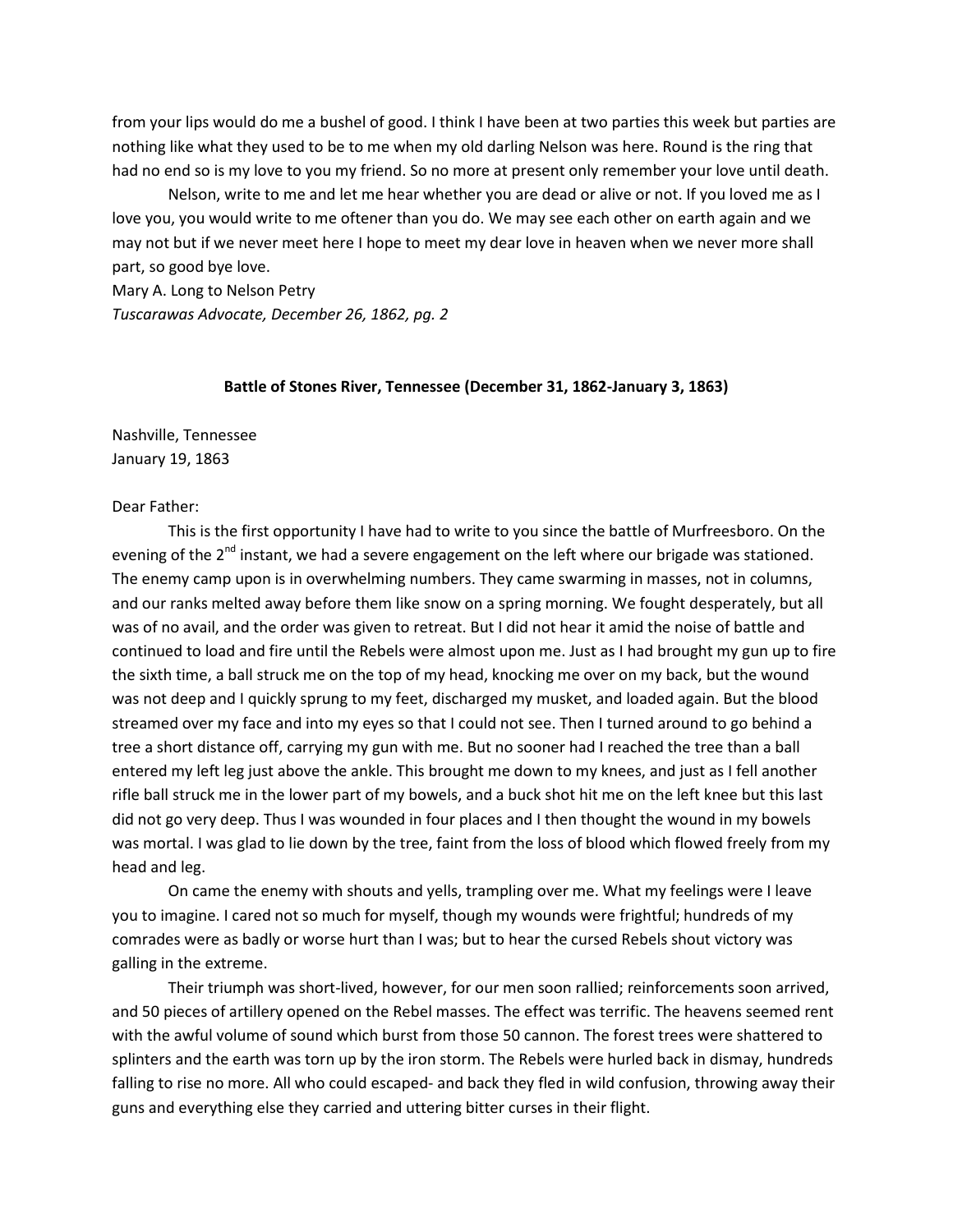It did my heart good to see them run, closely pursued by our men. I raised up on my knees and hurrahed with all my strength for the old flag- the glorious stars and stripes. I saw the Rebel banner and its bearer fall into our hands. But all this time I was between two fires-ours and the enemy's. The balls rained thickly around me and I have often wondered since that I was not killed.

As soon as the Rebels were driven back, and our men passed me in pursuit, I thought it was time for me to try and get off the field, as it was getting dark. I stripped off my accoutrements and crawled down to the river where two kind hearted soldiers of the  $11<sup>th</sup>$  Michigan found me and carried me across the river to a house where my wounds were dressed. Here my brother James found me and took me in his ambulance to the general hospital of our division. My wounds were again examined. The balls were still in my leg and bowels and the surgeon tried to take them out, but could not, and they are in yet. However, I am doing finely; much better than I expected and am in a fair way to recover. I may, however, be lamed for life as the large sinew in my left heel is cut. I was brought to Nashville a few days since and will soon be sent to Louisville or Cincinnati.

Your affectionate son,

John H. Purvis

*Tuscarawas Advocate, February 6, 1863, pg. 2*

## News item:

The following soldiers of the 51<sup>st</sup> Ohio wounded at the battle of Murfreesboro were brought from Nashville to hospitals in Cincinnati on the  $12<sup>th</sup>$  instant: John Long, George Muse, George Wood, Corporal J.K. Exline, W. Poland, Thomas Huston, William Sugle, J.H. Purvis, Thomas Elliott, William Welch, W.L. Ritterly, Jacob Gross, S.T. Hilton, R.B. Whitaker, Samuel Thompson, John Ginther, L. Courtright, Alexander Berlin, William Moore, John Plotts, H. Covant, John Reefer, and W.P. Gortman. *Tuscarawas Advocate, February 20, 1863, pg. 3*

Ringgold, Georgia September 13, 1863 (Extract)

It is situated on the Chattanooga and Atlanta Railroad and in times of peace did a large business, but now there are only a few families living in it, nearly all the houses are deserted and the majority of them have been occupied as hospitals by the Rebels, showing that our advent was not the only cause of their deserting. Some of the people told us that the Rebel army treated them shamefully. One woman living several miles from the town said they had pressed her husband, a man of 40 years of age, and an invalid, into their army and because he protested that he was unable to serve in the ranks, had confined him to a loathsome guard house till he was nearly starved and eaten up with vermin. The evening before our army came, some of the Rebel pickets had come and taken nearly all she had and abused her and her children shamefully; that they chased her oldest daughter through the cornfield till they caught her and then abused her in a manner too horrible to tell. She likewise said that the people had been made to believe that our army would abuse them in every possible way, but she remarked we could not use them worse than did the Rebels, saying, "we were so persecuted by them that we crave better treatment from you; you cannot know what we have suffered, even our lives have been safe at no time;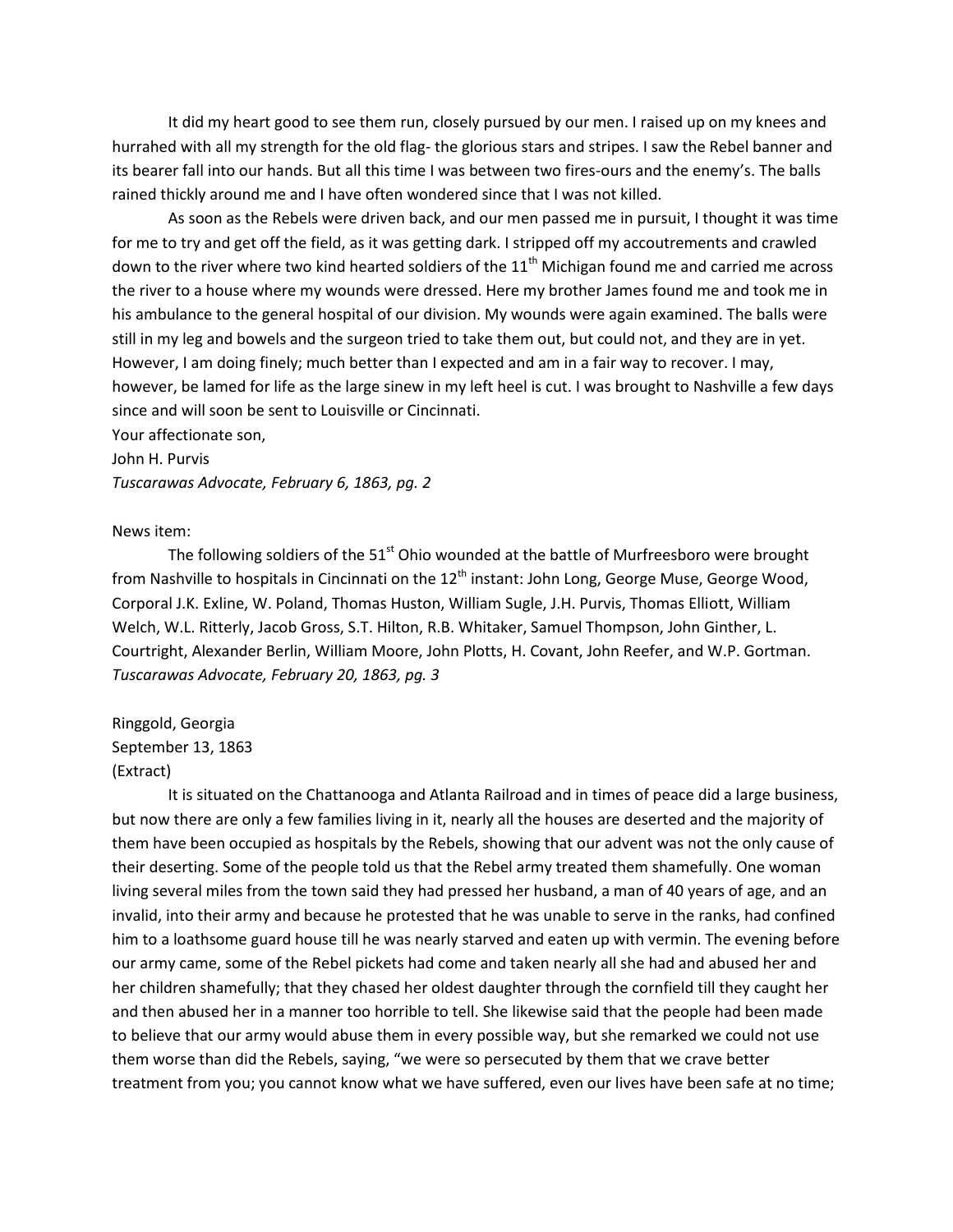suspected men have been hanged without a semblance of a trial, and their bones left dangling in the air until the afflicted wives or families took them down and buried them."

And yet there are those in the North who hope and pray for the success of the miscreant proprietors of such deeds as these. Would steep Ohio in deep and indelible disgrace by giving the first officer in the state to a man who has always proved himself the traitor's friend, who has boasted that he never voted a dollar of money to help subdue them? Are the people gone mad? If they have, the soldiers have not, and few will be the votes they will cast for Vallandigham next 13<sup>th</sup> of October. Could the mountain of butter hatred we bear him and his supporters settle on their heads, it would sink them to the lowest depths of hell, where they will ultimately go.

John H. Purvis

*Tuscarawas Advocate, October 9, 1863, pg. 1*

## **Battle of Chickamauga, Georgia (September 19-20, 1863)**

Camp of  $51<sup>st</sup>$  O.V.I. near Chattanooga, Tennessee September 22, 1863

# Dear Father:

I have sad intelligence to communicate and it is with a sorrowful heart I write. For two years brother James and I endured the dangers and hardships of a soldier's life, but at last we are separated to meet no more on earth. My dear brother is no more. He fell with his face to the enemy, while fighting gallantly in the battle of Chickamauga on Saturday the  $19<sup>th</sup>$  instant. He was shot in the mouth, the ball passing through his neck. I did not see him myself after he was shot-we were compelled to retreat, because flanked on right and left, the Rebels would have taken every man of us prisoners in fifteen minutes; but some of his company informed me afterwards how he fell. It is a great grief to me that his body remained in the Rebels' hands, but we could not help it, the enemy holding that portion of the battlefield on which our brigade fought., though elsewhere we were generally victorious on Saturday's fight. It is hard, in the present lacerated state of my feelings, for me to write, but I shall try and give you a history of what the Third Brigade did in this terrible battle just fought.

For three days previous to the battle, we had been pushed far to the front along the Chickamauga River; we on the north bank, the Rebels on the south; skirmishing was continually kept up so that we got very little rest and on Friday P.M. the Rebels got a battery in position and shelled our camp. We beat them off till night when a brigade from Palmer's division relieved us. That night we marched down the river to the vicinity of Lee's Mills, near where heavy cannonading had been going on all day. At the dawn of day Saturday, the battle began, waxing louder and louder till the musketry was the most incessant and terrific that any of us had ever heard. It was one prolonged roar, intermingled at intervals with the heavier sound of the cannon; our troops on the left were slowly driving the enemy as we knew by the receding sound of the battle; but our right were having all they could do. The First and Second brigades of our division (Van Cleve's) were already drawn into the engagement and at length about 2 o'clock P.M., the Third brigade was sent for.

The battle was raging in a dense forest, thick, and almost impenetrable, and to make it worse, the artillery fire had ignited the dry leaves so that the whole country was one sheet of fire. It was almost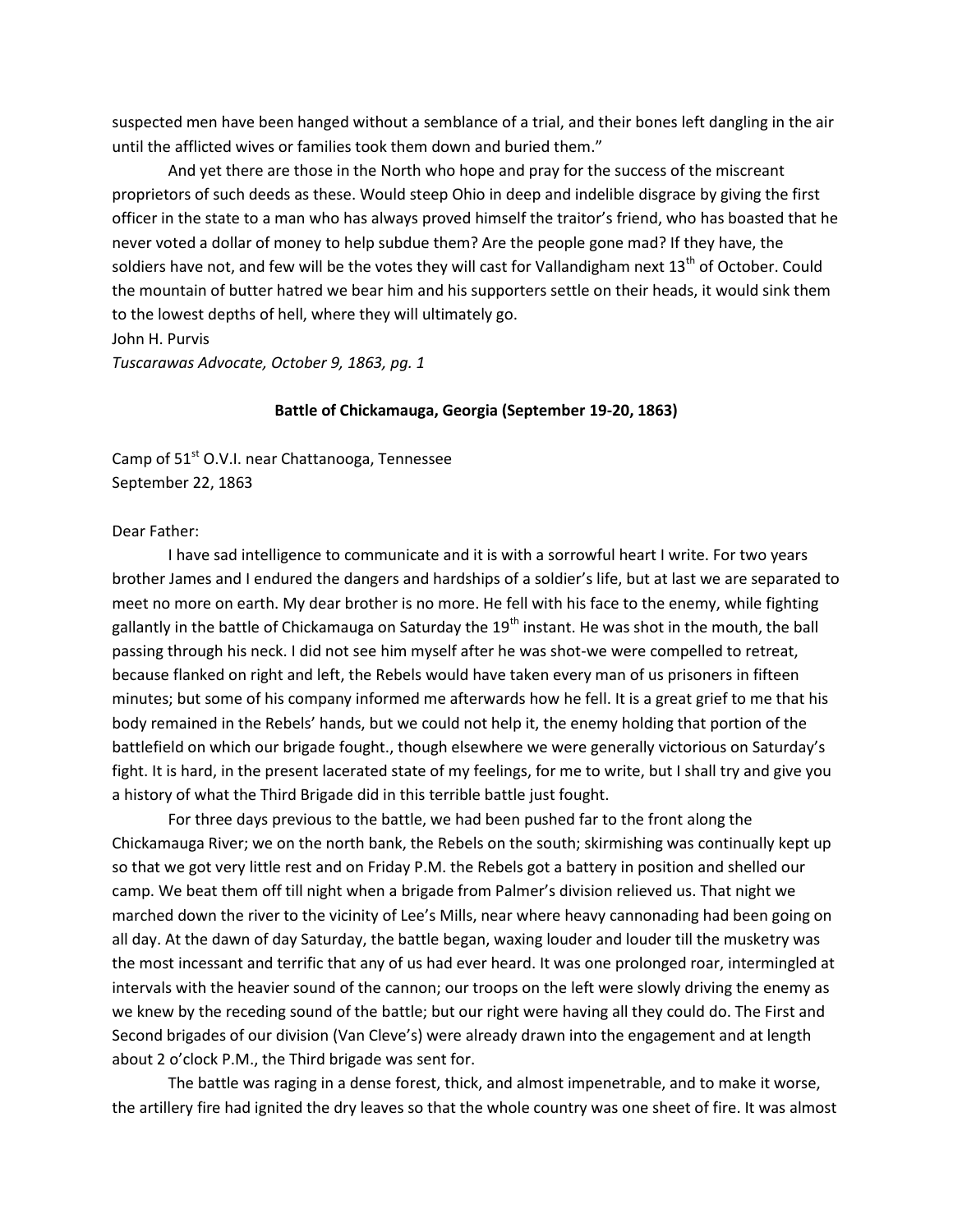impossible to get through it, the heat being intense. Onward we went, however, the battle was waxing nearer and nearer. At a place where the chaparral was the thickest were stationed Wilder's men as skirmishers, and as our line passed through theirs forward into the dark woods, they remarked, 'You're going into hell now, boys. The Rebels are swarming like ants a little way ahead!' We paid little heed to their words of warning, but pressed right on faster a great deal than was prudent, coming to a cornfield we rushed across it to the woods beyond. Here the Rebels were, and no sooner had we entered this woods than they opened a galling fire, killing and wounding a number of us, among whom was my brother. The fire was returned from our entire line with what effect it is not known. The enemy was getting around on our flanks right and left, and coming on in front in numerous numbers. In a little while our small brigade would have been overwhelmed; there was no other alternative but to retreat or be taken prisoners. Not being anxious for a berth in Libby, we got out of the way quickly as possible, checking the Rebels as best we could by turning and firing upon them; we were compelled, however, to leave our dead and wounded in the enemy's hands and when our loss was counted, 81 men of the 51 $^{\text{st}}$ Ohio alone were missing.

The battle of Sunday began at an early hour, our army having every hope of success. We knew that the Rebels had been reinforced, but did not know what immense numbers their ranks had been swelled. The position of the opposing armies had been considerably changed. Ours was on a range of hills lying parallel with the Chickamauga River, the Rebels directly eastward in a low, wooded country. Between us the land was mostly cornfields. Across them we advanced in line of battle, Cos. B and G being deployed as skirmishers in front of the  $51<sup>st</sup>$  Ohio. It was not long till we came upon the enemy's skirmishers which they let us know by sending their bullets whistling among us. We drove them finely for a time, till a battery on our right compelled the skirmishers of Col. Harper's brigade (Wood's Division) to fall back, when we saw the Rebels steadily getting around our right flank. Still we did not retreat, but advanced from tree to tree. It was while going forward thus that I was shot in the right arm.

All this time the battle was raging furiously to our left, and it soon appeared that our men were getting worsted. Soon an order came for our brigade to march to the left and reinforce some other division, but our help was of little avail. We fought desperately, did all men could do; we were driven back step by step. So far did the Rebels outnumber us that they flanked us every time, pouring in a destructive fire along our ranks. On a hill in our rear our artillery was planted; to this we retreated and on the hilltop made a stand. Five times up this hill the Rebels charged; as many times were they repulsed, and at last the  $51<sup>st</sup>$  Ohio and  $8<sup>th</sup>$  Kentucky in turn charged them, driving them with great slaughter back to the woods. This was said to be the most gallant charge of the day by our men and Gen. Crittenden praised us highly for it. But along and unaided we could not hold the enemy back. They soon had a cross fire upon us from right to left, and again we were compelled to retreat . How we got away I know not; but few of us were captured, however, though we got scattered everywhere, few of the regiment getting together till we rendezvoused at Chattanooga.

All along our whole line we were beaten. There was no haste, no panic, but steadily we gave way, overwhelmed by superior numbers. We did not feel whipped, but said we could not fight the whole Southern Confederacy. It does seem that troops from every part of Secessia were sent to crush Rosecrans. Prisoners from both Lee's and Johnston's armies have been taken. Altogether we took about 5,000 prisoners, perhaps more, certainly not less. What our loss is time alone will show; as yet we know little about it. The  $51<sup>st</sup>$  Ohio went into battle with 288 enlisted men, not there at 199 left and Col.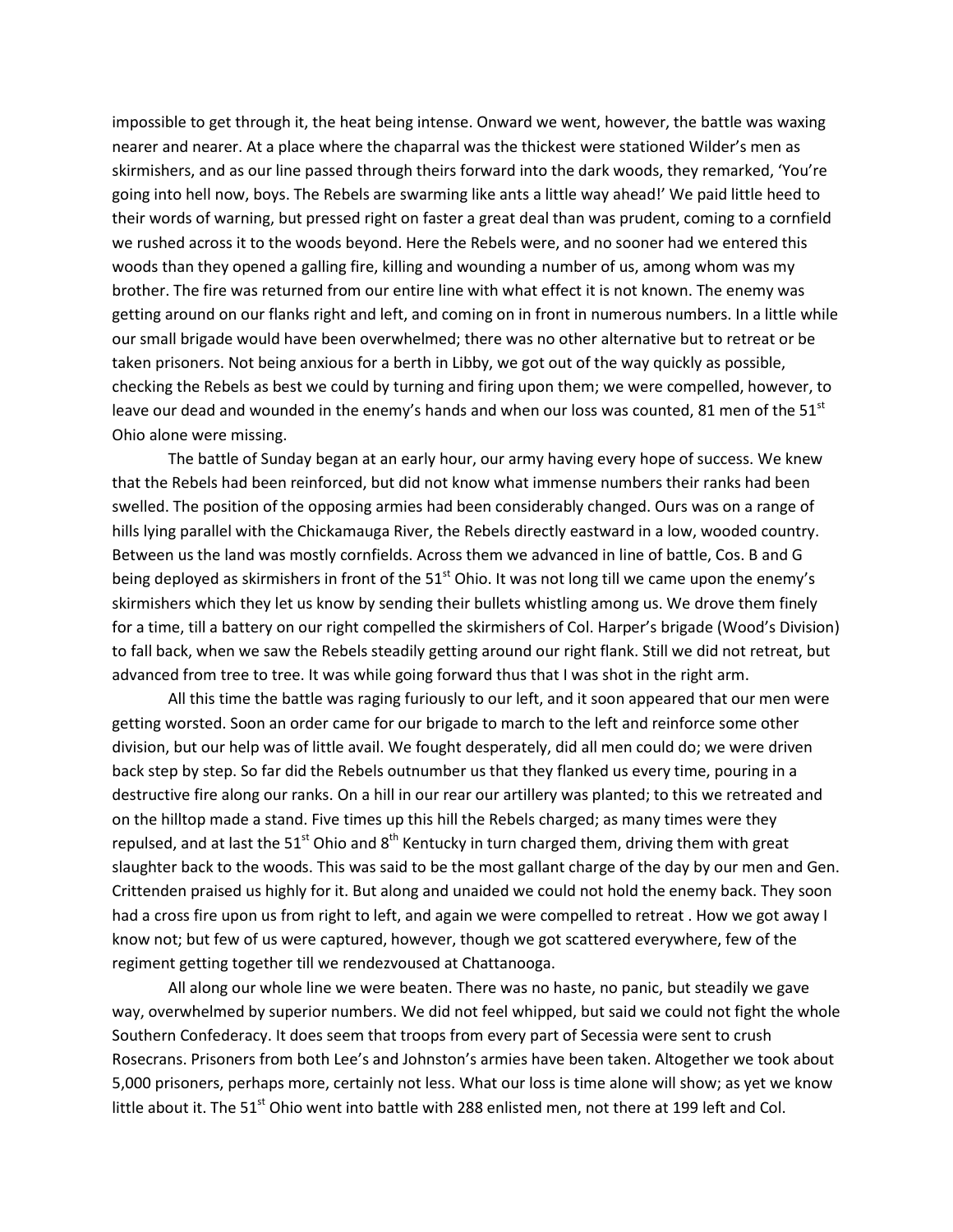Richard W. McClain, Lt. William Le Retilley (Co. F), 2<sup>nd</sup> Lt. Sampson McNeal (Co. I), 2<sup>nd</sup> Lt. James Weatherbee (Co. E) are missing. 2<sup>nd</sup> Lt. Andrew G. Wood (Co. K) was wounded in the right breast and had his right arm broken. He is in Rebel hands, like a great many of our wounded and all of our dead. Our greatest loss is of artillery, a great many pieces being taken. We still, however, have a goodly number, enough with the help of our muskets to keep the Rebels out of Chattanooga.

Since driven back, we have worked day and night in the fortifications, making the naturally strong position of Chattanooga, we think, impregnable to the besieging army, immense though that army is. We are all in good spirits and will fight to the death. We know the great advantages that success will confer upon our cause here; should we be compelled to leave this place, it would take many months and thousands of lives to retake it. This is likewise a place of the greatest importance to the Rebels, as is demonstrated by the tremendous exertions they have made to possess it, and doubtless those exertions will be continued. We, however, will endeavor to do our duty, and hope the government will send us all possible aid. Rosecrans' reverse will certainly teach the powers that be a lesson. That our army must be increased, and that the driveling policy that has heretofore been pursued regarding the draft be deferred no longer. Let the conscription be rigidly enforced. The Union army needs more men, and must have them.

#### John H. Purvis

*Tuscarawas Advocate, October 30, 1863, pg. 1*

#### News item:

Recruiting is now going on quite briskly in this county. Last Monday, seven young men of this town volunteered. Lieutenant Purvis is quite energetic in filling up the  $51<sup>st</sup>$ . He has already obtained about 30 new recruits. Lt. Fribley has also enlisted ten volunteers for the 98<sup>th</sup>. Fill up the ranks, boys. Don't wait to be drafted. The rebellion is now staggering-its back broken, and if the loyal state only put forth their power, the war will be over by mid-summer. *Tuscarawas Advocate, February 19, 1864, pg. 3*

Camp of 51<sup>st</sup> Regt. O.V.V.I., Blue Springs, Tennessee April 10, 1864

One month ago today we gathered from our homes in the lovely and peaceful valley of Tuscarawas. Our sojourn among kind friends who had exerted every means to cause our time with them to pass pleasantly was over. Ah, those halcyon days, long will they be remembered as a bright oasis in the desert of our present life. We would gladly have remained with them had the causes which first called us forth no longer existed. The refinements of society and the comforts of home have yet a deeper hold upon our hearts than the rude clangoring of war and the wayward romantic life of the tented field. But imperative duty called us away. War's dark wing yet broods over our land. Our country still needs the strong arms of her sons and as we stood by her in her darkest hours till the present time in her struggle for life and honor, we have now declared by our re-enlistment that we will uphold her till the end. Other results than pleasure were accomplished by our going home. Animated by our example and presence, 300 and upwards of 'good men and true' determined to buckle on the armor of their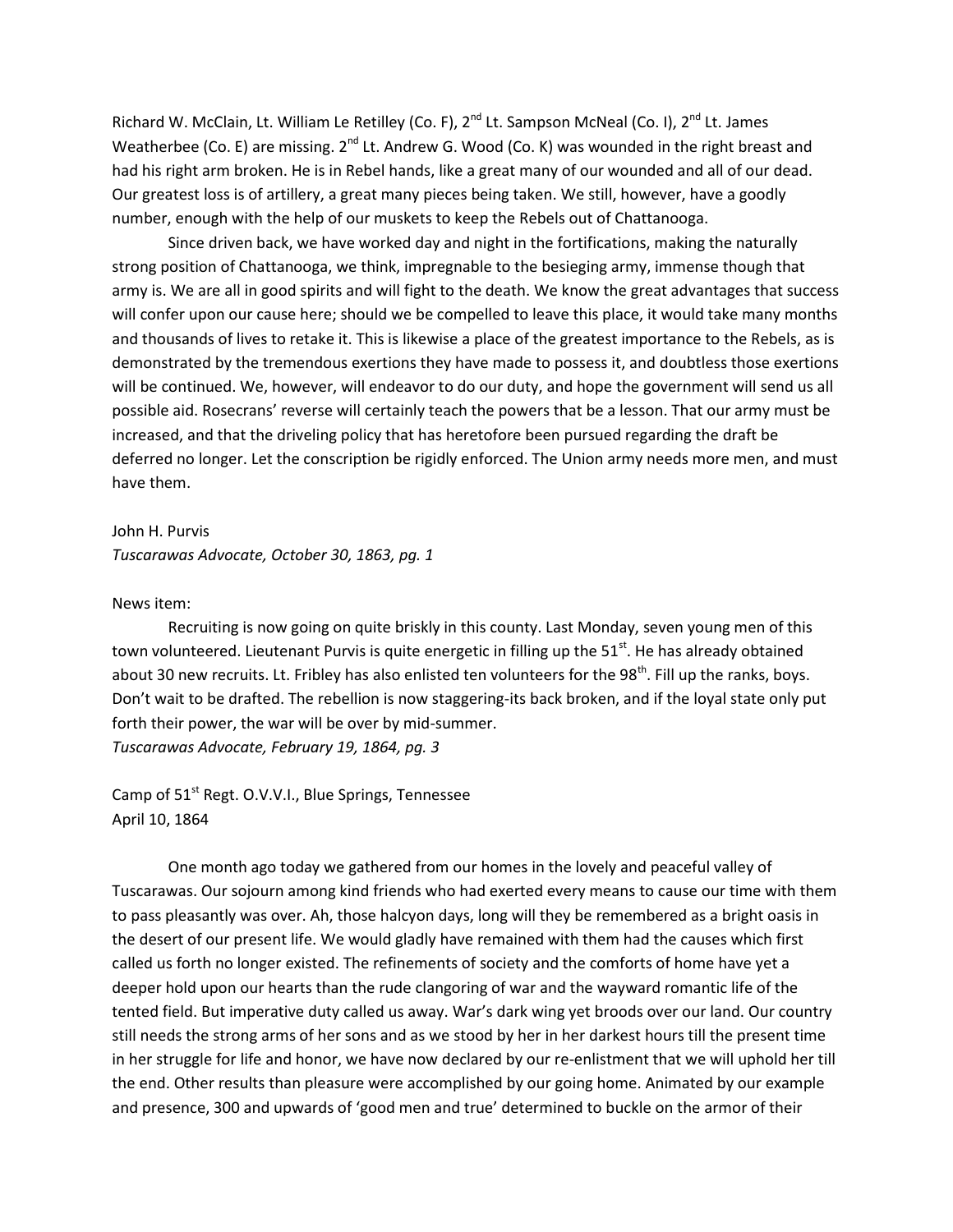country and go forth with us to fight her battles. All honor to them, though they enter the field at a latter day than ourselves- but henceforth they are of us.

In narrating the incidents of our journey to the front, I shall begin with our embarkation from Cincinnati. There we took passage on the steamboat *Brilliant* for Louisville and had a pleasant ride on the beautiful Ohio River. At Louisville, we remained from March 18-20, getting off for Nashville in the evening of the latter date. As we marched through the streets of Louisville, hundreds of her loyal citizens came forth to see us. Flags were freely displayed, and an unlimited quantity of cambric fluttered to the breeze from fair hands at the doors and windows. It was easy to distinguish the dwellings of the Rebel portion of the population by their being silent and closed, as indeed this is a sure detective of the sentiments of the people in all Southern towns.

The railroad through Kentucky is in very good condition and quite safe. Few accidents have happened for some time. The country has an improved appearance. Fences and buildings destroyed by the invading armies during Bragg's Kentucky campaign have been rebuilt and were it not for the guards at the bridges and trestle works, it would hardly be suspected any more than at the North that a war is raging in the land. So much for the prosperity of old Kentucky under the Federal government. And yet it seems a portion of her people are discontented and seeking a pretext to escape from under the stars and stripes, and join their fortunes with the traitors and rebels who are attempting to overthrow the best government on earth.

The cars stopped in the Nashville depot at an early hour March  $20<sup>th</sup>$ . We were soon treading familiar streets en route for the Zollicoffer building in the center of the city- a huge unfinished pile of brick and mortar, now used as a barracks for transitory troops. It is capable of containing several regiments and it was filled from basement to attic with veterans returning to the front like ourselves, indeed every barracks in the city was in the same state of repletion. It was said that there were 15,000 troops in and around the city waiting for transportation, and that in all probability the largest portion would have to march through. This was far from a pleasant prospect to us, with our new recruits, a march of 200 miles.

What a seething cauldron of speculation and corruption Nashville has become. The scum of the land has gathered there intent only on fleecing their fellows-doing anything for the sake of money. No degree of attention is bestowed on the cleanliness or health of the city. The streets are villainously dirty and if some epidemic does not visit them this summer, it will be a miracle.

It soon appeared there was no help for us but that we should have to march to Chattanooga. On the morning of the  $24<sup>th</sup>$ , the recruits were furnished with arms and ammunition-rations had been supplied the previous evening-and at noon the march began. The weather was cool, rather uncomfortably so, but the roads were dry and dusty in the extreme, making marching disagreeable. That night, however, a gentle rain fell and we were not again incommoded with dust. It took three days to reach Murfreesboro, a distance of 30 miles. We had our own time, and marched very leisurely. The scenes by the way possessed little of interest as we had viewed them so often. It was noticeable, however, that a degree of improvement or rather resuscitation is taking place. Fences and in some instances houses have been rebuilt and a number of fields have been plowed preparatory to planting cotton and corn, but the largest portion of the once pleasant luxurious homes are masses of blackened ruins and the beautiful lands still lay bleak and desolate. Of the once thriving village of Lavergne,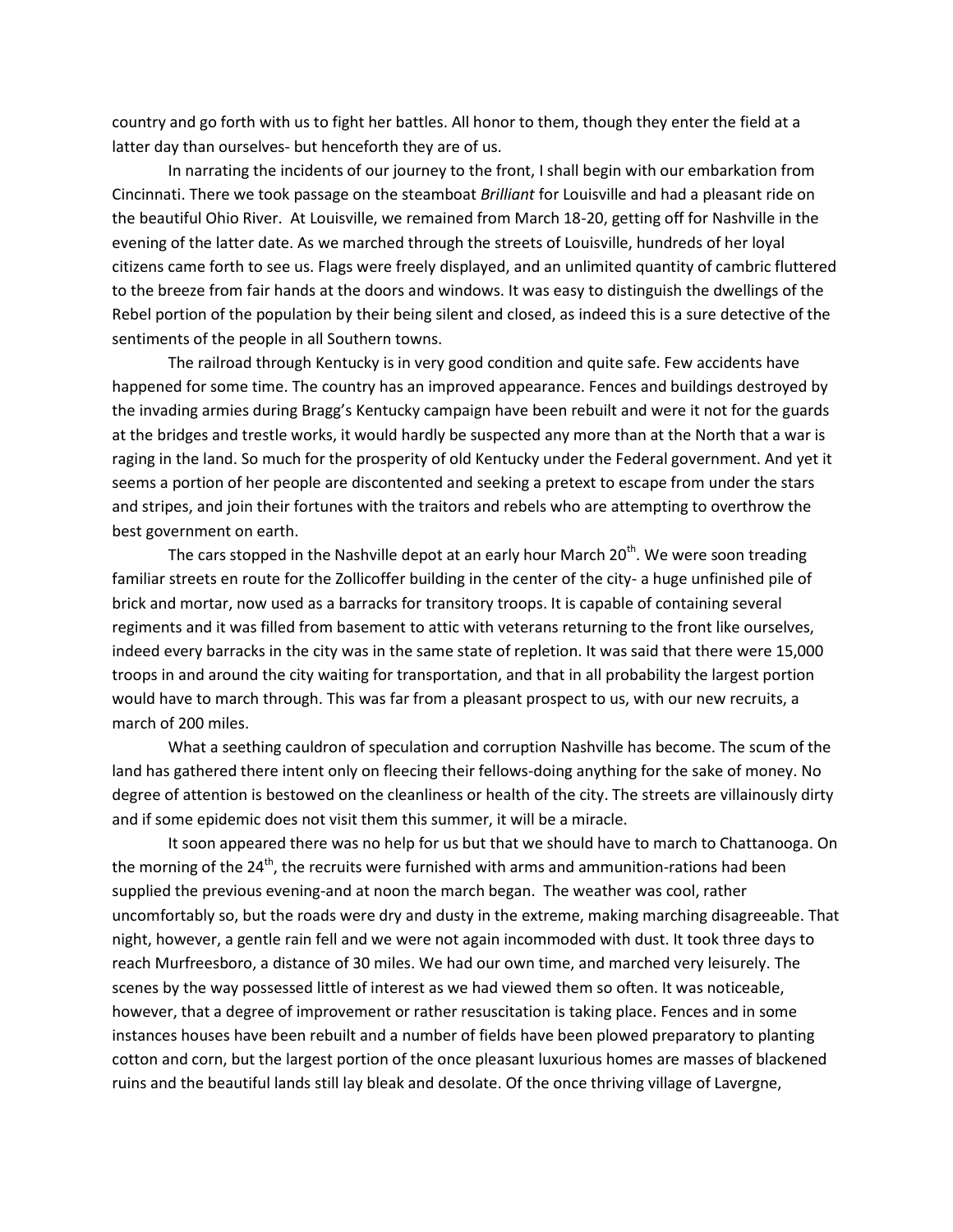midway between Nashville and Murfreesboro, scarcely a vestige remains to mark where it stood; it was a hot bed of treason and now is has its just reward.

On the route, we passed through a portion of the battlefield of Stones River, where so many of the 51<sup>st</sup> Ohio sleep their last sleep. (*This portion of the newspaper is destroyed, about 4 lines of text).* The stately homes and handsome public edifices are crumbling to decay. The people were the most haughty, aristocratic, the most intolerant pro-slavery and the most rabid secessionists in Tennessee. It is said there was but one Union man in the city and that was probably the truth, for the whole population decamped with the Rebel army. Some have since returned, but they are few in numbers. The surrounding country, too, once as fertile and beautiful a region as the eye could wish to behold, as far as the vision extends, is one wide desolate waste. Not a fence is seen and the groves of graceful cedars and stately oaks all lay levelled low. The scene is very suggestive and demonstrate how weary war can make one of nature's most favored regions.

We saw a Negro regiment here, the first we had ever seen. They have an intensely military air, ridiculously so, but their appearance is neat, more so than any volunteer regiment I have seen. Their camp is a model of cleanliness and their precision in performing their camp guard duty is remarkable. But some way there seemed a good deal ludicrous running through the whole of their performance. Soldier Sambo has a vast deal of pride and impertinence.

We rested through the Sabbath at Murfreesboro and resumed out march early Monday morning, taking the road to Shelbyville. This was not a new road to us either as we had passed over it in the summer of 1862. The fences and buildings are in tolerable repair along this road and large preparations for cotton planting were going on. All the land will be planted that there are hands to tend. On a plantation near Shelbyville we saw a sight extraordinary- a master and a slave laboring together. A white man genteelly dressed, working with a slatternly looking wench, black as ebony. They were building a fence, the white man on one side and the colored girl on the other. Massa seemed ashamed of his occupation and looked like a big school boy caught stealing apples. The boys made a variety of remarks as we passed by. Some advised the gentleman to hold up his head- that labor was honorable. Others assured him he would become used to all that sort of thing in time. Some recommended him to look up like a man- that thousands as good as he worked for a living, etc. and a great man kindred remarks as soldiers do sometimes express their minds very freely. At all of which the sable personage, his colored laborer, expressed her delight with broad grins.

The evening of March  $29<sup>th</sup>$  we arrived at Shelbyville, having passed on the way two other veteran regiments getting 'free transportation' to the front like ourselves. They were the 2<sup>nd</sup> Minnesota and 29<sup>th</sup> Pennsylvania regiments; both considerable more numerous than when they went home. Shelbyville, the county seat of Bedford County, is a Union town, one of the brightest spots in treason blackened Tennessee. The people are with few exceptions loyal and true. In the darkest hours they have kept their faith and held fast to their integrity. All the contumely and persecutions which the Rebels here, who have at various times held the town, could heap upon them, never moved them in their allegiance to the government of their fathers. They are as true now as in the palmist days of the republic. As we marched through town, it was easy to discern the sentiments of the people. Our flag waved from many a house and floated to the breeze from many a fair hand. It is very pleasing to find friends, those who sympathize with is in a land where we are surrounded by enemies.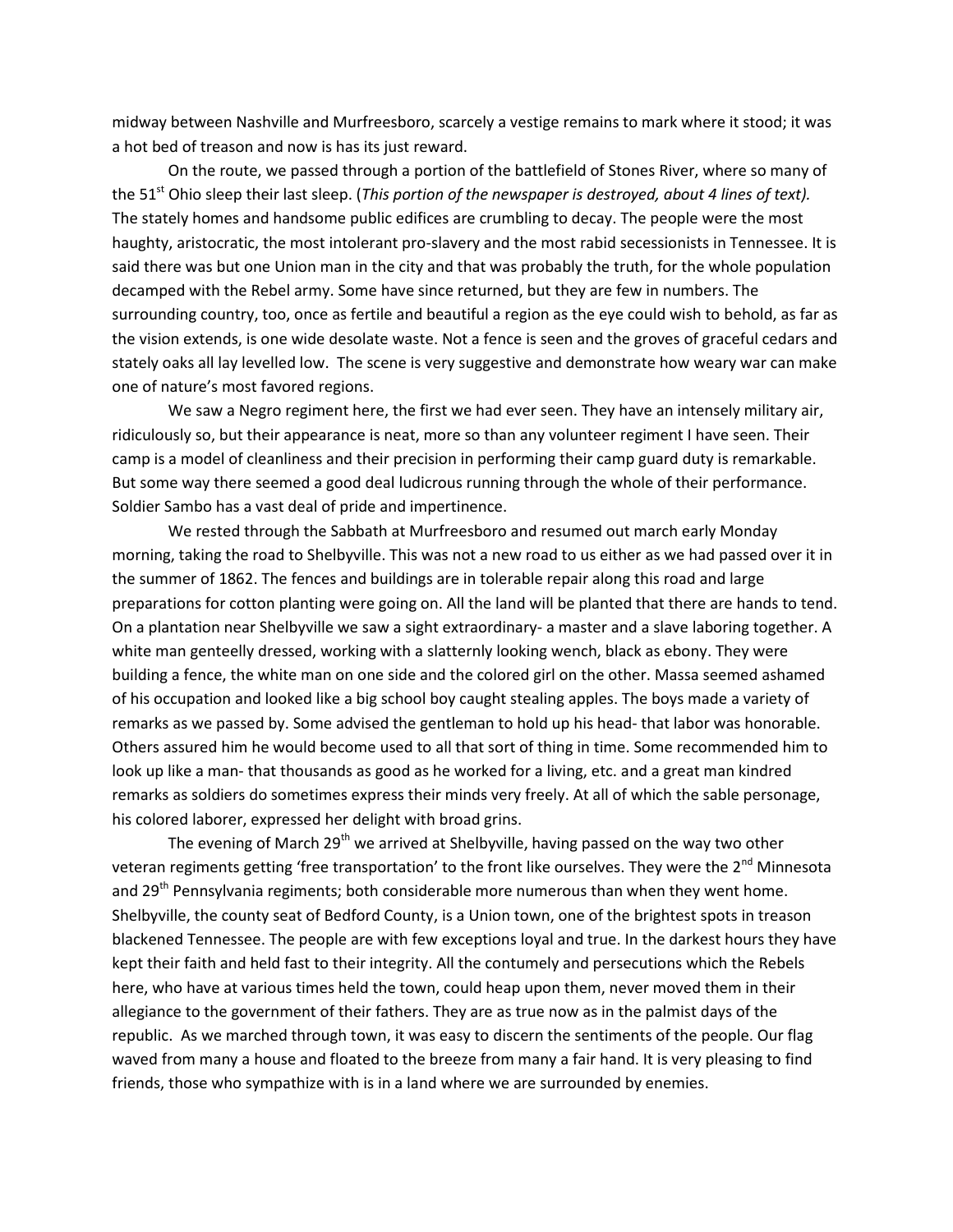Shelbyville, like all other Southern towns, shows many of war's ravages, in battered buildings and crumbling walls, over which the mold and dust of decay is setting. The handsome courthouse which stood in the center of the public square when we first visited the town is now a heap of charred and blackened ruins. It was burned by the Rebels last spring, accidentally they protested, but the citizens aver there was no accident about it. A story related to us of Rebel days by the landlord of the hotel, an uncompromising Union man, as follows: a Tennessee Cavalry regiment had elected for themselves a colonel, one Douglass, and were having a grand jollification over the interesting event. But when their mirth was highest, it was fated to have a sudden check. Their joy was turned into fear and trembling for lo, a squadron of envious Yankee riders dashed into their midst, sabering right and left, laying several men of the gray jacket low, capturing 40 and scattering the rest in ignominious flight. Said the landlord, "my brother who lives four miles from town told me that 150 of the valiant chivalry galloped by his house pursued by six Union soldiers- that he heard a Rebel officer yell, 'Halt! Let's fight the damned Yankees,' and that they did halt a moment and fired at the pursuers. But the gallant six, unscathed and nothing daunted, pressed hotly on and the Rebels again fled ingloriously.'

There was to be a grand mass meeting at Shelbyville on the  $30<sup>th</sup>$  and we wished much to remain. But it was imperative that we should march and again we trudged forward, crossing the Duck River near the town on a rickety bridge, one of the very few that has not been destroyed and rebuilt several times since the rebellion began in that region, and wended our way towards Tullahoma. Our route lay through a barren worthless region, thinly settled, but the sparse population were mostly Unionists. They were poor and own few slaves. Such people are generally for the Union.

Tullahoma, which we reached March  $31<sup>st</sup>$ , is the county seat of Coffee County. It is a small insignificant station on the Nashville & Chattanooga Railroad. (*This portion of the newspaper is destroyed, about 4 lines of text).* His descendants still reside on the plantation and are rabid secessionists. The males are all in the Rebel army and the females ought to be there for more bitter Rebels never bleated treason. It was five miles to Cowan Station at foot of the Cumberland mountains, whose blue peaks had been visibly defined against the sky for two days and we knew that we should have to cross them that day, April 2. Our baggage was sent through the tunnel but we climbed over the mountain, clambering upwards over the steep rugged rocks, holding by the bushes till the summit was gained; from whence a beautiful view of the country over which we had passed was obtained to compensate us for our labor. Its towns and villages, plantations and woodlands, hills and rivers, lay stretched at our feet like a beautiful map.

On the  $5<sup>th</sup>$  we reached Stevenson, Alabama and here our march ended for a time. Transportation on the cars was furnished to Chattanooga. A train came along from Nashville and we clambered in the darkness to the tops of the cars. That could not be called a very pleasant ridge. The night air was cold and an unpleasant rain set in. We weathered it cheerfully and reached Chattanooga at daylight the next morning, having been nine hours traveling 28 miles. At Chattanooga, we learned that our brigade was at Cleveland and that we should have to march thither. Accordingly, we drew rations and started, keeping the railroad track, passing through the Missionary Ridge tunnel near where the 80<sup>th</sup> Ohio had their severe fight last November. This railroad was in excellent condition and trains run through without accident.

This morning we arrived in camp and were kindly welcomed by our old chums the 35<sup>th</sup> Indiana. Our camp is pleasantly situated on the sloping side of a valley. Wood and water, the two great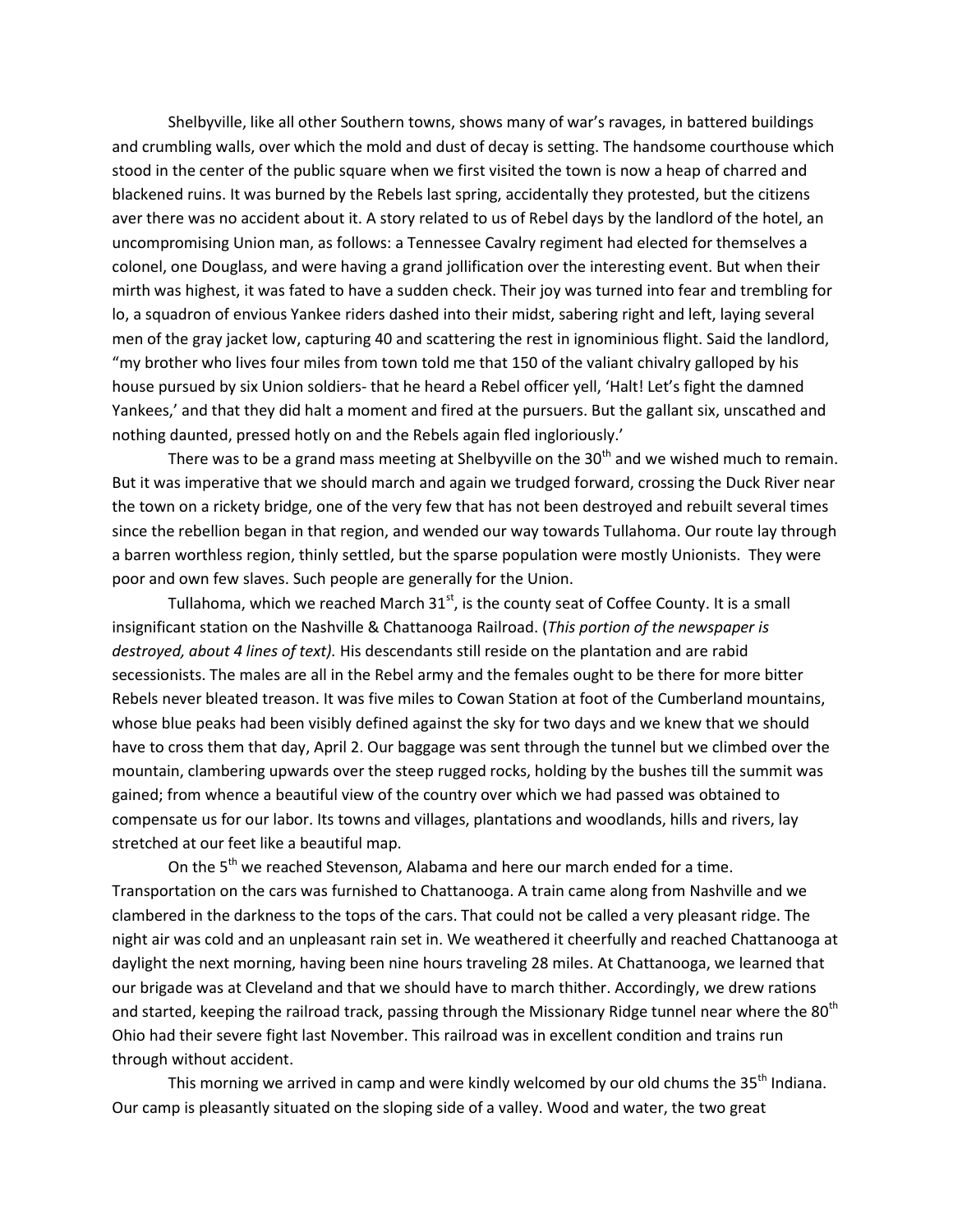perquisites of a camp, are abundant, and there is no stint of fresh air in these east Tennessee mountains. The railroad from Cleveland to Dalton runs by our camp, but is out of repair. There is, however, a good road to the former place, from whence we get our supplies.

The health of the regiment is excellent. The majority of the recruits endured the march well. Some were left from time to time at the railway stations, but we found them all safe in camp when we arrived. The only death that has occurred since we left home was that of Charles Echkart of Co. F who was run over by the cars at Columbus, Ohio. He died two hours after the accident.

All is quiet and it will likely be sometime in May before the campaign begins.

Very respectfully, J.H. Purvis *Tuscarawas Advocate, May 13, 1864, pg. 2*

Tunnel Hill, Georgia May 11, 1864

### Mr. Patrick:

Since the opening of the campaign till today no mail has been allowed to go North, but now the restrictions are removed and we shall avail ourselves of the opportunity to send home an account of our operations and success till the present time.

On the morning of the  $3^{rd}$  instant, orders came to all regiments camped at Blue Springs, Tennessee to prepare to move at noon. We had been anticipating this for everything had been got in readiness for marching during the week past and we knew the great campaign would soon begin. At the appointed hour, the bugle call to assemble the battalions came resounding over the valley from division headquarters and we were soon on our way. The weather had been cool for some days, culminating in a heavy frost which had scorched the tender leaves on the bushes, in low places, but the sun shone forth clearly that day the air was pleasant and balmy, and the earth clad in fresh robes of spring, lay green and beautiful in the bright sunlight around us. It was a pleasant day for a march as far as marching can be pleasant. All were in the gayest humor and none could have judged from our demeanor that we thought of the momentous work before us; we marched carelessly onward admiring the scenery in the beautiful valleys and the mountains rising dim and blue in the distance, laughing at the jokes and quaint sayings of comrades and cheering our flag whenever it was displayed by the people of the loyal house. We were in east Tennessee, whose mountains and valleys have not been the home of treason to a large extend, as is well known.

We neither saw or heard anything of the enemy the first day and camped for the night near Red Clay Station on the Cleveland and Dalton Railroad, fourteen miles from the latter place. Next morning, we turned to the right towards Ringgold and on the evening of the  $4<sup>th</sup>$  we were within four miles of that town and only one mile nearer Dalton than we were in the morning. We had marched through a rough broken country, climbing hills and crossing numerous streams where there were no bridges, they being a luxury seldom seen in this region save on the turnpikes. We camped near the house of a Rebel who had been wounded at Chickamauga and sent home. His two sons are yet in the Rebel ranks and had been on picket the previous night near their father's house, having been driven away by our advance.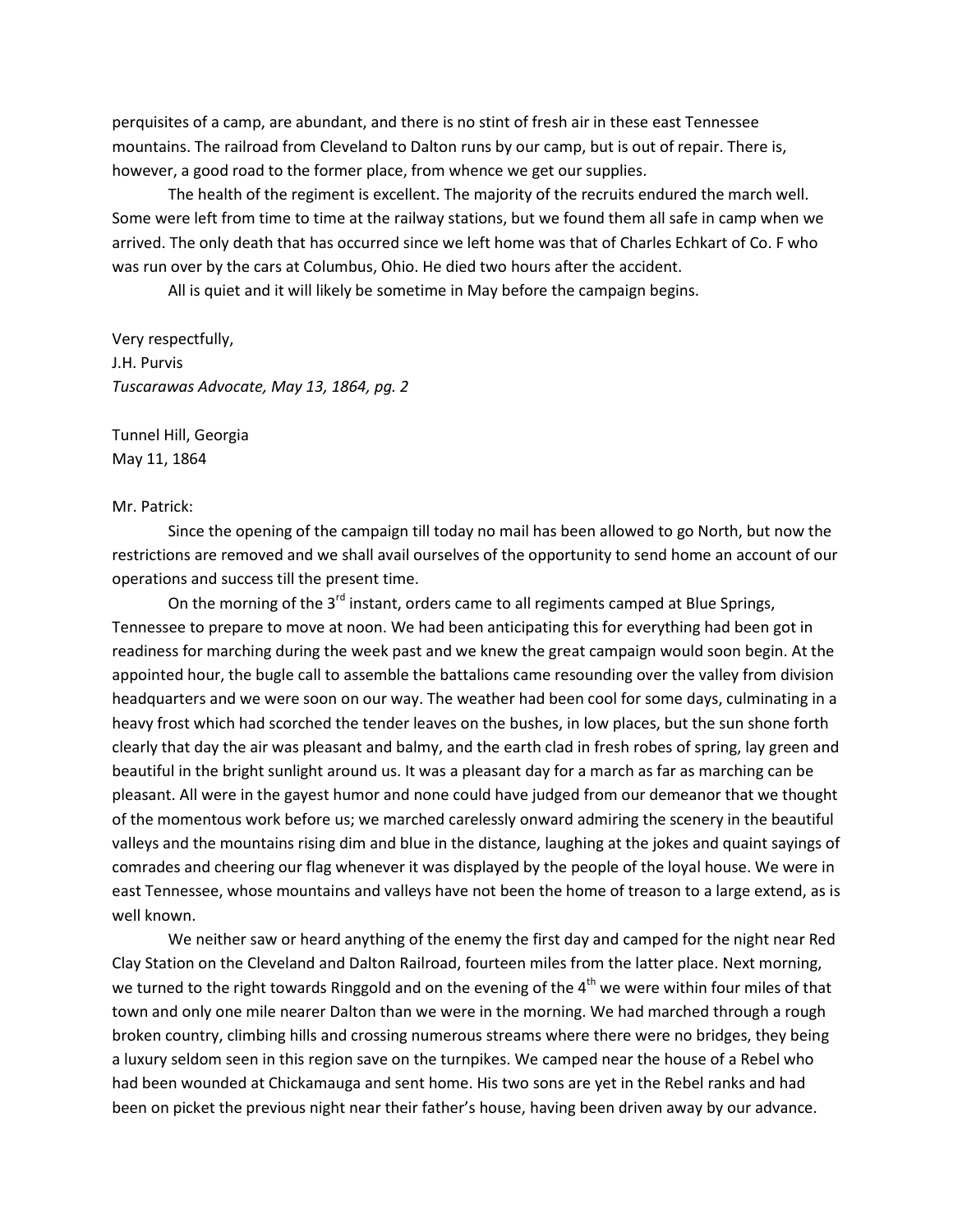There was skirmishing in front that day and four of our cavalrymen were killed or wounded. The old Rebel in the house nearby told us that the Confederate army at Dalton numbered 90,000 men and that this coming battle would surely be to us a second Chickamauga. Doubtless their army has increased since Missionary Ridge and Lookout Mountain was wrested from them. They have taken every man and boy capable of carrying a musket in northern Georgia. We have seen only aged men and children since we left east Tennessee.

On the 5<sup>th</sup> instant, we moved half a mile to the top of a hill near the famous Catoosa Mineral Springs in the county of the same name. This is one of the most beautiful and delightful places we have ever seen and once the summer resort of the chivalry as the large commodious hotel still standing attests. There are 24 springs with each a different name. The waters are the same in many of them however; but there are at least eight kinds of water: Magnesia, Challybeatte, Red, White, Blue, and Black Sulfur. Then there is the Alkali Spring, the Epsom Spring, and the Freestone Spring. The latter is the best drinking water. Many of the other springs are very nauseous and unpalatable, particularly the Magnesia and Epsom, the latter tasting very much like a dose of salts. The springs all rise in a level maple grove near a brook. They are all strong and flow freely.

Rising in a gentle slope from the springs northward is a hill covered with a carpet of the greenest grass, and beautifully interspersed with maple, oak, and pine trees. On the sunniest of which stands the hotel, a beautiful building embosomed among trees and vines- it is large enough to accommodate a thousand guests with comfort- but its halls are now deserted and crumbling to decay for want of care. Opposite the hotel southward ruse two curious mound shaped hills covered with the most luxuriant vegetation. Between these glimpses of the distant mountains are sights, dark, gloomy, and grand, contrasting finely with the fairy scene among the springs, the quiet beauty of which we shall long remember, though seen when fronting wide mouthed cannon and armed hosts with gleaming muskets filled the beautiful valleys.

On the morning of the  $7<sup>th</sup>$  we moved off before daylight, taking the road to Tunnel Hill. There was one brigade in advance of ours and we soon heard straggling shots which denoted that skirmishing had commenced. The shots grew more frequent as we advanced and when Tunnel Hill came in sight, we saw that its summit was dark with masses of the enemy. We halted a mile and a half from the hill above named for a few minutes. Then moved forward our brigade in front- General Whittaker having volunteered to storm the enemy's works on Tunnel Hill with his brigade. To the left of us was a high ridge of which Tunnel Hill formed the southern termination being also the highest part rising in a kind of peak above the rest.

Between us and that ridge, however, there lay another less steep and covered with timber. This we crossed and then a valley, partially cleared, intervened. Over this we marched in line of battle with skirmishers in front, who exchanged shots with the enemy as we marched rapidly on. There we arrived at the foot of the ridge of which Tunnel Hill formed a part, and ascended it rapidly as possible. The day was very warm, the hill high, steep, and rough covered with rocks and fallen trees. When we gained the summit, we were panting and well-nigh exhausted. After resting a short time we moved onward and soon came in sight of the Rebel fortifications. Forming into line of battle, we moved steadily onward, the 51<sup>st</sup> Ohio forming the center of the fire line. Not a Rebel was now to be seen, but we knew not whether they had retreated or were laying in the trenches waiting for us. Onward we went, steadily and rapidly, drawing nearer and nearer the long line of earthworks till at length they were gained. But they were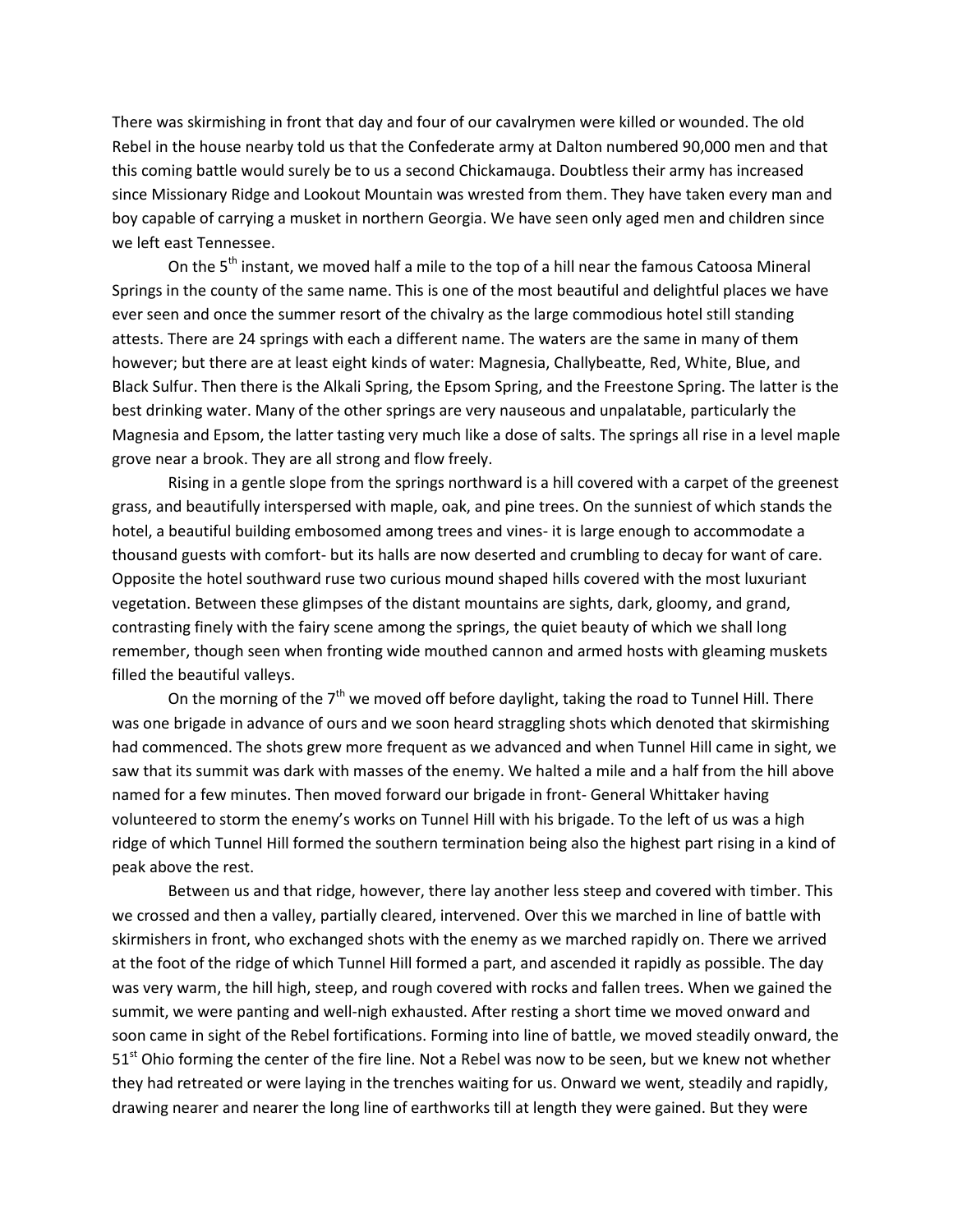silent and deserted, the enemy was gone. The rear of their column we saw going down the farther side of the hill into the valley below, Tunnel Hill was taken, and only one man had been wounded.

Our brigade went into camp on the summit of the hill and we had a fine view of the long columns of the 14<sup>th</sup> Corps as it marched by in a valley to our right. While on our left the enemy's cavalry were plainly seen flitting to and fro in the valley and still farther to the eastward need the top of a rugged road called Buzzard's Roost mountains was plainly visible, a Rebel signal station, where they were telegraphing the result of our movements, every motion of their signal flag we could see. In the evening, Gen. Thomas and staff came to the hill and shortly afterwards the enemy formed a line of battle and recrossed the narrow valley on our left, doubtless for the purpose of attracting us down there. But Gen. Thomas was too sharp. "A very nice bait," said the General, "but I think I won't bite this evening." He then ordered two pieces of artillery to be brought up, which was soon done, and two well directed shells were sent whirling into the Rebel line below, which dispersed it in a twinkling.

The next day being Sunday, we expected to remain in camp and let the Rebels alone unless they annoyed us. The men have a superstition that the attacking party always get beaten on Sabbath day and therefore dislike to fight on that day. We did not remain idle however but marched down into the valley on our left or front as it now became, and heavy skirmishing immediately began. Our batteries opened on the enemy who were stationed on a low hill at the southern end of the valley and soon compelled them to leave it when our skirmishers advanced and took possession which we still hold. In the afternoon, the Second Division of our corps (Gen. Newton's) gained the southern end of Buzzard Roost Mountain, and we in the valley gave a ringing cheer when we saw the stars and stripes floating from the top of that rugged mountain. In the evening we marched back again to our camp on the top of Tunnel Hill. During that day's skirmishing, one man of the  $51<sup>st</sup>$  Ohio was severely wounded. He will probably recover, however.

On Monday morning, we again marched into the valley going a mile further down. The Third Brigade had the advance and took a position in the wood at the foot of Buzzard's Roost. Wood's Division also moved partially up the mountain and the firing soon became heavy and fierce. It seemed the battle was about to begin in earnest. We piled our knapsacks and moved nearer the mountain ready to support the advance columns. The firing, however, did not last long but subsided into a straggling skirmish. Our men could not ascend the mountain and the Rebels were equally unable to descend towards our side, a precipice of solid rock 30 feet high stretched between us, nearly the whole length of the mountain. Gen. Whittaker went forward to view the ground and came back remarking "It will take ladders to get up there." He thought it impossible to storm the mountain from this side though if anybody could do it, he thought it was him and his brigade.

At 4 P.M. intelligence came that Gen. Jefferson C. Davis' division of the  $14^{th}$  Corps was to storm the enemy's works in the gap at the southern end of the valley in which we were. For some reason this was not attempted, but Davis' men advanced up the slope of the southern end of Buzzard's Roost Mountain under a heavy fire. Our brigade was moved down the valley to support him till we arrived at the scene of the action. His men had gone as far up the mountain as it was possible for them to go. The enemy were still firing when we arrived and their balls whistled unpleasantly through our ranks and over our heads. A discharge of grape shot also greeted is from the fort on the mountaintop, one of which severely wounded Emanuel Tingling of Co. E in the foot.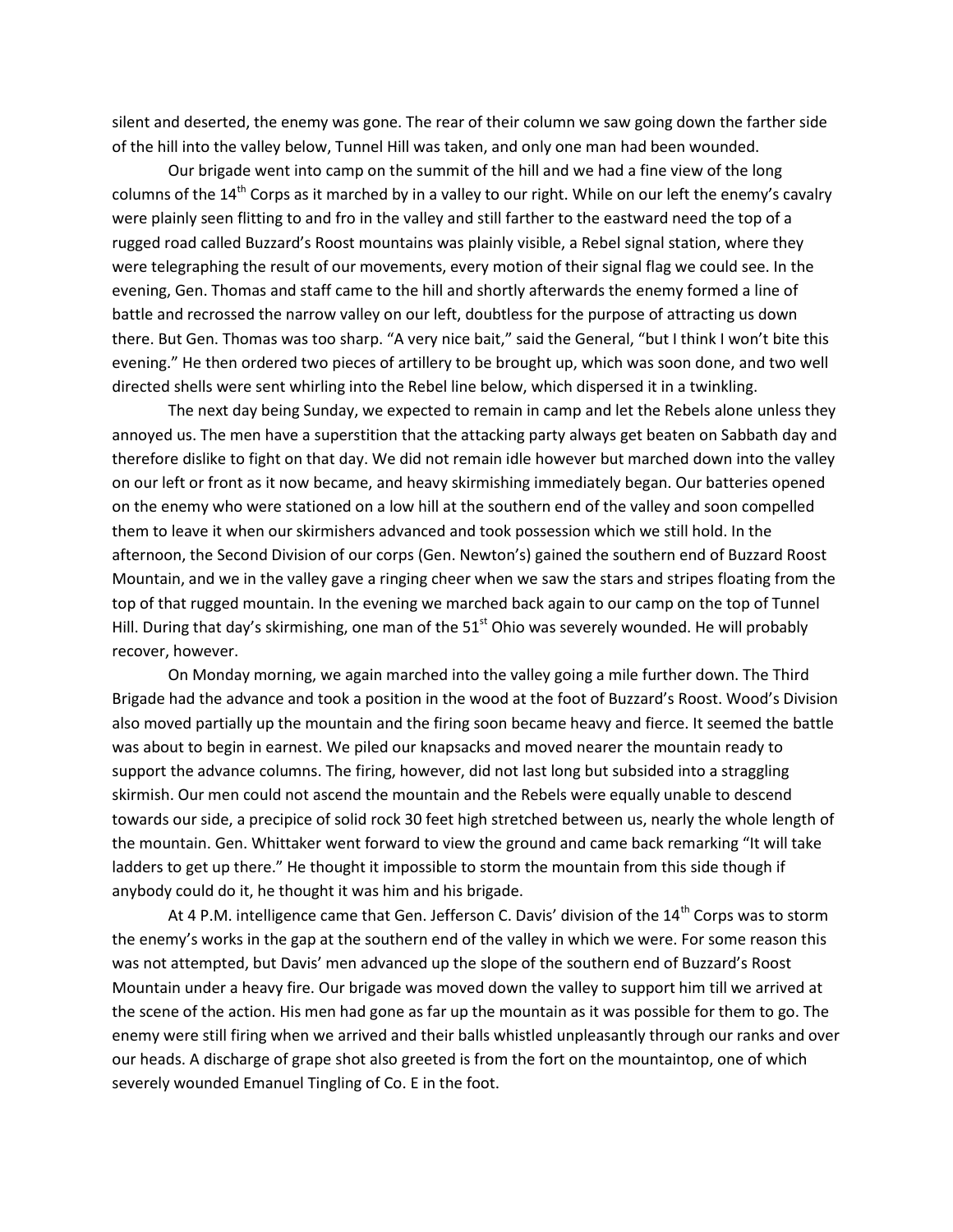The ensuing morning all was unusually quiet. There was no firing except an occasional shot between the enemy's skirmishers and ours. At an early hour, the various regiments were drawn up in line and a dispatch from Gen. Halleck to Gen. Sherman announcing the glorious intelligence that Gen. Grant had defeated Lee. This was welcome news indeed and three cheers such as was never heard before in the mountain fastnesses made the welkin ring again; doubtless the Rebels who were looking down at us from Buzzard's Roost wondered what those Yankees down there had heard that they were so jubilant. The news of Lee's defeat will be slow in reaching them at this crisis.

Towards midday, a heavy column of the enemy were plainly seen marching along the summit of the mountain. Our batteries opened on them with good effect, and it created no little amusement in our camp to see them run and hide behind rocks and trees to escape our exploding shells. The men jeered at them and yelled all sorts of ridiculous remarks at them. They turned the table on is, however, before long by getting a gun to bear upon us. We saw the smoke and knew well what was coming. We threw ourselves on the ground. The shell exploded over our heads, hurting no one. Then another came- that lit in the field in our front and did not explode at all. Some of the boys rank out and secured it. Then another came and bursted too far off to damage any of us. Some of the pieces struck but their force was spent. Then another shell came which failed to explode, but it came right among us- cut off two pine trees ten inches in diameter, tore through a tent which had been evacuated by its owners a moment previously, struck the ground and plowed a deep furrow, rose in the air again and passed over a man's head just high enough not to injure him, came to the earth again and plowed another long furrow and then halted for further orders when it was examined and the powder shaken out of it. It was now though prudent to seek safer quarters. No one was injured, but we were huddled so thickly on a small space that a shell by chance could kill a score of us. So we removed to a hill in the rear where it was more healthy. Soon after this the Rebel gun which caused us all this annoyance was silenced, nor has it opened its mouth since.

The pioneers had warm work that day. They were sent early in the morning to dig entrenchments for our advance pickets who had suffered greatly for want of shelter of some kind. While they (the Pioneers) were at work, the Rebels attacked them, killing four and wounding 15; the brave fellows, however, completed their work and our skirmishers are now on equal terms with the enemy's. Thus far all progresses favorably; if our success has not been signal as yet, our loss has also been small. None of us doubt that ere long the enemy will be driven from his stronghold, the key to his position is Buzzard's Roost Mountain which I have frequently mentioned. It is a ridge about three miles in length sloping to a valley at either end, and about 1,200 feet high. Its western side, which this corps (the  $4<sup>th</sup>$ ) faces, is rugged and steep with an almost unbroken precipice of solid rock 30 feet high running along the entire mountain side, certainly it is impossible for us to surmount this natural obstacle, for as Gen. Whittaker said it was would require ladders to reach the top with no enemy there to oppose us.

But as I have previously remarked, Gen. Newton with his division has gained possession of the northern end and is fortifying it. Several pieces of artillery have also with great labor been gotten up there; it may require some time but this stronghold of Rebeldom must fall and then all the rest of their position can be flanked. We shall have hard fighting doubtless for the enemy are desperate, knowing full well that defeat here is the extinction of all their hopes forever. Beaten here and in the East, the Rebel cause is gone beyond hope. And peace and a united country must soon be ours. This every private in our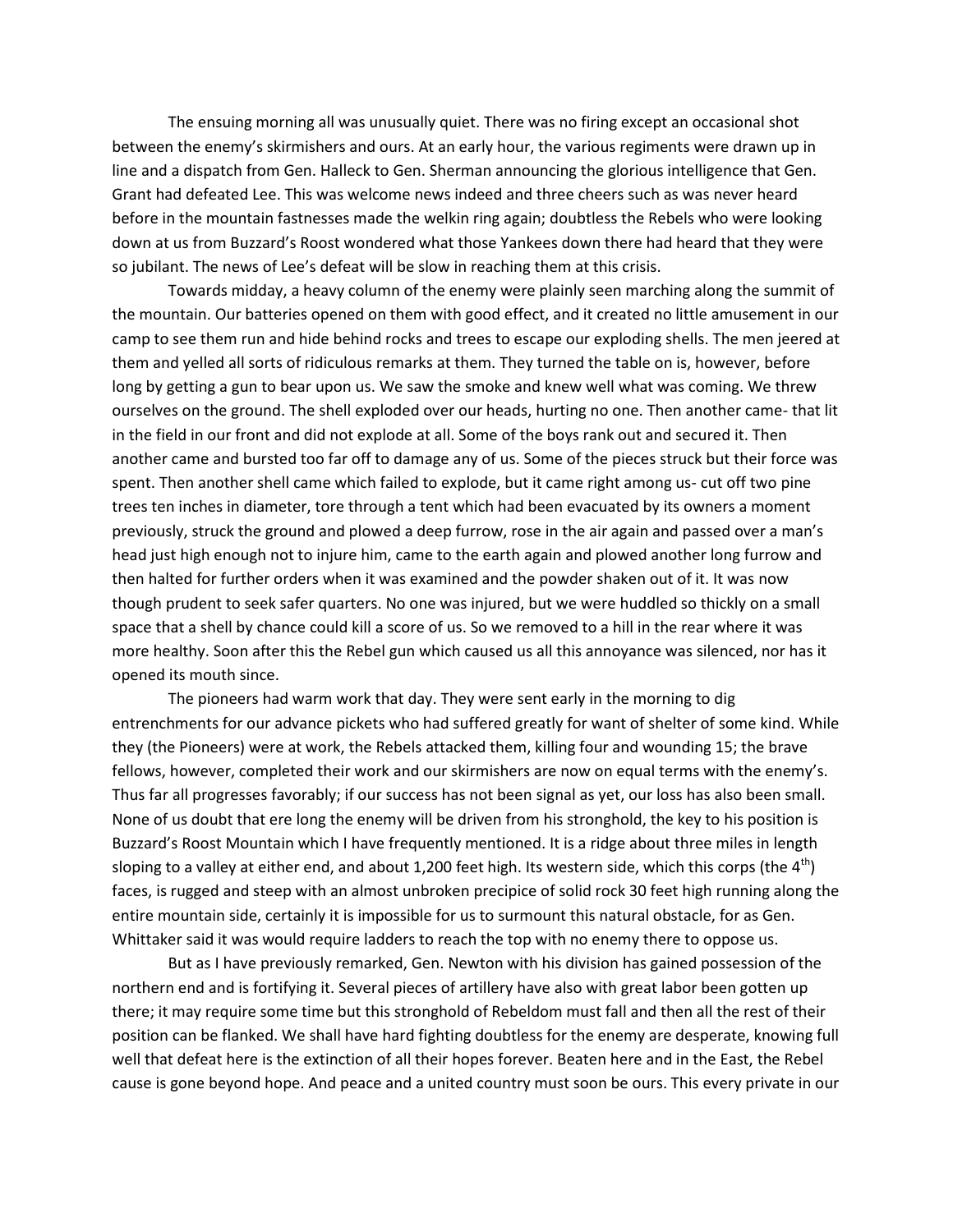ranks understands and the knowledge animates all with a dauntless spirit and our motto is that of the gallant Logan: 'Fear not death but dishonor.'

John H. Purvis *Tuscarawas Advocate, June 3, 1864, pg. 1*

Cassville, Georgia May 20, 1864 (Extract)

Cassville is the most beautiful place we have seen in the South and the surrounding country is delightful. There is a large college building here and we are camped in the grove surrounding it, and a fine shady grove it is, intersected by innumerable walks and carriage roads, where once the young scions of the Southern would-be aristocracy were wont to resort. But it now forms a delightful retreat for us dirty, battle-stained, travel-worn soldiers, and we are now enjoying a day's rest in its sylvan shades with entire satisfaction to ourselves. The loss of the 51<sup>st</sup> Ohio during this campaign has been one killed, two wounded, and two missing to wit:

Private John Corbit, Co. C, missing May 14 Private Daniel Johnson, Co. E, killed May 14 Private Thomas Crum, Co. E, wounded May 14 Lieutenant Edward Pocock, Co. F, wounded May 14 Sergeant Emanuel Yingling, Co. F, wounded May 9 Private Daniel Fivecoat, Co. F, wounded May 8 Sergeant Ebenezer Lemasters, Co. G, wounded May 15 Private Tobias Eash, Co. G, wounded May 15 Corporal Lyman B. Church, Co. I, wounded May 14 Private George H. Brillhart, Co. I, wounded May 15 Private Benjamin Walton, Co. K, wounded May 14 (since died) Private William H. Stanton, Co. I, missing May 14

Wilderness, Georgia

May 30, 1864

(Extract)

The loss of the 51<sup>st</sup> since leaving Cassville is as follows: Killed- Sgt. Jacob Hostetter, Co. I, May 29, Corporal Washington Bradshaw, May 27. Wounded- John Parish, Co. D, May 29, severely, John Levengood, Co. H, severely, Abraham Lemasters, Co. G, May 29, slightly. The boys are in good spirits and are confident that the day is not far distant when the Rebel army of the Tennessee shall be no more. *Tuscarawas Advocate, June 10, 1864, pg. 3*

Camp of the  $51<sup>st</sup>$  O.V.V.I., near Marietta, Georgia

# June 24, 1864

Since the enemy was forced from his position around Dallas, we have driven him from stronghold after stronghold-from mountains and ravines, formidable in their rugged nature and doubly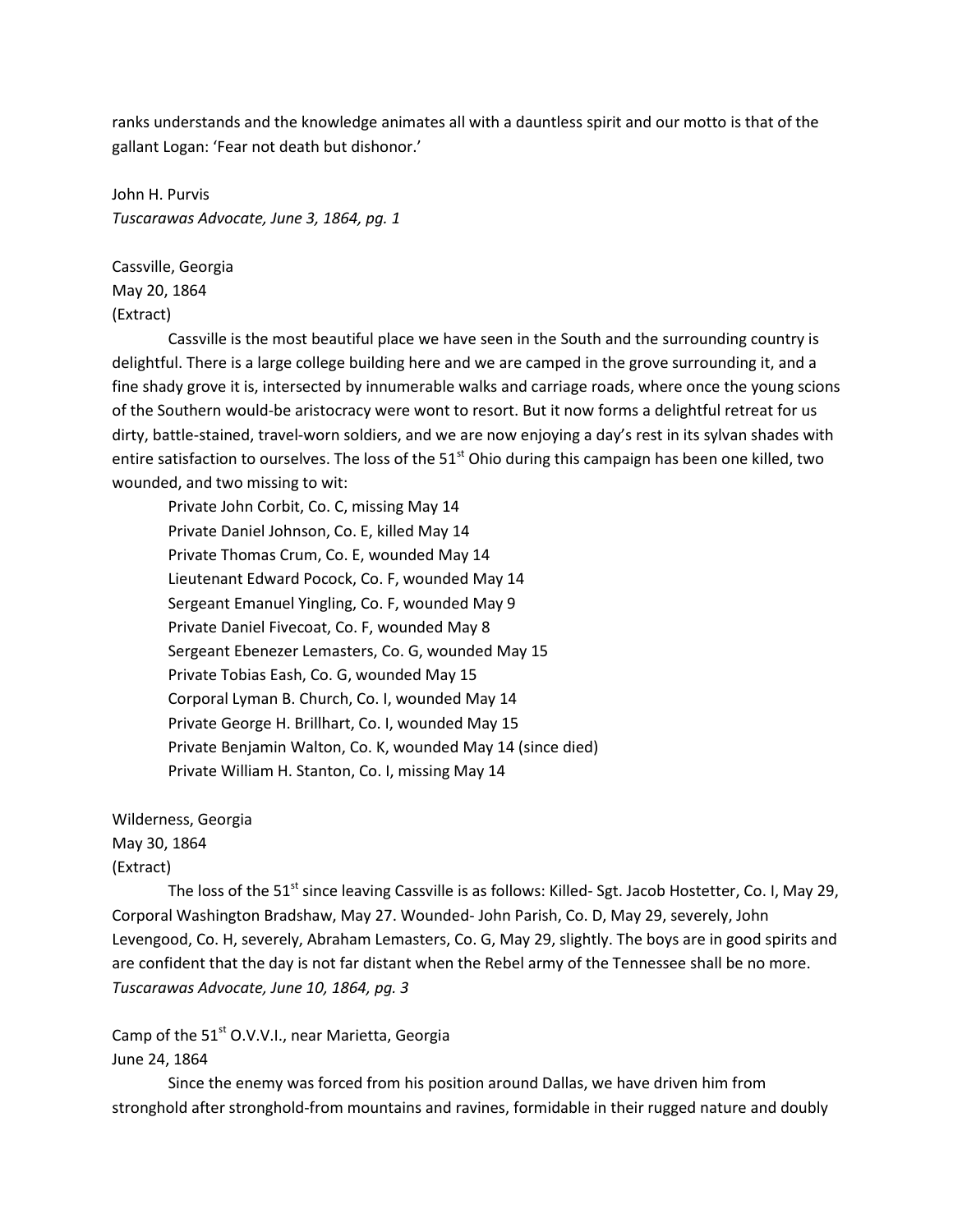strengthened by interminable masses of earthworks. But every inch has been contested fiercely and stubbornly. By hard fighting we have won our way and many have fallen. And the end is not yet. The hitherto beaten foe is standing desperately at bay now- resisting fiercely every movement and hurling himself in vain attempts against our invincible columns only to be driven, shattered and torn back to his mountain fortresses. We are slowly winning our way- each day gaining some point of importance which we always hold.

After leaving Dallas we marched one day to the eastward in the direction of Marietta. We rested two days- having had a rough time and needing rest. On the  $10<sup>th</sup>$  instant, we moved forward again, our corps having the advance. Skirmishing soon began, and in the afternoon we came close upon the enemy in force on Pine Top and Lost Mountain. We then halted and threw up breastworks in a good position; the enemy shelled us from the top of the mountain but did little harm. It had been raining day and night for nearly a week and the atmosphere being heavy they could not see us well- they too were invisible to us, save when a rift in the musky rain clouds showed us their tents gleaming white on the mountainside. On the  $14<sup>th</sup>$ , the sky cleared and our artillery opened upon the enemy on the mountain, who soon struck their tents and laid low in their rifle pits. That day Bishop General Polk was killed and the next the Rebels evacuated Pine Top Mountain, which we immediately occupied, taking a number of prisoners. There was a grand view far and wide over the surrounding country, but the eye met only a vast cheerless wilderness of mountains and forest. Southward lay the Lost Mountain, a tall, isolated peak; and east of that the Kennesaw Mountain, the latter crowned with a Rebel fort and bristling with Rebel guns; between lay a vast broken region of hills, ravines, swamps, densely wooded, and in these the Rebel hordes were concealed.

Through this dismal region we fought our way day after day till on the  $19<sup>th</sup>$  we came within range of the Rebel guns on Kennesaw Mountain. Our brigade took a position along the foot of a hill on the top of which was the enemy's skirmish line and beyond which lay their main line of works. Three companies of our regiment were deployed as skirmishers, who got within a few steps of the Rebel line during the morning of the  $20<sup>th</sup>$  but were not strong enough to carry it. In the evening, the remainder of our regiment and the 27<sup>th</sup> Kentucky charged the hill and carried it, taking all the Rebels prisoners who were on it. Our movement was so rapid that they could not get away. I never before saw a hill climbed with such celerity- we started with a ringing cheer and were to the top in a minutes' time. But we were not strong enough to carry the Rebels main works which were less than 200 yards distant from the position we held. We then threw up a hurried barricade of such material as was at hand, logs, rails, and stones. The 99<sup>th</sup> Ohio and 35<sup>th</sup> Indiana had by this time come up and taken a position on our left, also throwing up breastworks.

It soon became evident that the enemy would attempt to gain the ground they had lost, and in the glimmering of the evening on they came yelling like demons. A sheet of flame and a storm of lead leaped from our guns into their forces, followed by volley after volley of the same kind which soon sent them howling back. But in their rage they charged again and again, coming on six times before midnight. They succeeded in driving the 35<sup>th</sup> Indiana back, and also a portion of the 99<sup>th</sup> Ohio. But the old 51<sup>st</sup> stood firm as a rock, holding the position determinedly until the  $40<sup>th</sup>$  Ohio assisted by a portion of the  $96<sup>th</sup>$  Illinois retook the ground that the 35<sup>th</sup> Indiana had lost. These regiments fought nobly- Whittaker's "Iron Brigade" sustained its old reputation through the whole affair. In the morning, the ground in our front was covered with rebel dead.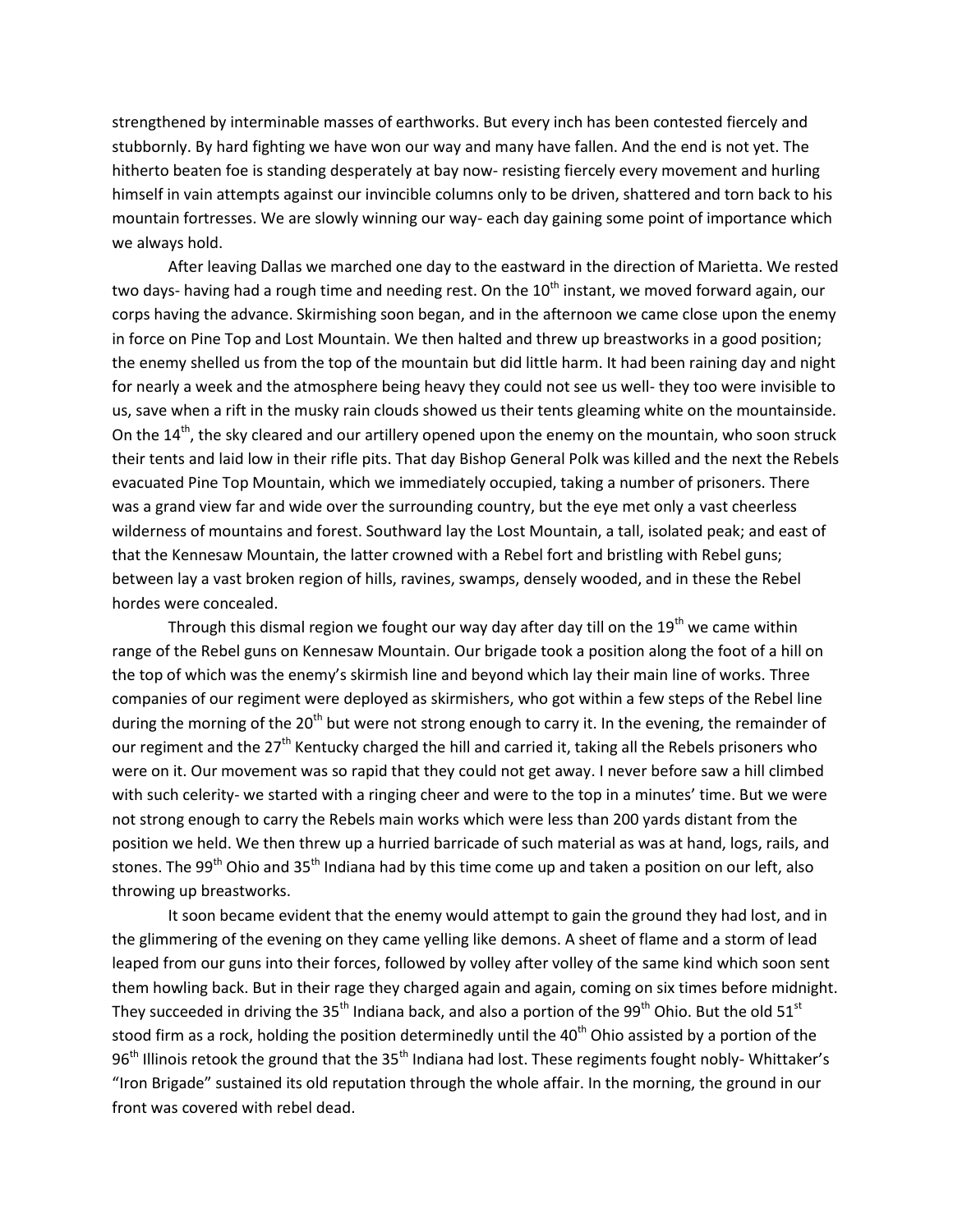The next day the enemy opened a battery upon us, sending grape, solid shot, and shell at us in a terrific storm. The ground was torn up and scattered over us, and the trees were shattered over our heads. But we held our position- their cannon were no more successful than their bullets and bayonets had been the previous night. That night we strengthened our works, toiling the whole night through in the rain, which had been pouring pitilessly down for three days and nights with scarcely an intermission. We had to keep low in the wet, muddy ditch, to avoid Rebel sharpshooters. During the night of the 22<sup>nd</sup> and the morning of the 23<sup>rd</sup>, our army moved a considerable distance to the right, the 14<sup>th</sup> Corps taking our position and we the position Hooker had held. On the afternoon of the  $23^{rd}$ , our skirmishers advanced and drove the Rebel skirmishers from the pits, capturing a large number. Capt. Slade of the 51<sup>st</sup> Ohio brought in a rebel lieutenant and eight men; the officer was very sulky but the men seemed well pleased with the change.

Our men are in excellent spirits and the general health is surprisingly goof considering the exposure, anxiety, and loss of sleep during the last six weeks. But we sadly need a change of clothing- for a more ragged, dirt-begrimed lot of mortals was never seen than we are at the present time. We care little for this, however. We are confident of success and will, with God's help, finish the rebellion this year.

John H. Purvis *Tuscarawas Advocate, July 15, 1864, pg. 2*

Camp of 51<sup>st</sup> O.V.V.I., Vining's Station, Georgia July 9, 1864

Mr. Patrick: The campaign progresses cheerily and we are pressing closely to its ultimatum- the goal of our hopes and wishes for many weeks- Atlanta. There's magic in the name to us. It speaks of rest from the blood, toil, and hardships of all these weeks, which would have been scarcely endurable had we not been cheered by the prestige of continual success, and animated by the hope and belief that the miserable rebellion is fast being subdued.

We had a long hard siege of the Rebel stronghold at Kennesaw Mountain. It seemed scarcely possible to dislodge them- to attempt to carry their works by storm was almost madness, as the charge of Harker and McCook on June 27 conclusively proved. The former- as gallant an officer as ever drew the sword, fell mortally wounded and the latter, a brave and gallant officer, too, was severely wounded and 2,000 men were put hors du combat in less than half an hour. It was a bloody charge and we did not wonder when we came to see the great strength of the Rebel defenses.

But the results were not all unfavorable, our skirmish line was advanced several hundred yards and that night, covered by darkness, our regiment and the  $45<sup>th</sup>$  Ohio stole up the hillside to within a hundred steps of the Rebel works and with picks and spades silently threw up a line of defenses until morning's light, strong enough to protect us from the Rebel bullets. But being so close to the enemy and they on the hilltop directly above us, we had to lay very closely in our ditch as the rule of the Rebel sharpshooters was, whenever they saw a head or a speck of blue, to hit it.

Our meals must be had, too, and there was no place to cook them except in a ravine at the foot of the hill where the Rebels could not see our fires, or beyond the rear line of our works and there was danger in getting to either place. But hunger will sway every other consideration and when dinner time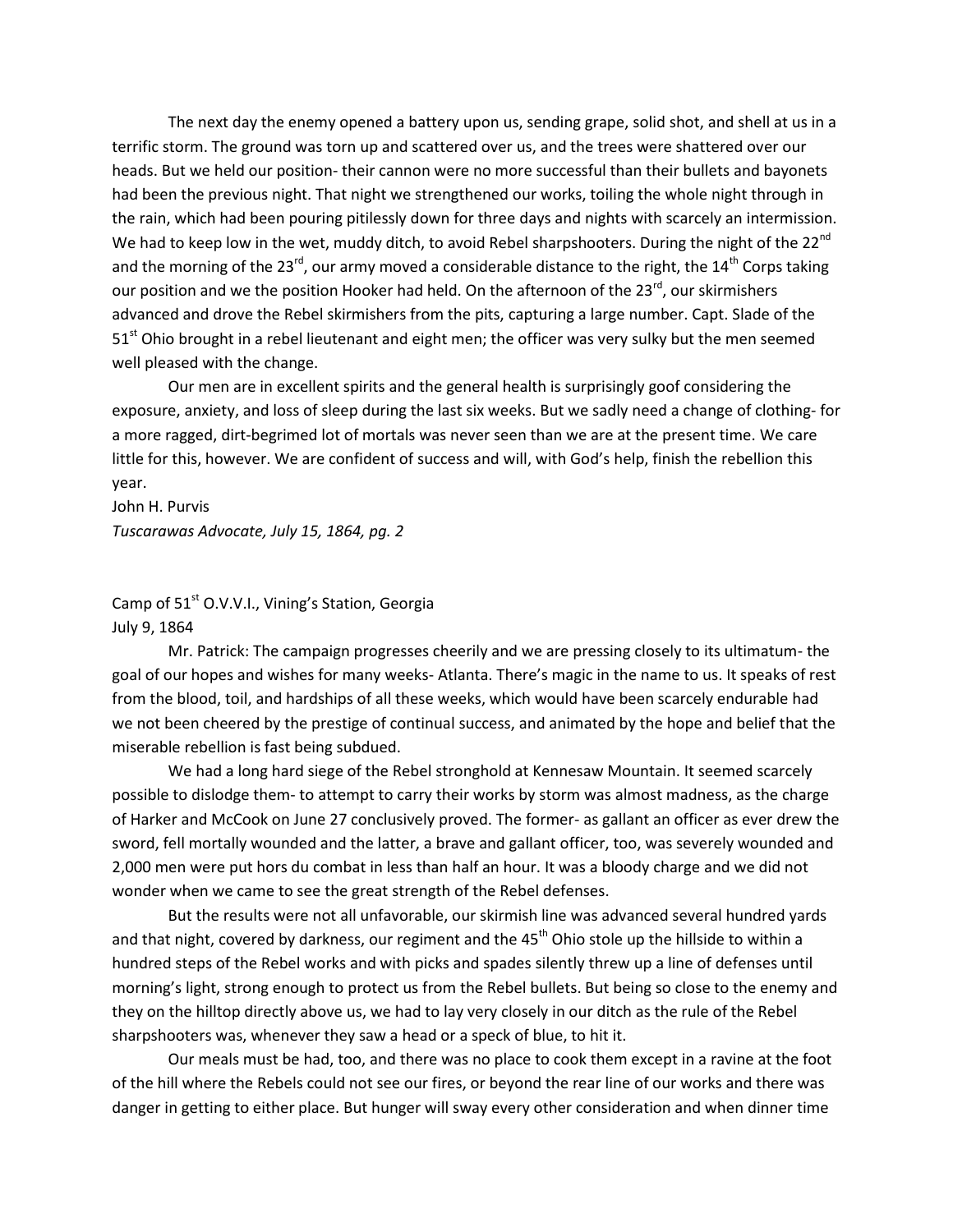came, one of each mess would seize a coffee pot in one hand, a frying pan in the other, leap from the ditch and away through the bushes like a flash, then ping! Ping! Bizz, Bizz! Would come the balls over our heads from the ever watchful Johnnies on the hill top. But usually they shot too high. However, several were wounded, some close to the edge of our works. Among these was Lt. Frank Shriver of Company B, a brave an excellent officer, and a genial warm-hearted comrade; he was beloved by his men who feel his loss deeply. We sincerely sympathize with the many friends at home who will miss and mourn him. When wounded, he was helping to care for one of his company who had just been shot through the leg. The ball entered the left side of his head and came out at the temple; we thought he was killed instantly but he rallied after a time and it was thought that being a man of great vitality we might recover. But today we have learned that died at Marietta this morning.

That was a miserable place and it was galling to see our comrades shot down in our midst by hidden foes and we had no certain means of retaliation and we never felt more relieved than when it was discovered the Rebels were gone, that was on the morning of July  $3^{rd}$ . They had been firing spitefully rapid, which ceased suddenly-one of their parting shots killed Solomon Fortney of Co. G who was hit in the head while sitting in the ditch, so low came their bullets at times. At dawn of day, our skirmishers advanced up the hill and found the enemy's works unoccupied save by a single Rebel who remained to give himself up. He said that many more would gladly have done the same, but they were so closely guarded that it was impossible to get away.

By actual measurements, the line of the earthworks of the  $52^{nd}$  Ohio was only 25 steps from the Rebel line, and half that distance was mined. Had the Johnnies remained another day, they would have been astonished by a big explosion. But they were aware of what was going on and got out of the way in time. They held on, however, to the heights of Kennesaw till the last moment. We had taken parallel after parallel of earthworks from them and for weeks one vast skirmish blazed day and night, varied by charges and countercharges at all the most important points of the line. Many times we were successful (as witness the charge of the  $51<sup>st</sup>$  on June 20), the Rebels never. Yet they would not yield till our right extended far beyond their line and seriously threatened their rear.

Our corps did not march through Marietta, consequently we did not see the town. We passed to the right nearby, however, and got a glimpse of its tall houses and church spires from a high hill on which stands the Marietta Military Academy. That building we had seen weeks previously from the summit of Pinetop Mountain. Towards evening that day, we again came upon the Rebel hosts entrenched in a dense wilderness of scrubby timber, and skirmished slightly with them; the next day (the glorious Fourth) we pressed them closely and celebrated our country's birth by bringing every piece of artillery possible to bear upon her enemies. Shells were our rockets and the musket's flash served for our squibs and lesser fireworks. Our corps took 300 prisoners that day and Whittaker's "Iron Brigade" took a goodly number as usual.

The next day, the Johnnies had disappeared. We followed closely, gobbling many of their rear guard. Our corps marched on the railroad which is in a very dilapidated state, and will soon need repairs, the rails are worn to the last degree. But it was all intact, not a rail or tie being injured till we came within a mile or two of the brigade over the Chattahoochee, where we found about a quarter mile of the iron torn up and taken away. This was repaired the next day and several trains came to this station in the following evening.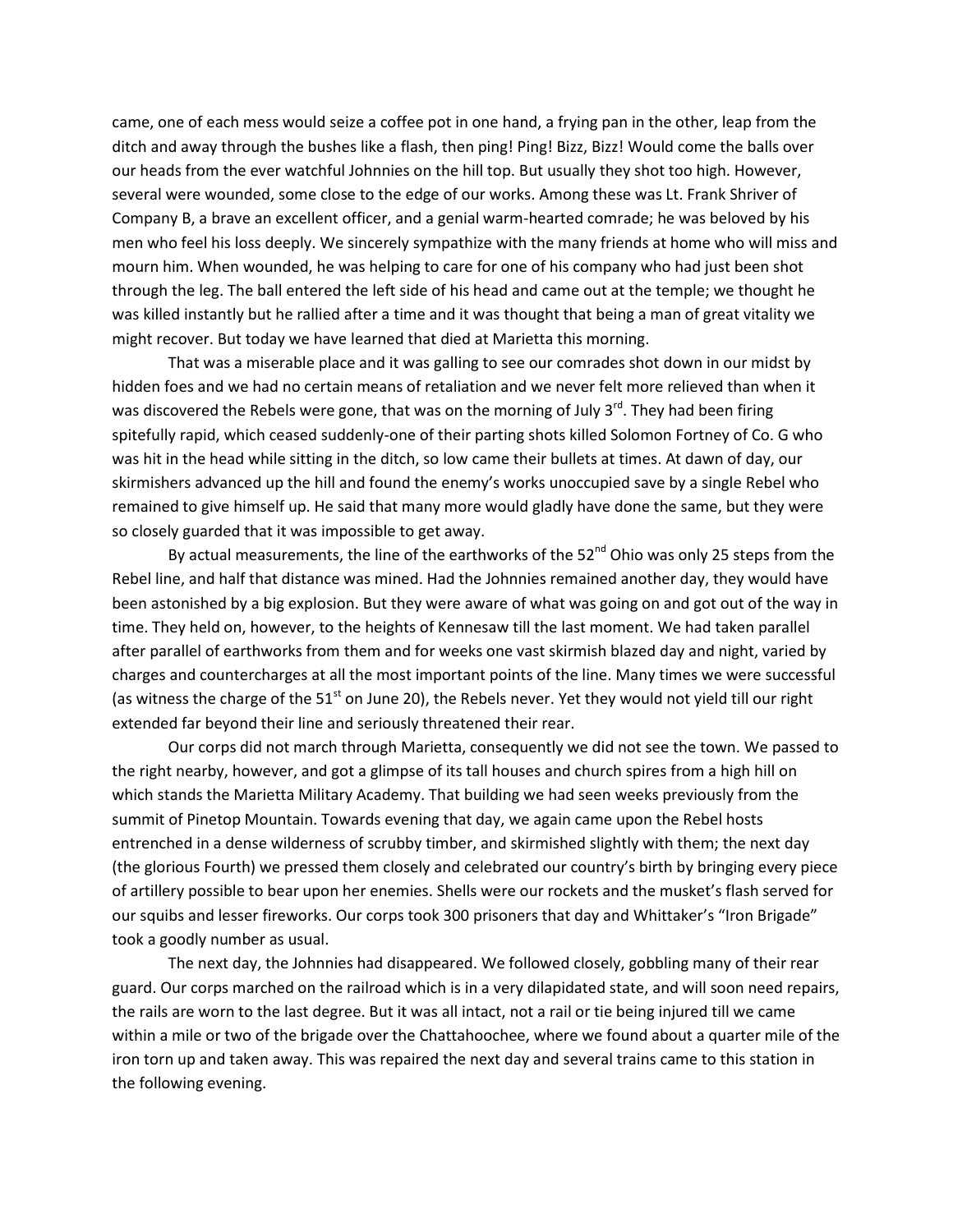From a hill near our camp, the city of Atlanta is plainly visible, only nine miles distant. And the smoke from the numerous manufactories of engines and munitions of war to be used against us is seen belching from the tall chimneys and forming black masses in the sky. But between us and the "Gate City" lies the Chattahoochee River, broad and deep, and the Rebel thousands behind their frowning fortifications. However, ere long we trust to overcome these obstacles and march triumphantly into Atlanta.

Since June 24 when I sent you a list of our killed, our loss is as follows: Lieutenant Frank Shriver, Co. B, wounded July 1, died July 9 Corporal Nathaniel C. Guthrie, wounded severely in leg July 1 Private Thomas Titus, Co. D, wounded slightly in chest July 1 Private Solomon Forney, Co. G, wounded in head July 2, died next day Private Asbury Page, Co. G, wounded July 1

Very respectfully, John H. Purvis *Tuscarawas Advocate, July 29, 1864, pg. 1*

Camp before Atlanta, Georgia July 28, 1864

Mr. Patrick: Were it not our duty at all times to wield the pen as well as the sword, we would not write today in this enervating heat, which oppresses every faculty of the mind and body, bringing on indescribable languor- a listless haziness over us. The mind seems torpid and thoughts refuse to flow and we would fain pass the live long day away in dreamy inactivity. Even the wicked firing of the Minie or the fierce whiz of the deadly shell over obtain but a passing notice. In these days of battles, wounded, and death, we must rouse ourselves, as there are many anxious hearts straining to hear of us. To some of these our intelligence will give relief and joy; to others grief and anguish; for day by day, some hand which has often penned cheering words to dear ones at home, is forever silent.

This long campaign is fast drawing to a close. The "Gate City" lies almost within our grasp. From portions of our lines, we can look into her streets and our guns can throw shells into her midst at any time. Doubtless the Rebel army will hold the city while there is a shadow of hope. But their army has been nearly half destroyed within the last week. With a frenzied impetuosity, characteristic of the new Rebel commander, Gen. Hood has dashed his army time and again against our invincible columns and as often driven back with terrible loss.

First on the 19<sup>th</sup> instant they came whooping down on Newton's division of the 4<sup>th</sup> Corps, driving him from his works by the sudden fierceness of their attack, thereby exposing Hooker's flank, which they forced back a little distance. But our brave boys soon recovered their lost ground and with Minie ball, shell and shot made fearful havoc in the Rebel ranks. They fled in disorder, leaving thousands of their dead and thousands of wounded prisoners in our hands. Six thousand Rebels less to oppose us was the result of that day's battle, and some 20 stands of colors fell into our possession. Our loss all told was scarcely 2,000.

Again, two days afterward, the same two veteran corps of the Rebel army (Hardee's and Stewart's) came upon the Army of the Tennessee (Gen. McPherson) forming the left of our army. They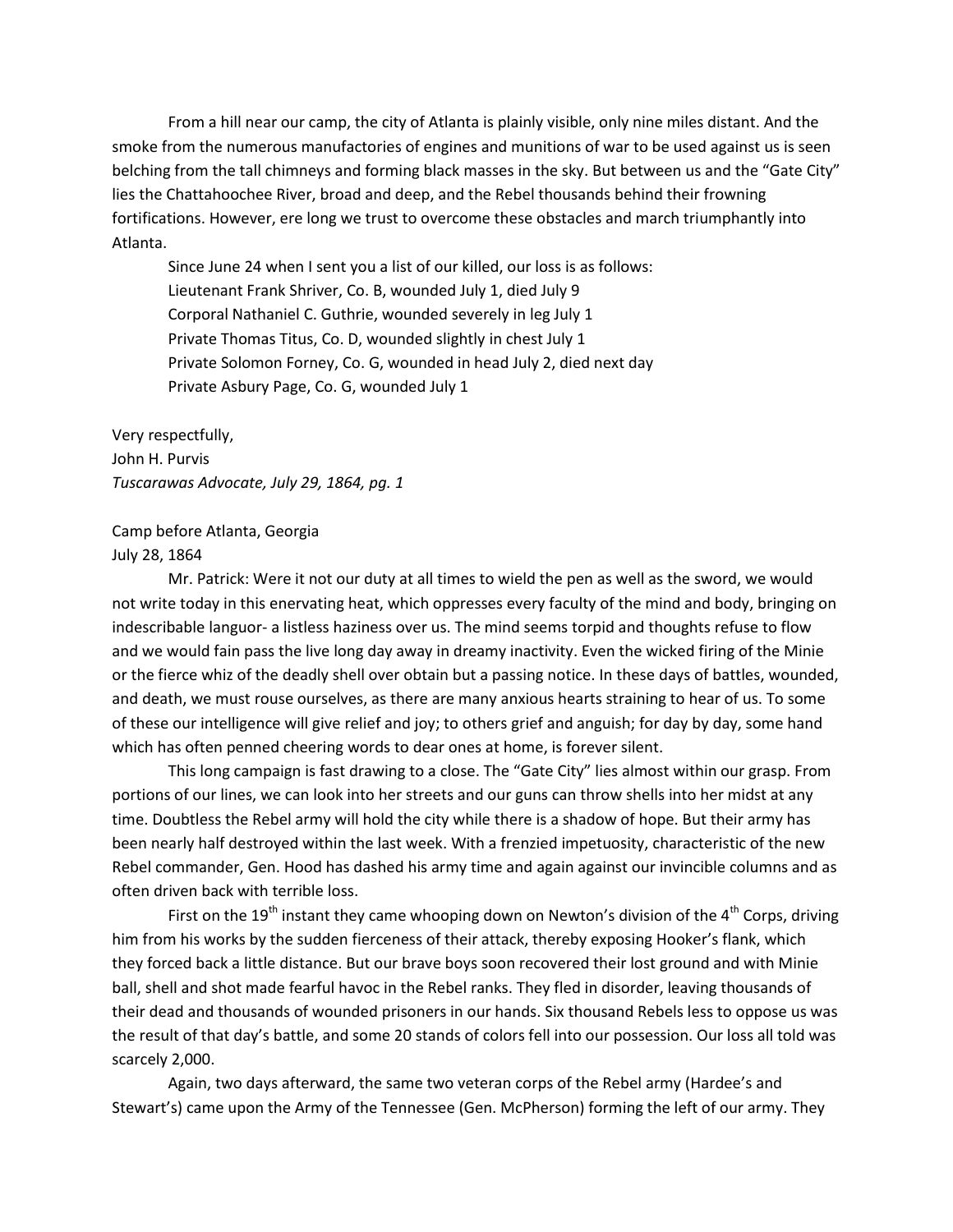attacked our men front and rear unexpectedly and again gained momentary advantage- but were eventually beaten from the field, though our men fought them from both sides of the earthworks. Fighting John Logan declares that his men repulsed them three times from one side of the breastworks and four times from the other side. The slaughter was something fearful to think of, and for the number engaged, almost, if not altogether unparalleled in the annals of warfare. Three thousand dead Rebels are reported to have been buried on the battlefield and doubtless they carried many away. Many thousand wounded are also in our hands. Our loss was 2,500 killed, wounded, or missing. But among the slain is Major General McPherson, one of our bravest generals. His loss will not easily be replaced. He was one of Ohio's many noble sons who are leaders of the Union armies.

All is silent and quiet along our lines today save the sullen boom of a gun at long intervals and the spiteful firing on the skirmish line which does nobody in particular any harm. But there are vast movements of troops going on that mean something. The Army of the Tennessee (15<sup>th</sup>, 16<sup>th</sup>, and 19<sup>th</sup> Corps) now commanded by Maj. Gen. Howard, late of the  $4<sup>th</sup>$  Corps, marched around to the right last night. The cavalry under Stoneman started on a raid in the direction to Macon this morning to cut the railroad and liberate some thousands of prisoners confined there. The Macon railroad is the only one mow held by the Rebels, and the cars cannot run into Atlanta on that- but must stop at Eastport six miles from the city.

With our Northern ideas of cultivated farms, blooming gardens, and fine suburban residences which always evince the proximity of our great cities, it seems strange that a city of 30,000 souls should grow up in a wilderness like this. Our lines extend in a semicircle around the city distant only a mile and a half from it, yet in all this extent they are connected in an almost unbroken forest, tangled, luxuriant, and wild. Now and then a few cleared acres surrounding a primitive cabin is found- the only evidences of civilization in the dreary waste and these are deserted and desolate. Their former inhabitants have fled with the Rebel army. Many of these poor people have taken refuge in Atlanta, but whether they will await our coming there remains to be seen.

The  $4<sup>th</sup>$  Corps with the exception of Newton's division (the Second) has not been engaged extensively in the late battles, and therefore there are not many losses to record in the 51<sup>st</sup> at this time. We crossed the Chattahoochee, which is a broad and beautiful river, the  $12<sup>th</sup>$  instant and camped for several days on a high shady hill near the river, away from the roar of the noisy cannon and the irritating clang clang of rattling musketry. For the first time in many weeks, we had a pleasant rest and enjoyed it gratefully. We drew a lot of new clothing too and became quite respectable in appearance once again, having hats and 'shocking bad' applied to them, would feebly express the condition of the hats of the Army of the Cumberland.

On the 19<sup>th</sup> instant, we marched into Buckhead, a small hamlet six miles east of Atlanta and the next day advanced off a few miles when skirmishing began with the enemy. On the  $20<sup>th</sup>$ , our regiment and the 21<sup>st</sup> Kentucky were in the advance and skirmished severely all day. The enemy charged our lines in the evening and succeeded in forcing the  $21<sup>st</sup>$  Kentucky back, thereby exposing our flank and they even got partially in our rear. But our boys stood firm and turning their backs to the slight breastworks of rails they had constructed, opened a destructive fire upon the enemy's flank which soon admonished them to retreat. The next day we constructed a strong line of earthworks within sight of Atlanta, behind which we have been resting since.

(list of casualties omitted)